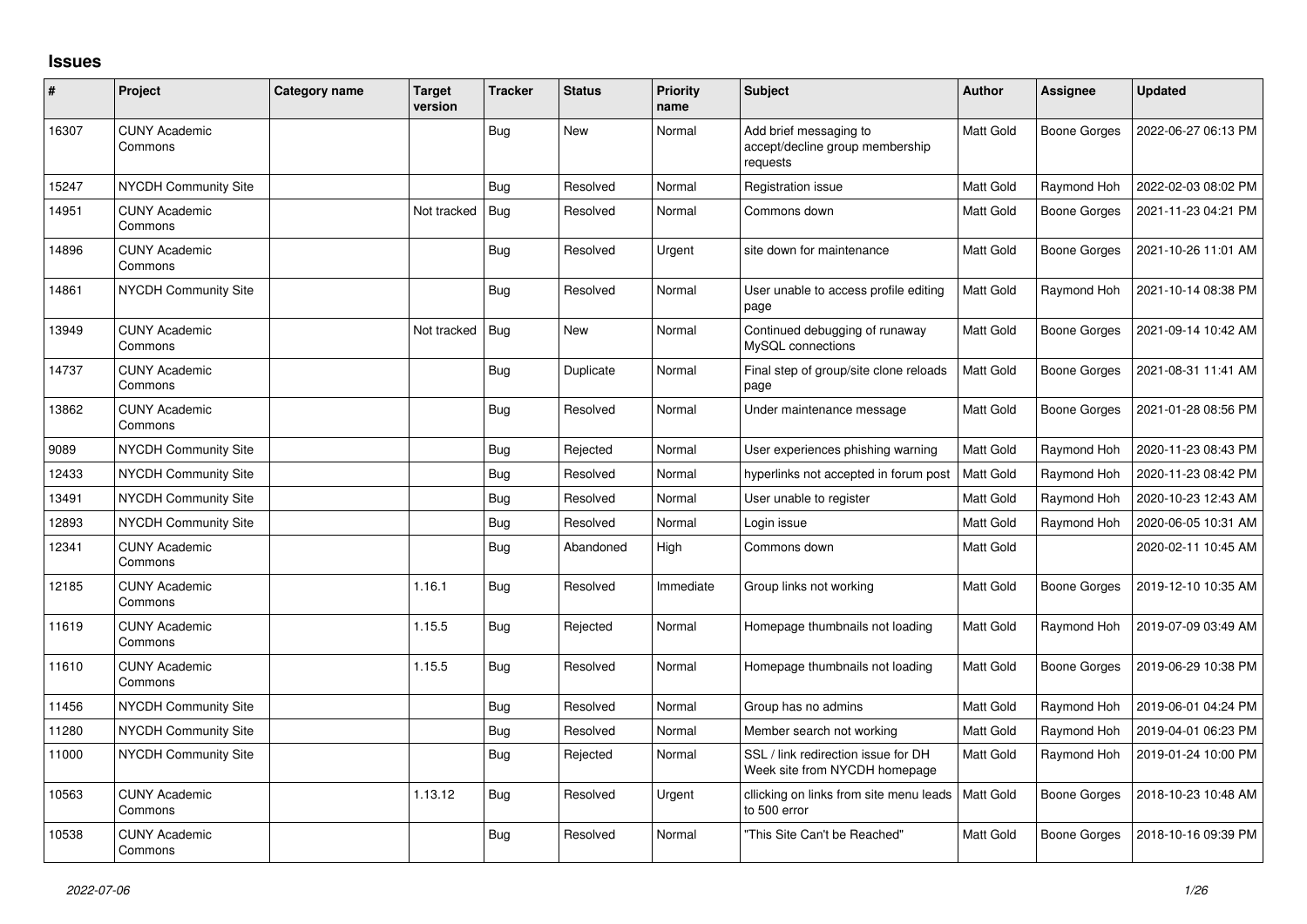| #     | Project                         | <b>Category name</b> | <b>Target</b><br>version | <b>Tracker</b> | <b>Status</b> | <b>Priority</b><br>name | <b>Subject</b>                                                      | <b>Author</b>    | Assignee            | <b>Updated</b>      |
|-------|---------------------------------|----------------------|--------------------------|----------------|---------------|-------------------------|---------------------------------------------------------------------|------------------|---------------------|---------------------|
| 9076  | <b>NYCDH Community Site</b>     |                      |                          | <b>Bug</b>     | Resolved      | Normal                  | Email group subscription reset<br>erroneously                       | Matt Gold        | Raymond Hoh         | 2018-09-25 09:52 AM |
| 10325 | <b>NYCDH Community Site</b>     |                      |                          | <b>Bug</b>     | Resolved      | Normal                  | Digest email formatting                                             | Matt Gold        | Raymond Hoh         | 2018-09-14 09:34 PM |
| 9242  | <b>NYCDH Community Site</b>     |                      |                          | Bug            | Resolved      | Normal                  | Default subscription to NYCDH<br>Announcements group                | <b>Matt Gold</b> | Raymond Hoh         | 2018-02-22 12:47 PM |
| 3286  | <b>NYCDH Community Site</b>     |                      |                          | Bug            | Resolved      | Normal                  | Have BP Docs take on Access<br>Defaults of group                    | Matt Gold        | Raymond Hoh         | 2018-02-21 07:23 PM |
| 8397  | NYCDH Community Site            |                      |                          | Bug            | Resolved      | Normal                  | Profile question                                                    | Matt Gold        | Raymond Hoh         | 2018-02-21 07:21 PM |
| 7448  | <b>NYCDH Community Site</b>     |                      |                          | <b>Bug</b>     | Duplicate     | Normal                  | Email subscription changed                                          | Matt Gold        | Raymond Hoh         | 2018-02-21 07:20 PM |
| 2628  | NYCDH Community Site            |                      |                          | <b>Bug</b>     | Resolved      | Low                     | Spam User Changes Password                                          | Matt Gold        | Raymond Hoh         | 2018-02-21 07:18 PM |
| 5939  | <b>NYCDH Community Site</b>     |                      |                          | <b>Bug</b>     | Resolved      | Normal                  | Embedded link doesn't come through<br>CBOX/NYCDH email notification | Matt Gold        | Raymond Hoh         | 2018-02-21 07:16 PM |
| 5530  | NYCDH Community Site            |                      |                          | <b>Bug</b>     | Resolved      | Normal                  | Error updating plugin                                               | Matt Gold        | Raymond Hoh         | 2018-02-21 07:16 PM |
| 8582  | <b>NYCDH Community Site</b>     |                      |                          | <b>Bug</b>     | Resolved      | High                    | Forum post doesn't work                                             | Matt Gold        | Raymond Hoh         | 2018-02-21 07:13 PM |
| 2773  | NYCDH Community Site            |                      |                          | <b>Bug</b>     | Resolved      | Urgent                  | Severe site weirdness                                               | Matt Gold        | Raymond Hoh         | 2018-02-21 07:13 PM |
| 9112  | <b>CUNY Academic</b><br>Commons |                      | Not tracked              | Bug            | Resolved      | High                    | GCDI site down                                                      | Matt Gold        | <b>Boone Gorges</b> | 2018-01-23 10:18 PM |
| 8992  | <b>NYCDH Community Site</b>     |                      |                          | Bug            | Assigned      | Normal                  | Multiple RBE error reports                                          | Matt Gold        | Raymond Hoh         | 2017-12-11 05:43 PM |
| 8239  | <b>CUNY Academic</b><br>Commons |                      |                          | <b>Bug</b>     | Duplicate     | Normal                  | Help page should have an email<br>address on it                     | Matt Gold        | Paige Dupont        | 2017-10-11 11:28 AM |
| 8161  | <b>CUNY Academic</b><br>Commons |                      |                          | <b>Bug</b>     | Rejected      | Normal                  | Contact form info sent to Commons<br>email                          | Matt Gold        | Boone Gorges        | 2017-05-21 10:52 PM |
| 8051  | <b>NYCDH Community Site</b>     |                      |                          | <b>Bug</b>     | Resolved      | Normal                  | User reports registration problem                                   | Matt Gold        | Raymond Hoh         | 2017-04-27 04:29 PM |
| 8050  | <b>NYCDH Community Site</b>     |                      |                          | <b>Bug</b>     | Rejected      | Normal                  | problem resetting pw                                                | Matt Gold        | Raymond Hoh         | 2017-04-27 03:54 PM |
| 7689  | <b>CUNY Academic</b><br>Commons |                      |                          | <b>Bug</b>     | Duplicate     | Immediate               | Commons in Blank State                                              | Matt Gold        | Boone Gorges        | 2017-02-15 10:19 PM |
| 5840  | <b>NYCDH Community Site</b>     |                      |                          | Bug            | Resolved      | Normal                  | request membership in private group<br>issue                        | Matt Gold        | Raymond Hoh         | 2016-07-26 06:58 AM |
| 5742  | NYCDH Community Site            |                      |                          | <b>Bug</b>     | Resolved      | Normal                  | images in slideshow not working                                     | Matt Gold        | Raymond Hoh         | 2016-07-20 07:24 PM |
| 5440  | <b>CUNY Academic</b><br>Commons |                      |                          | Bug            | Rejected      | Normal                  | New account notification email<br>question                          | Matt Gold        | Raymond Hoh         | 2016-04-21 12:12 AM |
| 5447  | <b>NYCDH Community Site</b>     |                      |                          | <b>Bug</b>     | Resolved      | Normal                  | Forum post notification doesn't note<br>presence of an attachment   | Matt Gold        | Raymond Hoh         | 2016-04-15 12:19 PM |
| 5445  | <b>NYCDH Community Site</b>     |                      |                          | Bug            | Resolved      | Normal                  | Private group question                                              | Matt Gold        | Raymond Hoh         | 2016-04-13 01:58 PM |
| 5274  | <b>CUNY Academic</b><br>Commons |                      |                          | Bug            | Resolved      | Normal                  | RBE - received erroneous notification<br>of reply not being posted  | Matt Gold        |                     | 2016-02-29 03:46 PM |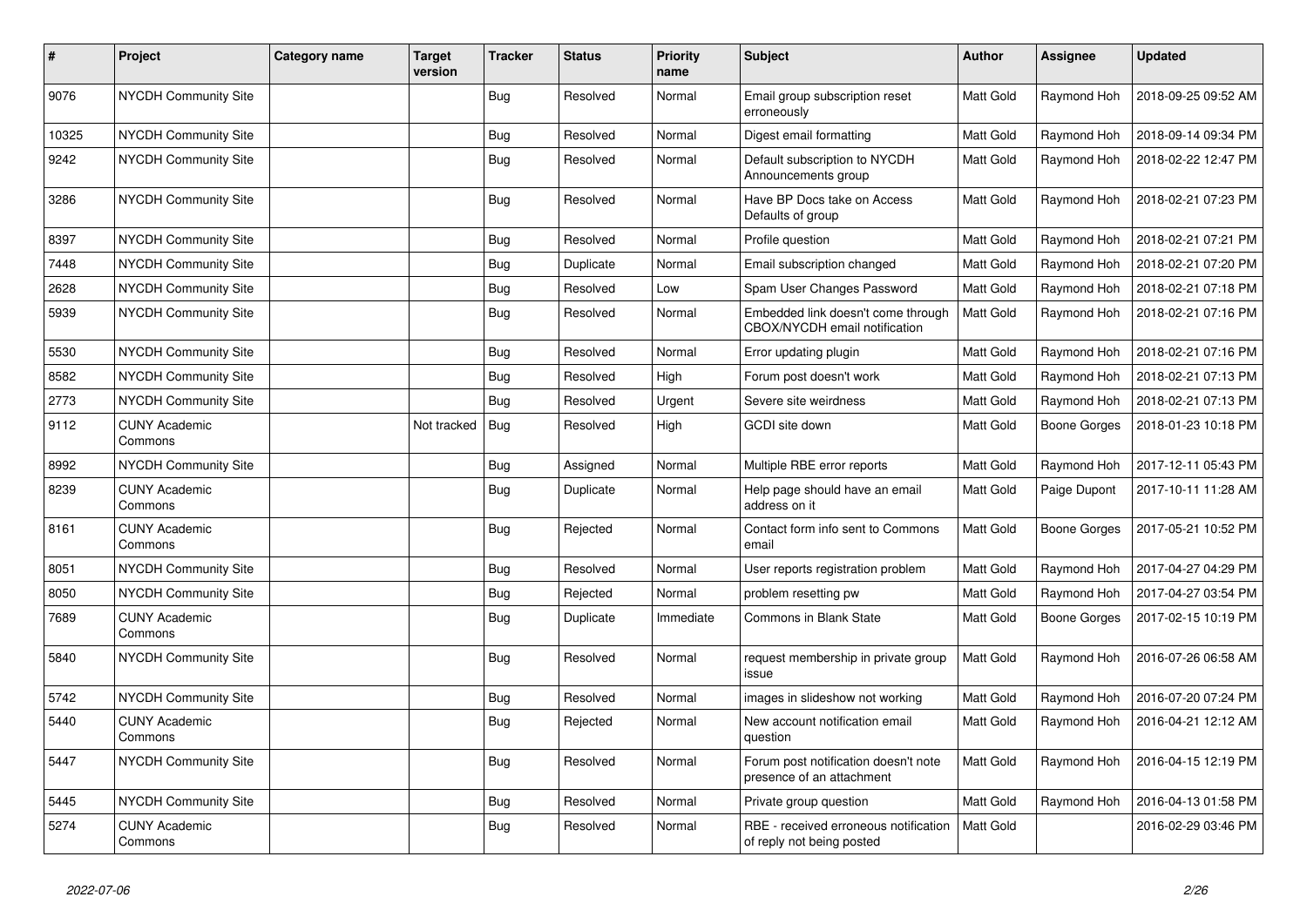| #    | Project                         | <b>Category name</b> | <b>Target</b><br>version | <b>Tracker</b> | <b>Status</b> | <b>Priority</b><br>name | Subject                                                                  | Author           | <b>Assignee</b>     | <b>Updated</b>      |
|------|---------------------------------|----------------------|--------------------------|----------------|---------------|-------------------------|--------------------------------------------------------------------------|------------------|---------------------|---------------------|
| 5055 | NYCDH Community Site            |                      |                          | <b>Bug</b>     | Resolved      | Normal                  | Up file size limit on forum<br>attachments                               | Matt Gold        |                     | 2015-12-21 01:30 PM |
| 4763 | NYCDH Community Site            |                      |                          | <b>Bug</b>     | Resolved      | Normal                  | Embedded HTML link doesn't appear<br>in email notification               | Matt Gold        | Raymond Hoh         | 2015-10-10 10:11 AM |
| 4736 | NYCDH Community Site            |                      |                          | Bug            | Resolved      | Normal                  | NYCDH email notifications don't list<br>attachments                      | Matt Gold        | Raymond Hoh         | 2015-10-08 09:35 PM |
| 4641 | <b>CUNY Academic</b><br>Commons |                      | Not tracked              | <b>Bug</b>     | Resolved      | Normal                  | Reply by email going to the wrong<br>address                             | Matt Gold        | Boone Gorges        | 2015-09-21 04:05 PM |
| 4640 | <b>CUNY Academic</b><br>Commons |                      |                          | Bug            | Resolved      | Normal                  | Group forum problem                                                      | <b>Matt Gold</b> | <b>Boone Gorges</b> | 2015-09-21 03:44 PM |
| 4196 | <b>CUNY Academic</b><br>Commons |                      |                          | <b>Bug</b>     | Rejected      | High                    | News feed weirdness                                                      | Matt Gold        | Boone Gorges        | 2015-06-25 03:41 PM |
| 3640 | <b>CUNY Academic</b><br>Commons |                      | Future<br>release        | <b>Bug</b>     | Rejected      | Normal                  | Logged out of commons when trying<br>to publish a post                   | Matt Gold        | Daniel Jones        | 2015-03-09 11:27 AM |
| 3642 | <b>CUNY Academic</b><br>Commons |                      |                          | <b>Bug</b>     | Rejected      | Normal                  | Group search hanging                                                     | Matt Gold        | Boone Gorges        | 2014-11-10 12:50 PM |
| 3429 | NYCDH Community Site            |                      |                          | <b>Bug</b>     | Resolved      | Normal                  | Forum Attachments not working                                            | Matt Gold        | Raymond Hoh         | 2014-09-01 04:04 PM |
| 3289 | NYCDH Community Site            |                      |                          | <b>Bug</b>     | Resolved      | Normal                  | BP Docs revision overflowing div<br>containers                           | Matt Gold        | Raymond Hoh         | 2014-06-26 05:19 PM |
| 3287 | <b>NYCDH Community Site</b>     |                      |                          | <b>Bug</b>     | Resolved      | Normal                  | Link to Private Doc bounces<br>non-logged-in users to homepage           | Matt Gold        | Raymond Hoh         | 2014-06-25 05:30 PM |
| 2953 | NYCDH Community Site            |                      |                          | <b>Bug</b>     | Resolved      | Normal                  | WP Update Failed                                                         | Matt Gold        | Raymond Hoh         | 2014-06-24 10:48 PM |
| 3263 | NYCDH Community Site            |                      |                          | Bug            | Resolved      | Normal                  | RBE could not be posted                                                  | Matt Gold        | Raymond Hoh         | 2014-06-24 10:48 PM |
| 3266 | NYCDH Community Site            |                      |                          | Bug            | Resolved      | Normal                  | Report of difficulty posting the<br>NYCDH forum                          | Matt Gold        | Raymond Hoh         | 2014-06-12 03:27 PM |
| 2787 | <b>CUNY Academic</b><br>Commons |                      | Not tracked              | Bug            | Resolved      | Normal                  | Create annotated screenshot for<br>portfolio codex page                  | Matt Gold        | scott voth          | 2014-02-08 02:38 PM |
| 2971 | JustPublics@365<br>MediaCamp    |                      |                          | <b>Bug</b>     | Resolved      | Normal                  | <b>CBOX Theme Error</b>                                                  | Matt Gold        | Raymond Hoh         | 2014-01-24 09:00 PM |
| 2690 | NYCDH Community Site            |                      |                          | <b>Bug</b>     | Resolved      | Normal                  | Spam Registrations                                                       | Matt Gold        | Raymond Hoh         | 2013-10-29 09:21 PM |
| 2815 | NYCDH Community Site            |                      |                          | <b>Bug</b>     | Resolved      | Normal                  | Group Activity dates don't match<br>latest activity                      | Matt Gold        | Raymond Hoh         | 2013-10-14 11:40 PM |
| 2649 | <b>NYCDH Community Site</b>     |                      |                          | <b>Bug</b>     | Resolved      | Normal                  | RBE problems                                                             | Matt Gold        | Raymond Hoh         | 2013-10-11 02:04 PM |
| 2643 | NYCDH Community Site            |                      |                          | Bug            | Resolved      | Normal                  | WordPress update through<br>dashboard failed                             | Matt Gold        |                     | 2013-10-11 01:46 PM |
| 2762 | NYCDH Community Site            |                      |                          | <b>Bug</b>     | Resolved      | Urgent                  | Unable to Delete Spam Groups                                             | Matt Gold        | Raymond Hoh         | 2013-09-04 11:23 PM |
| 2651 | NYCDH Community Site            |                      |                          | <b>Bug</b>     | Rejected      | Normal                  | BP Doc save button returns users to<br>doc directory instead of to group | Matt Gold        | Boone Gorges        | 2013-08-02 12:47 PM |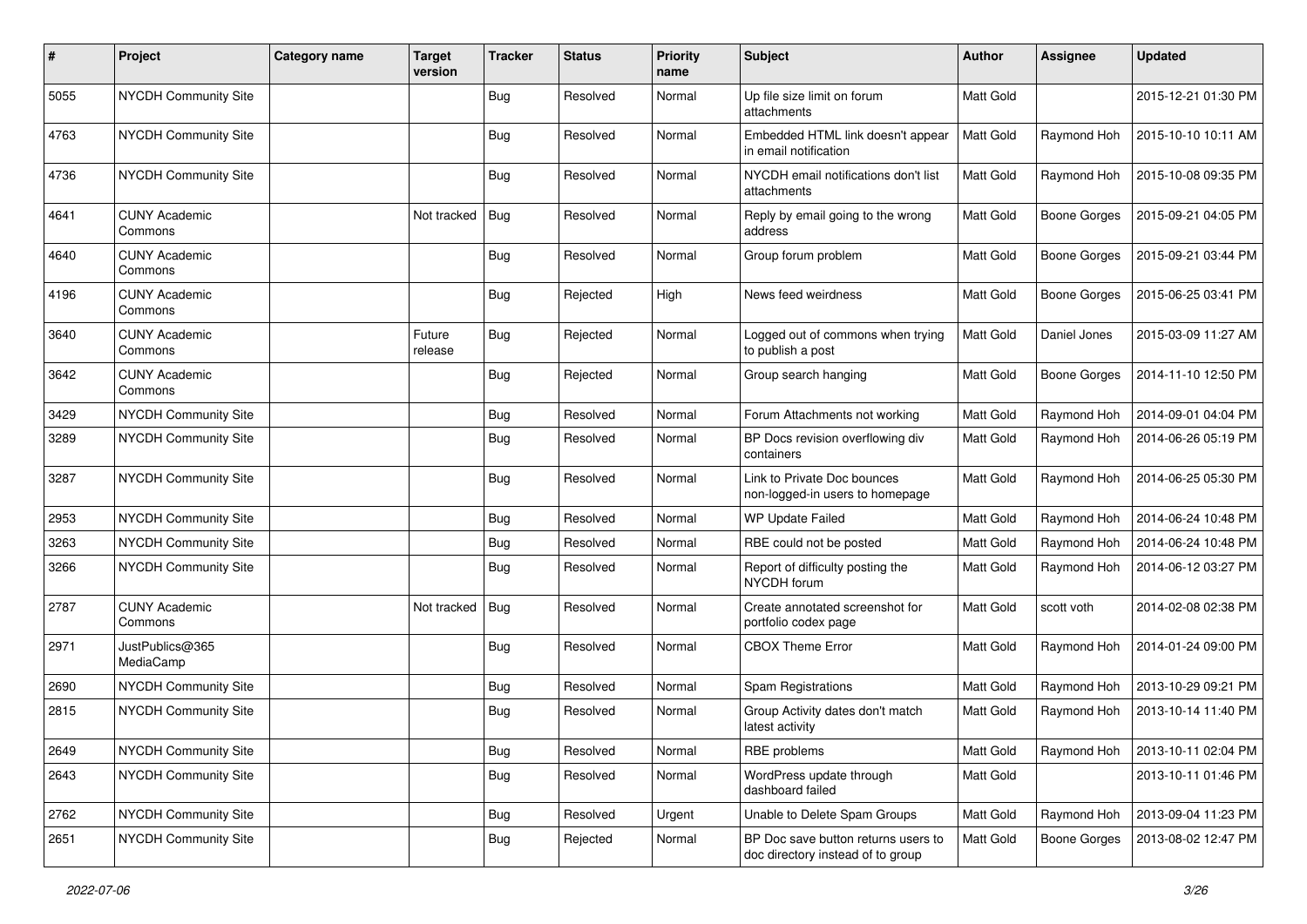| #     | Project                         | <b>Category name</b> | <b>Target</b><br>version | <b>Tracker</b> | <b>Status</b> | <b>Priority</b><br>name | <b>Subject</b>                                                  | <b>Author</b> | <b>Assignee</b>     | <b>Updated</b>      |
|-------|---------------------------------|----------------------|--------------------------|----------------|---------------|-------------------------|-----------------------------------------------------------------|---------------|---------------------|---------------------|
| 2664  | NYCDH Community Site            |                      |                          | <b>Bug</b>     | Resolved      | Normal                  | WordPress update fails                                          | Matt Gold     |                     | 2013-07-31 09:47 AM |
| 2584  | NYCDH Community Site            |                      |                          | Bug            | Resolved      | Normal                  | Forum disabled                                                  | Matt Gold     | Raymond Hoh         | 2013-06-13 01:46 PM |
| 2618  | NYCDH Community Site            |                      |                          | Bug            | Assigned      | Low                     | Mark blogs as spam when created by<br>users marked as spam      | Matt Gold     | <b>Boone Gorges</b> | 2013-06-09 11:38 PM |
| 2582  | <b>NYCDH Community Site</b>     |                      |                          | Bug            | Rejected      | High                    | Forum posting/notification problem                              | Matt Gold     | Raymond Hoh         | 2013-05-20 09:16 PM |
| 2265  | <b>CUNY Academic</b><br>Commons |                      | Not tracked              | <b>Bug</b>     | Rejected      | Normal                  | "Need Support" widget in cbox<br>documentation                  | Matt Gold     | <b>Boone Gorges</b> | 2012-11-20 01:07 PM |
| 2267  | <b>CUNY Academic</b><br>Commons |                      |                          | Bug            | Resolved      | Normal                  | Change "Cbox" to "CBOX" in<br>Dashboard Menu                    | Matt Gold     | Boone Gorges        | 2012-11-18 11:01 PM |
| 2268  | <b>CUNY Academic</b><br>Commons |                      |                          | <b>Bug</b>     | Rejected      | Normal                  | Add CBOX icon to dashboard menu?                                | Matt Gold     | Boone Gorges        | 2012-11-18 10:58 PM |
| 213   | <b>CUNY Academic</b><br>Commons |                      | 1.1                      | <b>Bug</b>     | Rejected      | Normal                  | Wiki Style                                                      | Matt Gold     | Chris Stein         | 2010-11-30 04:17 PM |
| 211   | <b>CUNY Academic</b><br>Commons |                      |                          | <b>Bug</b>     | Resolved      | Normal                  | Weird Display of Text on Homepage<br>Load                       | Matt Gold     |                     | 2010-05-06 11:45 AM |
| 49    | <b>CUNY Academic</b><br>Commons |                      |                          | <b>Bug</b>     | Resolved      | High                    | Development Site Showing Up in<br>Google Results                | Matt Gold     | Zach Davis          | 2009-10-20 06:23 PM |
| 26    | <b>CUNY Academic</b><br>Commons |                      |                          | i Bug          | Resolved      | Normal                  | <b>Install Akismet Sitewide</b>                                 | Matt Gold     | Matt Gold           | 2009-09-22 11:43 PM |
| 13496 | <b>CUNY Academic</b><br>Commons | Accessibility        | 1.18.0                   | <b>Bug</b>     | Resolved      | Normal                  | Review contrast issues on registration<br>page and profile page | Matt Gold     | Sonja Leix          | 2020-12-08 11:31 AM |
| 6350  | <b>CUNY Academic</b><br>Commons | Blogs (BuddyPress)   | 1.9.31                   | <b>Bug</b>     | Resolved      | Normal                  | Editing blog posts results in activity<br>items                 | Matt Gold     | <b>Boone Gorges</b> | 2016-10-18 09:24 PM |
| 5691  | <b>CUNY Academic</b><br>Commons | Blogs (BuddyPress)   | Future<br>release        | <b>Bug</b>     | Assigned      | High                    | Differing numbers on Sites display                              | Matt Gold     | Raymond Hoh         | 2016-06-13 01:37 PM |
| 15228 | <b>CUNY Academic</b><br>Commons | BuddyPress (misc)    | 1.19.3                   | Bug            | Resolved      | Normal                  | Broken site icon in "Sites Across<br><b>CUNY Listing</b>        | Matt Gold     | Raymond Hoh         | 2022-01-26 07:48 PM |
| 12353 | <b>CUNY Academic</b><br>Commons | BuddyPress (misc)    | Not tracked              | Bug            | Abandoned     | Normal                  | Member filtering not working                                    | Matt Gold     | <b>Boone Gorges</b> | 2020-03-10 11:14 AM |
| 11209 | <b>CUNY Academic</b><br>Commons | BuddyPress (misc)    | 1.14.11                  | <b>Bug</b>     | Resolved      | Normal                  | Activity timestamp errors                                       | Matt Gold     | Raymond Hoh         | 2019-04-23 12:27 PM |
| 10209 | <b>CUNY Academic</b><br>Commons | BuddyPress (misc)    | 1.13.8                   | <b>Bug</b>     | Resolved      | Normal                  | Additional login prompt                                         | Matt Gold     | Raymond Hoh         | 2018-08-29 03:23 PM |
| 3995  | <b>CUNY Academic</b><br>Commons | BuddyPress (misc)    | Not tracked              | Bug            | Resolved      | Normal                  | Possible People Page filter error                               | Matt Gold     | Boone Gorges        | 2015-04-16 07:51 AM |
| 3809  | <b>CUNY Academic</b><br>Commons | BuddyPress (misc)    | 1.7.17                   | <b>Bug</b>     | Resolved      | Normal                  | BuddyPress member filters not<br>working correctly              | Matt Gold     | Matt Gold           | 2015-03-22 01:03 AM |
| 3853  | <b>CUNY Academic</b><br>Commons | BuddyPress (misc)    | 1.7.16                   | <b>Bug</b>     | Resolved      | High                    | Post erroneously ascribed to wrong<br>author in activity feed   | Matt Gold     | Raymond Hoh         | 2015-03-21 01:13 PM |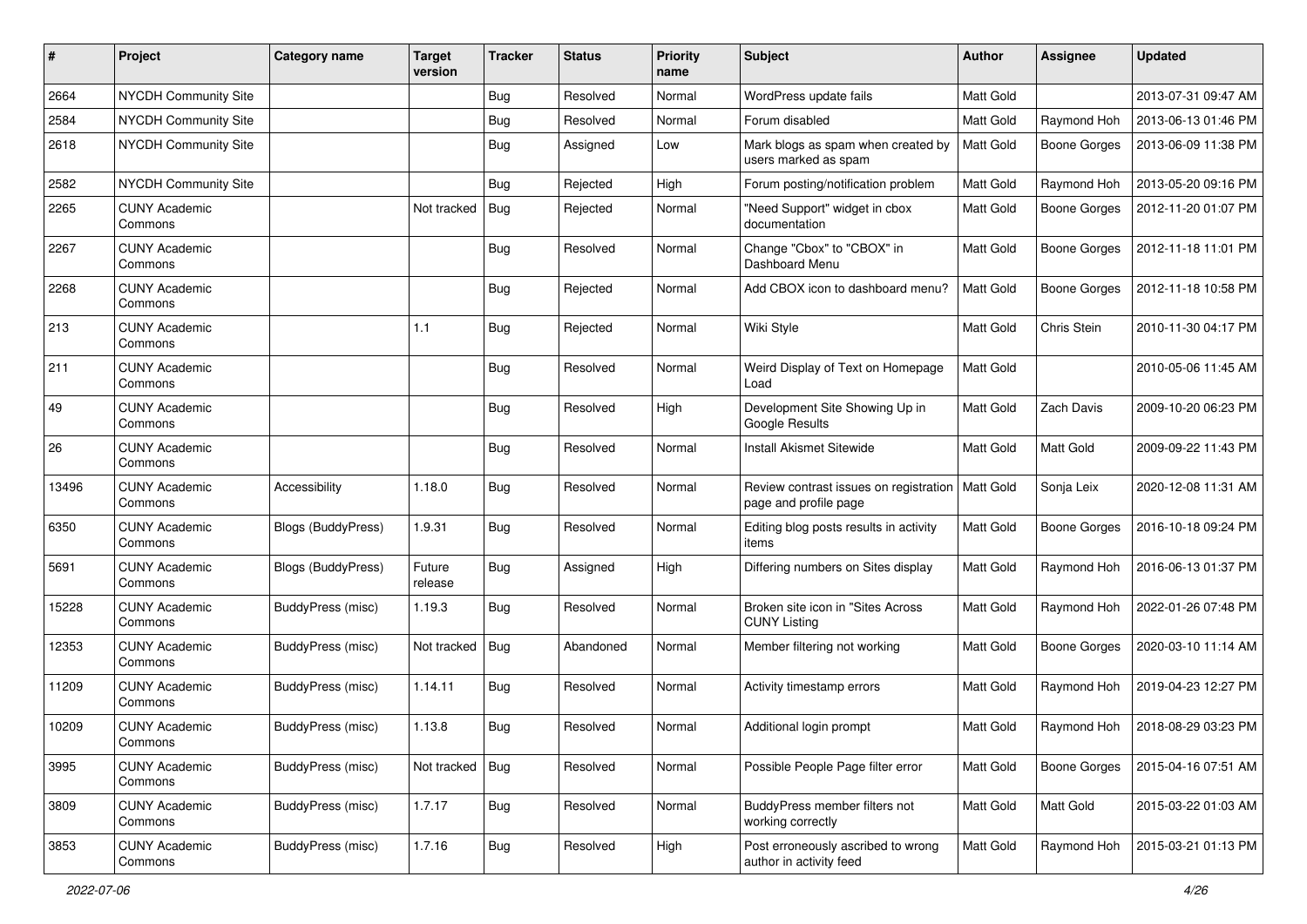| #    | Project                         | Category name            | <b>Target</b><br>version | <b>Tracker</b> | <b>Status</b> | <b>Priority</b><br>name | <b>Subject</b>                                                                                         | Author           | Assignee       | <b>Updated</b>      |
|------|---------------------------------|--------------------------|--------------------------|----------------|---------------|-------------------------|--------------------------------------------------------------------------------------------------------|------------------|----------------|---------------------|
| 2691 | <b>CUNY Academic</b><br>Commons | BuddyPress (misc)        |                          | <b>Bug</b>     | Rejected      | Normal                  | Problems inviting members to a group                                                                   | Matt Gold        | Dominic Giglio | 2015-01-02 03:12 PM |
| 3343 | <b>CUNY Academic</b><br>Commons | BuddyPress (misc)        | 1.6.11                   | <b>Bug</b>     | Resolved      | Low                     | Minor Email display error                                                                              | Matt Gold        | Boone Gorges   | 2014-08-01 10:01 AM |
| 3293 | <b>CUNY Academic</b><br>Commons | BuddyPress (misc)        |                          | <b>Bug</b>     | Rejected      | Normal                  | 'Page Not Found' Message Received<br>After Clicking on View/Reply Link in<br><b>Email Notification</b> | Matt Gold        | Boone Gorges   | 2014-07-02 08:47 PM |
| 3219 | <b>CUNY Academic</b><br>Commons | <b>BuddyPress (misc)</b> | 1.6.7                    | Bug            | Resolved      | Normal                  | new_groupblog_post emails not being<br>sent as HTML                                                    | Matt Gold        | Raymond Hoh    | 2014-06-23 08:36 AM |
| 2706 | <b>CUNY Academic</b><br>Commons | BuddyPress (misc)        | 1.6.4                    | <b>Bug</b>     | Resolved      | Normal                  | Problem sending group invitations                                                                      | Matt Gold        | Boone Gorges   | 2014-05-18 11:36 AM |
| 3190 | <b>CUNY Academic</b><br>Commons | BuddyPress (misc)        | 1.6.3                    | Bug            | Resolved      | Normal                  | Mention link on Member Profile Leads<br>to SiteWide activity stream                                    | <b>Matt Gold</b> | Boone Gorges   | 2014-05-12 02:53 PM |
| 2519 | <b>CUNY Academic</b><br>Commons | BuddyPress (misc)        |                          | <b>Bug</b>     | Rejected      | Low                     | User doesn't show up in site search                                                                    | Matt Gold        | Boone Gorges   | 2014-05-01 08:33 PM |
| 256  | <b>CUNY Academic</b><br>Commons | BuddyPress (misc)        | Not tracked              | Bug            | Resolved      | High                    | Security warnings on site                                                                              | Matt Gold        | Boone Gorges   | 2014-05-01 09:23 AM |
| 244  | <b>CUNY Academic</b><br>Commons | BuddyPress (misc)        |                          | <b>Bug</b>     | Rejected      | Low                     | Some notifications persist after being<br>clicked                                                      | Matt Gold        | Boone Gorges   | 2014-05-01 09:20 AM |
| 2795 | <b>CUNY Academic</b><br>Commons | BuddyPress (misc)        | 1.6                      | Bug            | Resolved      | Normal                  | <b>Friendship Request Acceptance</b><br>interface                                                      | Matt Gold        | Chris Stein    | 2014-03-27 03:07 PM |
| 2791 | <b>CUNY Academic</b><br>Commons | BuddyPress (misc)        | 1.5.19                   | <b>Bug</b>     | Rejected      | Normal                  | Modify yellow profile bar alert                                                                        | Matt Gold        | Chris Stein    | 2014-02-21 03:52 PM |
| 3058 | <b>CUNY Academic</b><br>Commons | BuddyPress (misc)        | 1.5.18.1                 | Bug            | Resolved      | Urgent                  | Main navigation bar not working                                                                        | Matt Gold        | Boone Gorges   | 2014-02-21 09:28 AM |
| 2979 | <b>CUNY Academic</b><br>Commons | BuddyPress (misc)        |                          | <b>Bug</b>     | Resolved      | Normal                  | Frame error in Invite Anyone                                                                           | Matt Gold        | Boone Gorges   | 2014-01-29 03:53 PM |
| 2944 | CUNY Academic<br>Commons        | BuddyPress (misc)        | 1.5.13                   | Bug            | Resolved      | Normal                  | Long load time on send invites group<br>pages                                                          | Matt Gold        | Boone Gorges   | 2014-01-02 02:50 PM |
| 2922 | <b>CUNY Academic</b><br>Commons | BuddyPress (misc)        |                          | <b>Bug</b>     | Rejected      | Normal                  | Unconfirmed Plugin error - user could<br>not be activated                                              | Matt Gold        | Boone Gorges   | 2013-12-10 04:47 PM |
| 2906 | <b>CUNY Academic</b><br>Commons | BuddyPress (misc)        | 1.5.10                   | Bug            | Resolved      | Normal                  | Unable to delete file attachment from<br>forum post                                                    | Matt Gold        | Boone Gorges   | 2013-12-01 09:35 PM |
| 2892 | <b>CUNY Academic</b><br>Commons | BuddyPress (misc)        |                          | <b>Bug</b>     | Rejected      | High                    | Commons homepage - blog column                                                                         | Matt Gold        | Boone Gorges   | 2013-11-14 01:00 PM |
| 2845 | <b>CUNY Academic</b><br>Commons | BuddyPress (misc)        | 1.5.7                    | Bug            | Resolved      | Normal                  | Anchor errors with bp activity items<br>created from associated blog postings                          | Matt Gold        | Boone Gorges   | 2013-11-01 08:15 PM |
| 2816 | <b>CUNY Academic</b><br>Commons | BuddyPress (misc)        | Future<br>release        | Bug            | Resolved      | Normal                  | Double posting/email notification                                                                      | Matt Gold        | Raymond Hoh    | 2013-11-01 08:04 PM |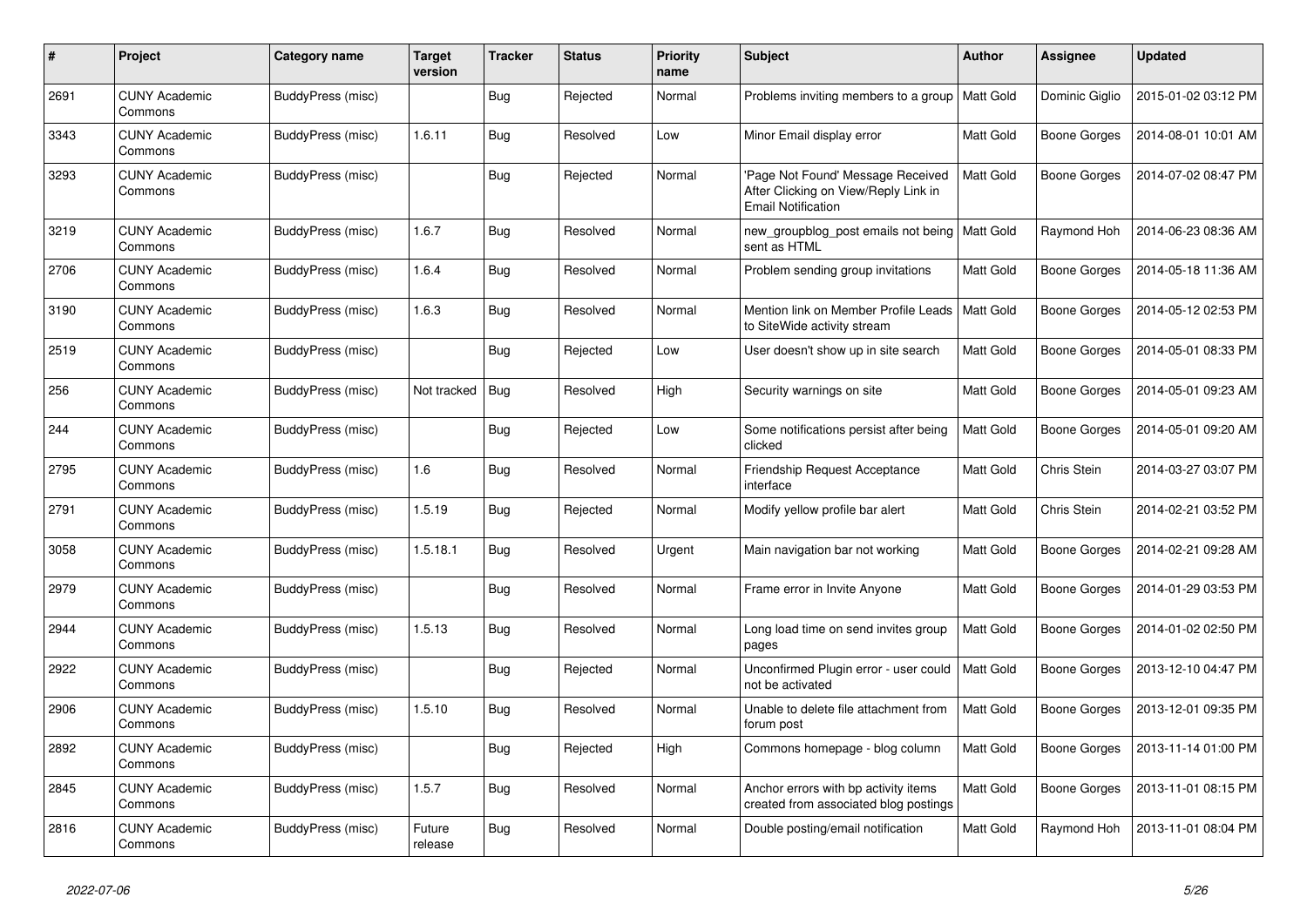| #    | Project                         | Category name            | Target<br>version | <b>Tracker</b> | <b>Status</b> | <b>Priority</b><br>name | <b>Subject</b>                                               | <b>Author</b> | Assignee     | <b>Updated</b>      |
|------|---------------------------------|--------------------------|-------------------|----------------|---------------|-------------------------|--------------------------------------------------------------|---------------|--------------|---------------------|
| 2857 | <b>CUNY Academic</b><br>Commons | BuddyPress (misc)        | Not tracked       | Bug            | Resolved      | Normal                  | Double posting via RBE                                       | Matt Gold     | Boone Gorges | 2013-11-01 02:55 PM |
| 2858 | <b>CUNY Academic</b><br>Commons | BuddyPress (misc)        | 1.5.7             | Bug            | Resolved      | Normal                  | […] redux                                                    | Matt Gold     | Boone Gorges | 2013-10-30 10:08 PM |
| 2821 | <b>CUNY Academic</b><br>Commons | BuddyPress (misc)        |                   | <b>Bug</b>     | Duplicate     | Normal                  | RBE attempted double posts                                   | Matt Gold     | Raymond Hoh  | 2013-10-11 01:53 PM |
| 2827 | <b>CUNY Academic</b><br>Commons | BuddyPress (misc)        |                   | <b>Bug</b>     | Duplicate     | Normal                  | Double email notification                                    | Matt Gold     | Raymond Hoh  | 2013-10-11 01:53 PM |
| 2798 | <b>CUNY Academic</b><br>Commons | BuddyPress (misc)        | 1.5.4             | Bug            | Resolved      | Normal                  | IE10 Profile Display Errors                                  | Matt Gold     | Raymond Hoh  | 2013-09-25 03:33 PM |
| 2786 | <b>CUNY Academic</b><br>Commons | <b>BuddyPress (misc)</b> | 1.5.3             | Bug            | Resolved      | Normal                  | Move position of close window<br>checkbox on overlay         | Matt Gold     | Boone Gorges | 2013-09-19 12:07 PM |
| 2785 | <b>CUNY Academic</b><br>Commons | BuddyPress (misc)        | Not tracked       | Bug            | Resolved      | Normal                  | Don't see cuny is shortlink for myself                       | Matt Gold     | Boone Gorges | 2013-09-12 10:56 AM |
| 2776 | <b>CUNY Academic</b><br>Commons | BuddyPress (misc)        | 1.5.2             | Bug            | Resolved      | Normal                  | Change Name of SPS in College list                           | Matt Gold     | Boone Gorges | 2013-09-11 08:19 PM |
| 2775 | <b>CUNY Academic</b><br>Commons | BuddyPress (misc)        | 1.5.1.1           | <b>Bug</b>     | Resolved      | High                    | Add Lehman College to List of<br><b>Colleges in Profiles</b> | Matt Gold     | Boone Gorges | 2013-09-06 04:40 PM |
| 2730 | <b>CUNY Academic</b><br>Commons | <b>BuddyPress (misc)</b> |                   | Bug            | Duplicate     | Normal                  | Limits on Publications Entry Field                           | Matt Gold     | Boone Gorges | 2013-08-29 09:36 AM |
| 2763 | <b>CUNY Academic</b><br>Commons | BuddyPress (misc)        |                   | Bug            | Rejected      | Normal                  | Send Invites Page Hang                                       | Matt Gold     | Boone Gorges | 2013-08-29 09:33 AM |
| 2755 | <b>CUNY Academic</b><br>Commons | BuddyPress (misc)        | 1.5.1             | <b>Bug</b>     | Resolved      | Normal                  | Alphabetize list of colleges in<br>positions drop-down       | Matt Gold     | Boone Gorges | 2013-08-29 09:30 AM |
| 2738 | <b>CUNY Academic</b><br>Commons | <b>BuddyPress (misc)</b> | 1.5.0.2           | <b>Bug</b>     | Resolved      | High                    | Users Unable to Change Email<br><b>Address in Settings</b>   | Matt Gold     | Boone Gorges | 2013-08-28 09:05 PM |
| 2735 | <b>CUNY Academic</b><br>Commons | BuddyPress (misc)        | 1.5.1             | Bug            | Resolved      | Normal                  | Profile Incorrectly Shortens About<br>You Field              | Matt Gold     | Boone Gorges | 2013-08-28 11:36 AM |
| 2737 | <b>CUNY Academic</b><br>Commons | BuddyPress (misc)        | 1.5.0.2           | Bug            | Resolved      | Urgent                  | CAC Not allowing CUNY Addresses<br>to Register               | Matt Gold     | Boone Gorges | 2013-08-26 05:43 PM |
| 2729 | <b>CUNY Academic</b><br>Commons | BuddyPress (misc)        | 1.5.0.2           | <b>Bug</b>     | Resolved      | Urgent                  | Update Positions to Include Missing<br>Colleges              | Matt Gold     | Boone Gorges | 2013-08-26 09:54 AM |
| 2712 | <b>CUNY Academic</b><br>Commons | BuddyPress (misc)        | 1.5.0.1           | Bug            | Resolved      | Normal                  | Font Size in BP Profile Menu Should<br>be Larger             | Matt Gold     | Boone Gorges | 2013-08-23 04:36 PM |
| 2714 | <b>CUNY Academic</b><br>Commons | BuddyPress (misc)        | 1.5.0.1           | <b>Bug</b>     | Resolved      | Normal                  | Font and Font Size Inconsistent in<br><b>Commons Profile</b> | Matt Gold     | Boone Gorges | 2013-08-23 04:17 PM |
| 2116 | <b>CUNY Academic</b><br>Commons | BuddyPress (misc)        | 1.4.31            | Bug            | Resolved      | Normal                  | Include failed message in RBE<br><b>Failure Notification</b> | Matt Gold     | Raymond Hoh  | 2013-07-08 11:01 PM |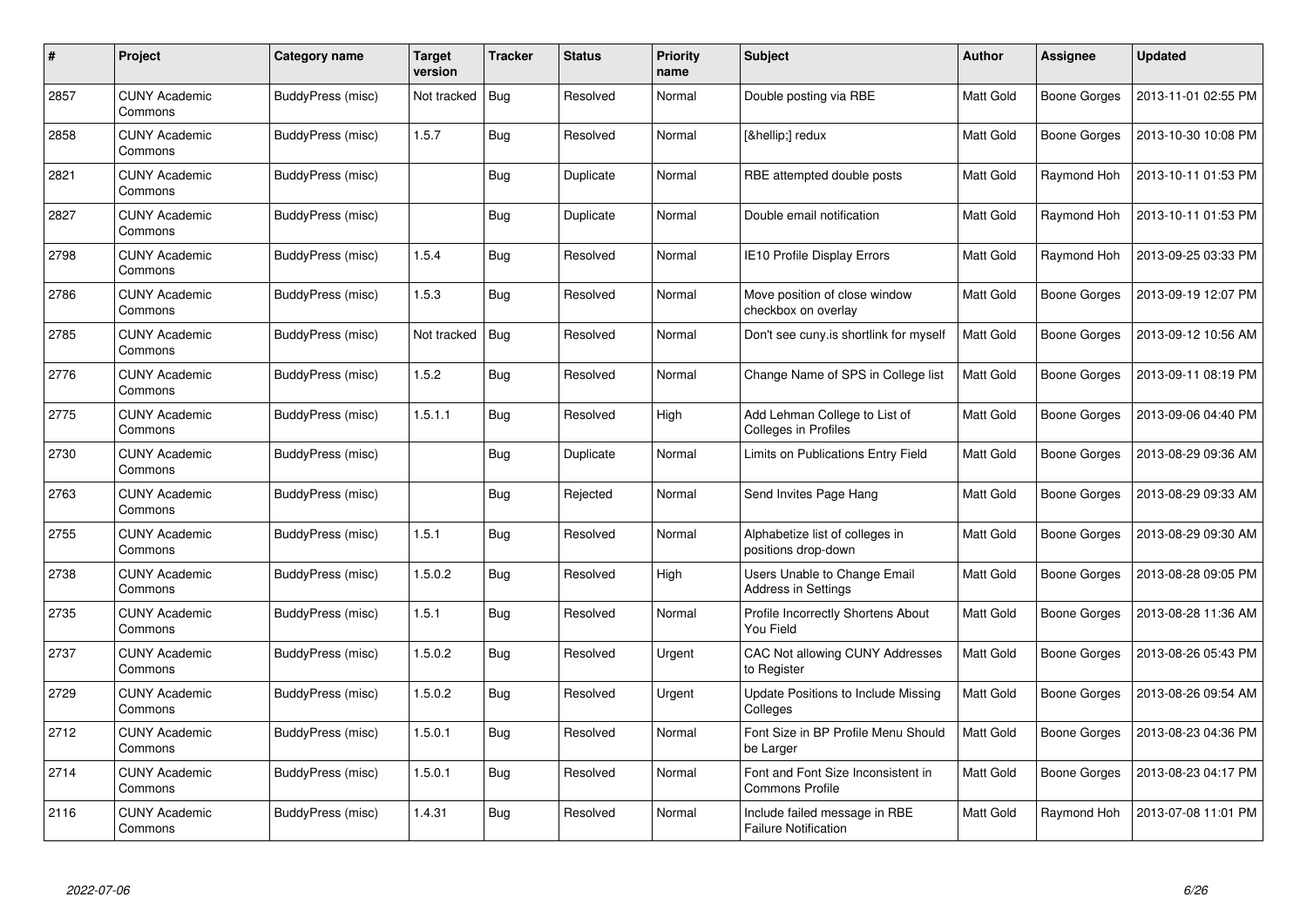| #    | Project                         | Category name            | <b>Target</b><br>version | <b>Tracker</b> | <b>Status</b> | <b>Priority</b><br>name | <b>Subject</b>                                                      | Author    | Assignee       | <b>Updated</b>      |
|------|---------------------------------|--------------------------|--------------------------|----------------|---------------|-------------------------|---------------------------------------------------------------------|-----------|----------------|---------------------|
| 2595 | <b>CUNY Academic</b><br>Commons | BuddyPress (misc)        | 1.4.29                   | <b>Bug</b>     | Resolved      | Low                     | Group invitation script                                             | Matt Gold | Boone Gorges   | 2013-06-02 04:06 PM |
| 2596 | <b>CUNY Academic</b><br>Commons | BuddyPress (misc)        |                          | Bug            | Rejected      | Normal                  | Homepage Recent blog posts widget<br>display                        | Matt Gold | Boone Gorges   | 2013-05-23 10:50 PM |
| 2159 | <b>CUNY Academic</b><br>Commons | BuddyPress (misc)        | 1.4.24                   | <b>Bug</b>     | Resolved      | Normal                  | Page redirection after accepting<br>group invite                    | Matt Gold | Dominic Giglio | 2013-04-11 08:00 PM |
| 2479 | <b>CUNY Academic</b><br>Commons | BuddyPress (misc)        | 1.4.21                   | <b>Bug</b>     | Resolved      | Urgent                  | Double posting, double notification of<br>message posted via RBE    | Matt Gold | Raymond Hoh    | 2013-04-09 02:04 AM |
| 2415 | <b>CUNY Academic</b><br>Commons | BuddyPress (misc)        | 1.4.19                   | Bug            | Resolved      | Normal                  | Remove "Popular" link on homepage<br>members widget                 | Matt Gold | Boone Gorges   | 2013-02-12 10:05 PM |
| 2387 | <b>CUNY Academic</b><br>Commons | BuddyPress (misc)        | 1.4.19                   | <b>Bug</b>     | Resolved      | Low                     | File upload notifications contain<br>escape characters              | Matt Gold | Boone Gorges   | 2013-02-11 02:21 PM |
| 2251 | <b>CUNY Academic</b><br>Commons | <b>BuddyPress (misc)</b> | 1.4.13                   | <b>Bug</b>     | Resolved      | Low                     | From address of forum notifications                                 | Matt Gold | Boone Gorges   | 2013-02-03 01:56 PM |
| 2385 | <b>CUNY Academic</b><br>Commons | BuddyPress (misc)        | 1.4.18                   | <b>Bug</b>     | Resolved      | Normal                  | Sitewide nav bar not appearing                                      | Matt Gold | Boone Gorges   | 2013-01-24 10:21 AM |
| 2014 | <b>CUNY Academic</b><br>Commons | BuddyPress (misc)        | 1.5                      | Bug            | Resolved      | Normal                  | Improper margins on Members<br>Directory                            | Matt Gold | Dominic Giglio | 2012-12-18 10:37 AM |
| 2220 | <b>CUNY Academic</b><br>Commons | BuddyPress (misc)        | 1.4.11                   | Bug            | Resolved      | Low                     | Spacing error on BP Doc comments                                    | Matt Gold | Dominic Giglio | 2012-11-20 03:47 PM |
| 2191 | <b>CUNY Academic</b><br>Commons | <b>BuddyPress (misc)</b> | 1.4.10                   | <b>Bug</b>     | Resolved      | Low                     | File upload to group doesn't register<br>as activity?               | Matt Gold | Dominic Giglio | 2012-11-11 09:28 PM |
| 2176 | <b>CUNY Academic</b><br>Commons | <b>BuddyPress (misc)</b> | 1.4.9                    | <b>Bug</b>     | Rejected      | Normal                  | Page error upon accepting group<br>membership request               | Matt Gold | Dominic Giglio | 2012-11-01 09:48 PM |
| 2188 | <b>CUNY Academic</b><br>Commons | BuddyPress (misc)        | 1.4.9                    | Bug            | Resolved      | Normal                  | Line Spacing/Breaks on BP Docs                                      | Matt Gold | Chris Stein    | 2012-11-01 03:15 PM |
| 2105 | <b>CUNY Academic</b><br>Commons | BuddyPress (misc)        | 1.4.9                    | <b>Bug</b>     | Resolved      | Normal                  | File name in a file uploaded to group<br>contains escape characters | Matt Gold | Dominic Giglio | 2012-11-01 12:02 PM |
| 2221 | <b>CUNY Academic</b><br>Commons | BuddyPress (misc)        |                          | <b>Bug</b>     | Duplicate     | Low                     | Spacing error on BP Doc comments                                    | Matt Gold | Boone Gorges   | 2012-10-30 10:03 AM |
| 2117 | <b>CUNY Academic</b><br>Commons | <b>BuddyPress (misc)</b> | 1.4.8                    | <b>Bug</b>     | Resolved      | Normal                  | User reports double notification of<br>announcements                | Matt Gold | Dominic Giglio | 2012-10-22 09:37 AM |
| 2129 | <b>CUNY Academic</b><br>Commons | BuddyPress (misc)        | 1.4.6                    | Bug            | Resolved      | Low                     | […]                                                                 | Matt Gold | Boone Gorges   | 2012-09-30 09:53 AM |
| 2121 | <b>CUNY Academic</b><br>Commons | <b>BuddyPress (misc)</b> | 1.4.6                    | <b>Bug</b>     | Resolved      | Low                     | Email notification of forum post omits<br>hyperlinked word          | Matt Gold | Boone Gorges   | 2012-09-30 09:05 AM |
| 1997 | CUNY Academic<br>Commons        | BuddyPress (misc)        | 1.4.6                    | Bug            | Resolved      | Normal                  | Forum post notification didn't indicate<br>image attachments        | Matt Gold | Boone Gorges   | 2012-09-23 05:03 PM |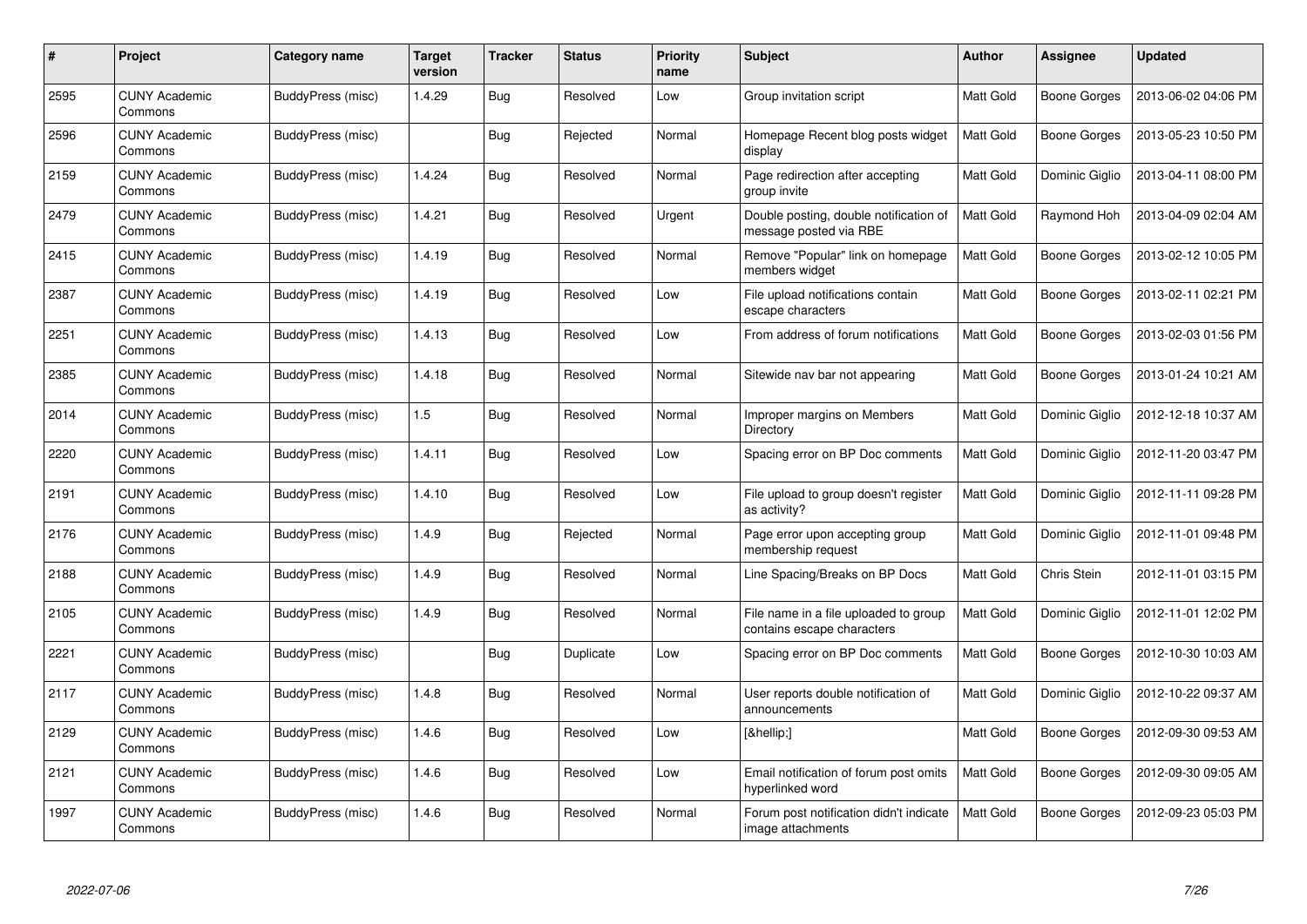| #    | Project                         | Category name            | <b>Target</b><br>version | <b>Tracker</b> | <b>Status</b> | Priority<br>name | <b>Subject</b>                                                                             | <b>Author</b> | <b>Assignee</b> | <b>Updated</b>      |
|------|---------------------------------|--------------------------|--------------------------|----------------|---------------|------------------|--------------------------------------------------------------------------------------------|---------------|-----------------|---------------------|
| 2037 | <b>CUNY Academic</b><br>Commons | <b>BuddyPress (misc)</b> | 1.4.5                    | <b>Bug</b>     | Resolved      | Normal           | Special Character shows up in RBE<br>post                                                  | Matt Gold     | Raymond Hoh     | 2012-09-17 07:12 PM |
| 2091 | <b>CUNY Academic</b><br>Commons | <b>BuddyPress (misc)</b> | Not tracked              | Bug            | Resolved      | Normal           | <b>RBE Down</b>                                                                            | Matt Gold     | Raymond Hoh     | 2012-09-02 06:00 PM |
| 2046 | <b>CUNY Academic</b><br>Commons | BuddyPress (misc)        | 1.4.3                    | Bug            | Resolved      | High             | <b>RBE Delayed Post</b>                                                                    | Matt Gold     | Raymond Hoh     | 2012-08-27 11:55 AM |
| 2057 | <b>CUNY Academic</b><br>Commons | <b>BuddyPress (misc)</b> | 1.4.3                    | <b>Bug</b>     | Resolved      | Normal           | Newest/Active/Popular Filters Not<br>working on Homepage List of Groups,<br><b>Members</b> | Matt Gold     | Boone Gorges    | 2012-08-23 03:18 PM |
| 2052 | <b>CUNY Academic</b><br>Commons | BuddyPress (misc)        |                          | Bug            | Rejected      | Normal           | RBE Not Enabled?                                                                           | Matt Gold     | Boone Gorges    | 2012-08-18 09:16 PM |
| 2045 | <b>CUNY Academic</b><br>Commons | <b>BuddyPress (misc)</b> |                          | <b>Bug</b>     | Duplicate     | Normal           | Double Post/RBE Notification                                                               | Matt Gold     | Boone Gorges    | 2012-08-15 08:53 AM |
| 2040 | <b>CUNY Academic</b><br>Commons | BuddyPress (misc)        | 1.4.2                    | <b>Bug</b>     | Resolved      | Normal           | RBE on BP Docs Edits?                                                                      | Matt Gold     | Boone Gorges    | 2012-08-14 08:13 AM |
| 2041 | <b>CUNY Academic</b><br>Commons | <b>BuddyPress (misc)</b> | 1.4.2                    | Bug            | Resolved      | Low              | Vertical Alignment on BP Doc "delete"<br>hoverlink                                         | Matt Gold     | Boone Gorges    | 2012-08-13 10:54 PM |
| 1990 | <b>CUNY Academic</b><br>Commons | <b>BuddyPress (misc)</b> | 1.3.17                   | <b>Bug</b>     | Resolved      | Low              | In Forum post list, member avatar<br>partially obscures member name                        | Matt Gold     | Boone Gorges    | 2012-07-29 08:42 PM |
| 1401 | <b>CUNY Academic</b><br>Commons | <b>BuddyPress (misc)</b> | 1.4                      | <b>Bug</b>     | Resolved      | Low              | Avoiding really long blog names                                                            | Matt Gold     | Dominic Giglio  | 2012-07-16 01:02 PM |
| 1979 | <b>CUNY Academic</b><br>Commons | BuddyPress (misc)        | 1.4                      | Bug            | Rejected      | Normal           | Received two notifications of an<br>activity update                                        | Matt Gold     | Boone Gorges    | 2012-07-12 10:43 AM |
| 1453 | <b>CUNY Academic</b><br>Commons | BuddyPress (misc)        |                          | Bug            | Rejected      | High             | Multiple problems with featured image<br>widget for blog posts                             | Matt Gold     | Dominic Giglio  | 2012-07-02 04:22 PM |
| 1953 | <b>CUNY Academic</b><br>Commons | BuddyPress (misc)        | 1.3.15                   | <b>Bug</b>     | Resolved      | Normal           | Email forum notification formatting<br>issue                                               | Matt Gold     | Boone Gorges    | 2012-06-21 03:32 PM |
| 1881 | <b>CUNY Academic</b><br>Commons | BuddyPress (misc)        | 1.3.13                   | <b>Bug</b>     | Resolved      | Low              | Double forum notification received                                                         | Matt Gold     | Boone Gorges    | 2012-05-22 02:51 PM |
| 1859 | <b>CUNY Academic</b><br>Commons | BuddyPress (misc)        | 1.3.13                   | Bug            | Resolved      | Low              | Orthographical error on page in the<br>sign-up process                                     | Matt Gold     | Boone Gorges    | 2012-05-02 11:43 AM |
| 1614 | <b>CUNY Academic</b><br>Commons | BuddyPress (misc)        | 1.3.11                   | Bug            | Resolved      | Normal           | Non-CUNY Sign-Up Code<br>Disappears After Creation                                         | Matt Gold     | Boone Gorges    | 2012-04-05 01:50 AM |
| 1657 | <b>CUNY Academic</b><br>Commons | BuddyPress (misc)        | 1.3.10                   | <b>Bug</b>     | Resolved      | Normal           | Caching Issues                                                                             | Matt Gold     |                 | 2012-04-04 10:17 AM |
| 1672 | <b>CUNY Academic</b><br>Commons | BuddyPress (misc)        | 1.3.11                   | Bug            | Resolved      | Normal           | Activity replies in groups                                                                 | Matt Gold     | Boone Gorges    | 2012-04-04 09:37 AM |
| 1784 | <b>CUNY Academic</b><br>Commons | BuddyPress (misc)        | 1.3.11                   | <b>Bug</b>     | Resolved      | Normal           | Date/Content Problems on Forum<br>digest emails                                            | Matt Gold     | Boone Gorges    | 2012-04-03 08:28 PM |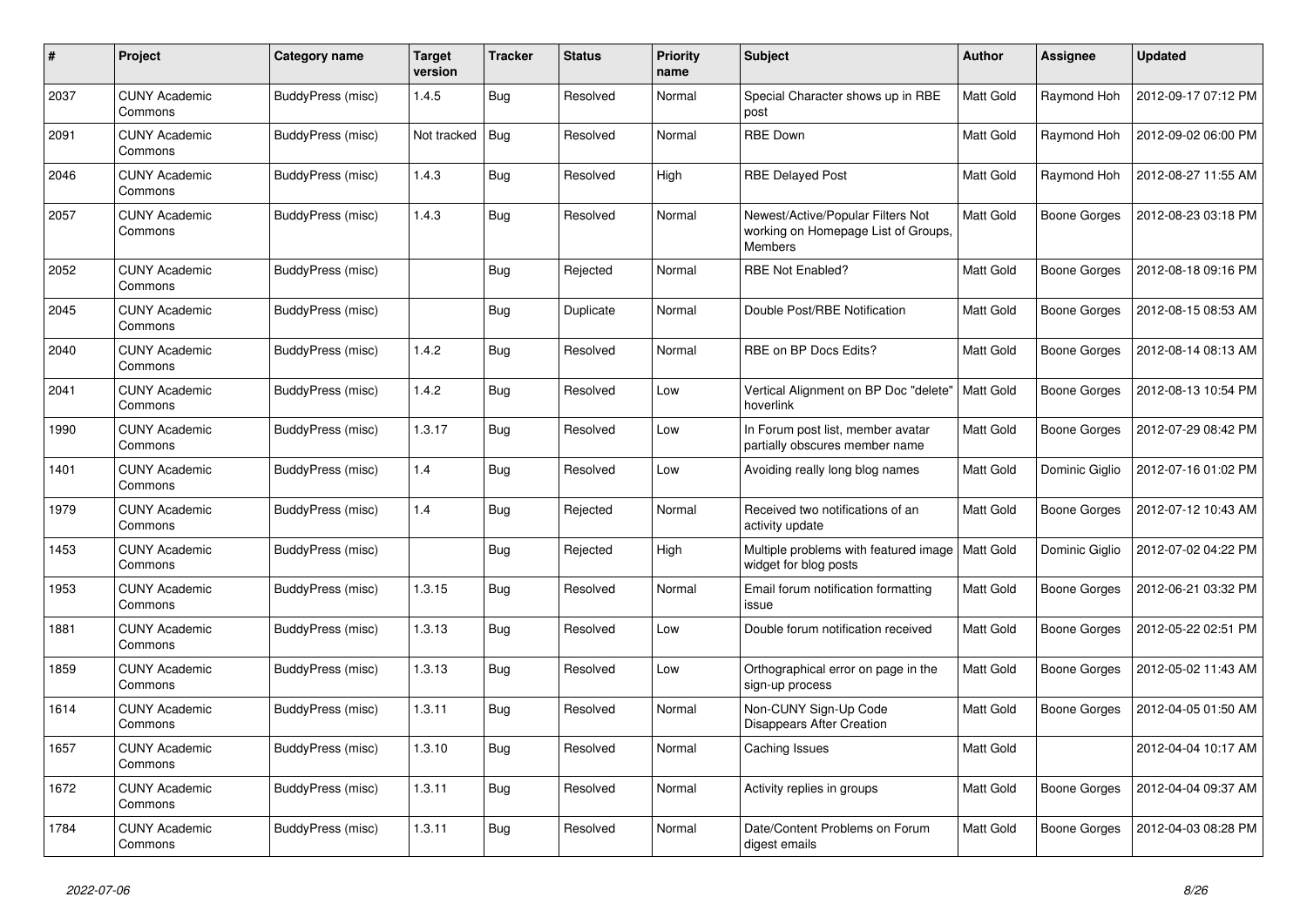| #    | Project                         | Category name            | <b>Target</b><br>version | <b>Tracker</b> | <b>Status</b> | Priority<br>name | <b>Subject</b>                                                                     | <b>Author</b> | Assignee            | <b>Updated</b>      |
|------|---------------------------------|--------------------------|--------------------------|----------------|---------------|------------------|------------------------------------------------------------------------------------|---------------|---------------------|---------------------|
| 1794 | <b>CUNY Academic</b><br>Commons | BuddyPress (misc)        | 1.3.10                   | Bug            | Resolved      | Normal           | Remove "Notice anything new"<br>notification                                       | Matt Gold     | <b>Boone Gorges</b> | 2012-03-29 09:45 PM |
| 762  | <b>CUNY Academic</b><br>Commons | BuddyPress (misc)        |                          | Bug            | Resolved      | Normal           | <b>Resolve Email Notification Problems</b><br>with Lehman addresses                | Matt Gold     |                     | 2012-02-28 10:52 AM |
| 1568 | <b>CUNY Academic</b><br>Commons | BuddyPress (misc)        | Not tracked   Bug        |                | Resolved      | Normal           | Member reports problem with email<br>notifications                                 | Matt Gold     |                     | 2012-02-28 10:51 AM |
| 1616 | <b>CUNY Academic</b><br>Commons | BuddyPress (misc)        | 1.3.7                    | <b>Bug</b>     | Resolved      | Low              | BP Docs timeout issue                                                              | Matt Gold     | <b>Boone Gorges</b> | 2012-02-21 03:23 PM |
| 1555 | <b>CUNY Academic</b><br>Commons | BuddyPress (misc)        | 1.3.6                    | Bug            | Resolved      | Low              | Sticky forum post shows up twice in<br>post listings                               | Matt Gold     | Boone Gorges        | 2012-02-08 06:44 PM |
| 1558 | <b>CUNY Academic</b><br>Commons | BuddyPress (misc)        | 1.3.6                    | <b>Bug</b>     | Resolved      | Normal           | Login Issues                                                                       | Matt Gold     | <b>Boone Gorges</b> | 2012-02-08 06:40 PM |
| 1571 | <b>CUNY Academic</b><br>Commons | BuddyPress (misc)        | 1.3.6                    | <b>Bug</b>     | Resolved      | Low              | Non-CUNY Sign-Up Code Pages<br>Published                                           | Matt Gold     | <b>Boone Gorges</b> | 2012-02-08 04:46 PM |
| 1546 | <b>CUNY Academic</b><br>Commons | BuddyPress (misc)        | 1.3.5                    | <b>Bug</b>     | Resolved      | Low              | Unable to view comparative<br>document history in BP Docs                          | Matt Gold     | <b>Boone Gorges</b> | 2012-01-17 06:13 PM |
| 1545 | <b>CUNY Academic</b><br>Commons | BuddyPress (misc)        | 1.3.5                    | Bug            | Resolved      | Normal           | Problem with BP Doc Comment Edit<br>Icon in Forums                                 | Matt Gold     | <b>Boone Gorges</b> | 2012-01-16 06:14 PM |
| 1498 | <b>CUNY Academic</b><br>Commons | BuddyPress (misc)        | 1.3.3                    | <b>Bug</b>     | Resolved      | Normal           | Non-Logged in User Redirect Feature<br>not working                                 | Matt Gold     | <b>Boone Gorges</b> | 2012-01-11 04:57 PM |
| 1503 | <b>CUNY Academic</b><br>Commons | <b>BuddyPress (misc)</b> | 1.3.3                    | <b>Bug</b>     | Resolved      | Normal           | File list not showing file descriptions                                            | Matt Gold     | Boone Gorges        | 2012-01-10 07:28 PM |
| 1488 | <b>CUNY Academic</b><br>Commons | BuddyPress (misc)        | 1.3.3                    | Bug            | Resolved      | Normal           | Unable to edit forum post                                                          | Matt Gold     | Boone Gorges        | 2012-01-10 07:20 PM |
| 1495 | <b>CUNY Academic</b><br>Commons | BuddyPress (misc)        | 1.3.3                    | Bug            | Rejected      | Low              | Newest Member Filter on homepage<br>not working                                    | Matt Gold     | Boone Gorges        | 2011-12-22 11:29 AM |
| 1455 | <b>CUNY Academic</b><br>Commons | BuddyPress (misc)        | 1.3.1                    | <b>Bug</b>     | Resolved      | Normal           | Errant error message on Groups<br>page                                             | Matt Gold     | <b>Boone Gorges</b> | 2011-12-16 02:05 PM |
| 1451 | <b>CUNY Academic</b><br>Commons | BuddyPress (misc)        | 1.3.1                    | Bug            | Resolved      | Normal           | Social Media Profile Icons Not<br>Showing Up Automatically?                        | Matt Gold     | <b>Boone Gorges</b> | 2011-12-15 07:06 PM |
| 1294 | <b>CUNY Academic</b><br>Commons | BuddyPress (misc)        | Not tracked   Bug        |                | Resolved      | Normal           | Profile Field Search by College Not<br><b>Working Correctly</b>                    | Matt Gold     | <b>Boone Gorges</b> | 2011-12-09 07:11 AM |
| 1412 | <b>CUNY Academic</b><br>Commons | BuddyPress (misc)        | 1.3                      | <b>Bug</b>     | Resolved      | Normal           | Alter text on pop-up message about<br>role field                                   | Matt Gold     | <b>Boone Gorges</b> | 2011-12-08 12:58 PM |
| 1400 | <b>CUNY Academic</b><br>Commons | <b>BuddyPress (misc)</b> | 1.2.7                    | Bug            | Resolved      | Normal           | Firefox Login Caching Issue                                                        | Matt Gold     | <b>Boone Gorges</b> | 2011-12-06 05:53 PM |
| 1345 | <b>CUNY Academic</b><br>Commons | BuddyPress (misc)        | 1.3                      | <b>Bug</b>     | Resolved      | Normal           | <b>Consider Adding BuddyPress Group</b><br>for Community Admins and Mods<br>Plugin | Matt Gold     | <b>Boone Gorges</b> | 2011-11-28 03:17 PM |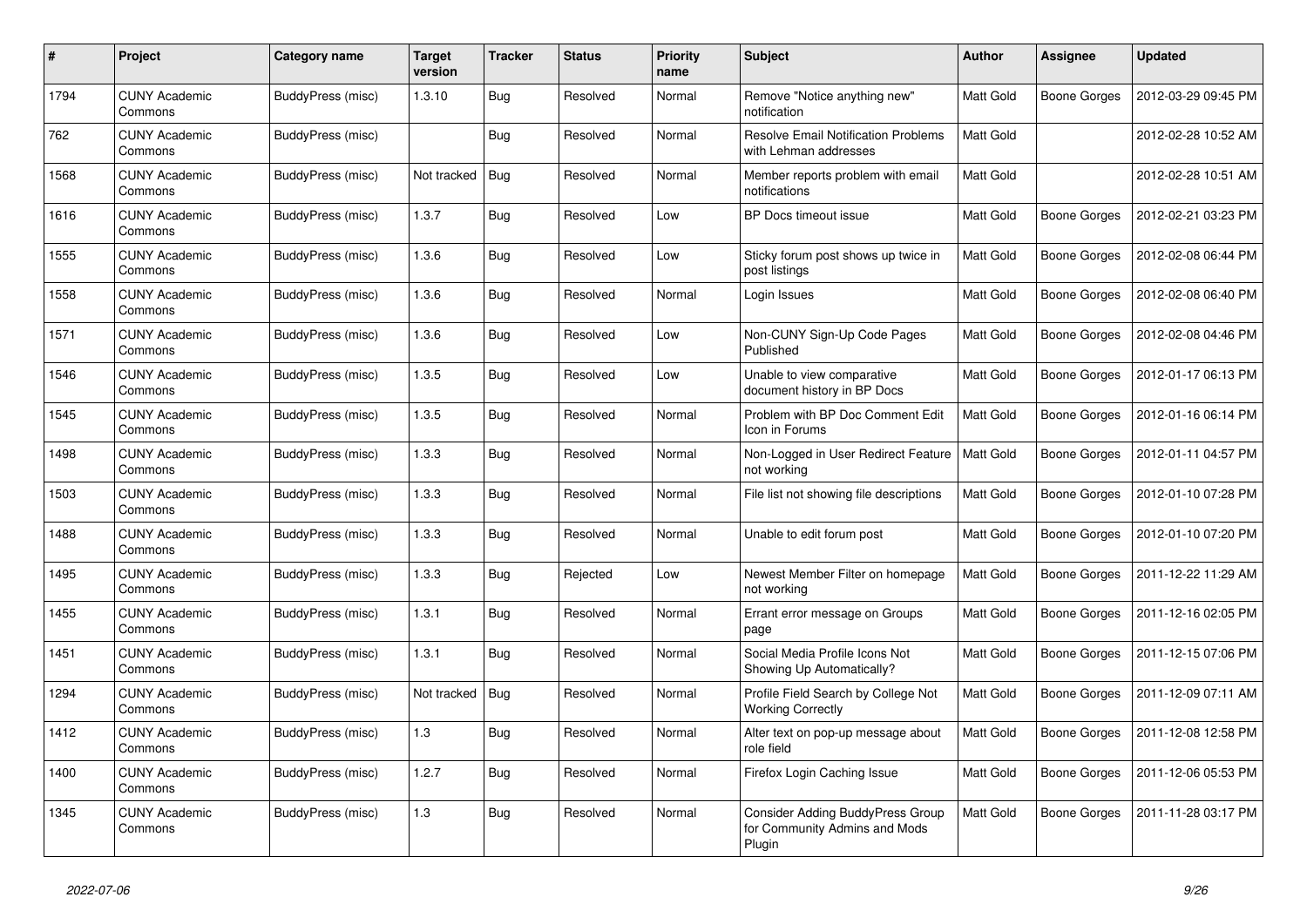| #    | Project                         | Category name            | <b>Target</b><br>version | <b>Tracker</b> | <b>Status</b> | Priority<br>name | <b>Subject</b>                                                                | <b>Author</b> | <b>Assignee</b>     | <b>Updated</b>      |
|------|---------------------------------|--------------------------|--------------------------|----------------|---------------|------------------|-------------------------------------------------------------------------------|---------------|---------------------|---------------------|
| 1344 | <b>CUNY Academic</b><br>Commons | <b>BuddyPress (misc)</b> | 1.3                      | <b>Bug</b>     | Resolved      | Normal           | Activity Feed Items not Appearing in<br>Group                                 | Matt Gold     | <b>Boone Gorges</b> | 2011-11-14 11:26 AM |
| 1321 | <b>CUNY Academic</b><br>Commons | BuddyPress (misc)        | 1.2.5                    | Bug            | Duplicate     | Normal           | BP Doc Comment Doesn't Show Up<br>on Doc (but does appear in group<br>stream) | Matt Gold     | Boone Gorges        | 2011-11-04 08:04 AM |
| 626  | <b>CUNY Academic</b><br>Commons | BuddyPress (misc)        | Not tracked              | Bug            | Resolved      | Normal           | Edit Help Blog Post on Syncing<br>Group/Blog Authorship                       | Matt Gold     | Sarah Morgano       | 2011-10-13 11:29 AM |
| 1117 | <b>CUNY Academic</b><br>Commons | <b>BuddyPress (misc)</b> | 1.2.5                    | Bug            | Resolved      | Normal           | Character Display Error in Feed                                               | Matt Gold     | <b>Boone Gorges</b> | 2011-09-12 06:29 PM |
| 1145 | <b>CUNY Academic</b><br>Commons | BuddyPress (misc)        | 1.2.5                    | <b>Bug</b>     | Resolved      | Low              | Alert Box on Group Join                                                       | Matt Gold     | <b>Boone Gorges</b> | 2011-09-12 05:56 PM |
| 1143 | <b>CUNY Academic</b><br>Commons | BuddyPress (misc)        | 1.2.5                    | Bug            | Resolved      | Normal           | Notifications of Old Posts                                                    | Matt Gold     |                     | 2011-08-30 09:56 PM |
| 351  | <b>CUNY Academic</b><br>Commons | BuddyPress (misc)        | Not tracked              | Bug            | Rejected      | Normal           | Invited Group Members Aren't<br>Automatically Added to Groups                 | Matt Gold     | Boone Gorges        | 2011-08-22 06:54 PM |
| 466  | <b>CUNY Academic</b><br>Commons | BuddyPress (misc)        | Not tracked              | <b>Bug</b>     | Rejected      | Normal           | Friendship Requests coming out of<br>nowhere                                  | Matt Gold     | Boone Gorges        | 2011-08-22 06:52 PM |
| 590  | <b>CUNY Academic</b><br>Commons | BuddyPress (misc)        | Not tracked              | Bug            | Resolved      | Normal           | Roadmap Discussion                                                            | Matt Gold     | Boone Gorges        | 2011-08-22 06:51 PM |
| 993  | <b>CUNY Academic</b><br>Commons | <b>BuddyPress (misc)</b> | 1.2.5                    | Bug            | Resolved      | Low              | <b>BP Docs Notification Issue</b>                                             | Matt Gold     | <b>Boone Gorges</b> | 2011-07-20 12:10 AM |
| 992  | <b>CUNY Academic</b><br>Commons | BuddyPress (misc)        | 1.2.5                    | <b>Bug</b>     | Resolved      | Normal           | BP Docs comments show up on WP<br>Dashboard                                   | Matt Gold     | Boone Gorges        | 2011-07-19 02:17 PM |
| 810  | <b>CUNY Academic</b><br>Commons | BuddyPress (misc)        | 1.2.4                    | Bug            | Resolved      | Normal           | Can't see all blogs in "My Blogs"                                             | Matt Gold     | <b>Boone Gorges</b> | 2011-07-12 10:51 PM |
| 905  | <b>CUNY Academic</b><br>Commons | BuddyPress (misc)        | 1.2.4                    | Bug            | Resolved      | Low              | <b>BP Docs Authentication Issue</b>                                           | Matt Gold     | <b>Boone Gorges</b> | 2011-07-12 01:39 PM |
| 950  | <b>CUNY Academic</b><br>Commons | BuddyPress (misc)        | 1.2.4                    | <b>Bug</b>     | Rejected      | Normal           | Spam/Moderation Issue                                                         | Matt Gold     | Boone Gorges        | 2011-07-11 09:15 AM |
| 908  | <b>CUNY Academic</b><br>Commons | BuddyPress (misc)        | 1.2.4                    | Bug            | Resolved      | Normal           | Free a BP Doc from Locked Status                                              | Matt Gold     | <b>Boone Gorges</b> | 2011-07-02 11:15 PM |
| 856  | <b>CUNY Academic</b><br>Commons | BuddyPress (misc)        | 1.2.4                    | Bug            | Resolved      | Low              | Text-alignment issue on group                                                 | Matt Gold     | Raymond Hoh         | 2011-06-22 10:02 PM |
| 806  | <b>CUNY Academic</b><br>Commons | BuddyPress (misc)        | 1.2.4                    | <b>Bug</b>     | Resolved      | Normal           | BP Docs Notification Throttling Issues                                        | Matt Gold     | Boone Gorges        | 2011-06-08 12:17 PM |
| 783  | <b>CUNY Academic</b><br>Commons | BuddyPress (misc)        | 1.2.4                    | <b>Bug</b>     | Resolved      | Normal           | <b>Broken Avatar Images</b>                                                   | Matt Gold     | Boone Gorges        | 2011-06-06 02:49 PM |
| 778  | <b>CUNY Academic</b><br>Commons | BuddyPress (misc)        | 1.2.2                    | Bug            | Resolved      | Normal           | Private BP Docs Comment<br>Notification in RSS Feed                           | Matt Gold     | Boone Gorges        | 2011-06-02 09:29 AM |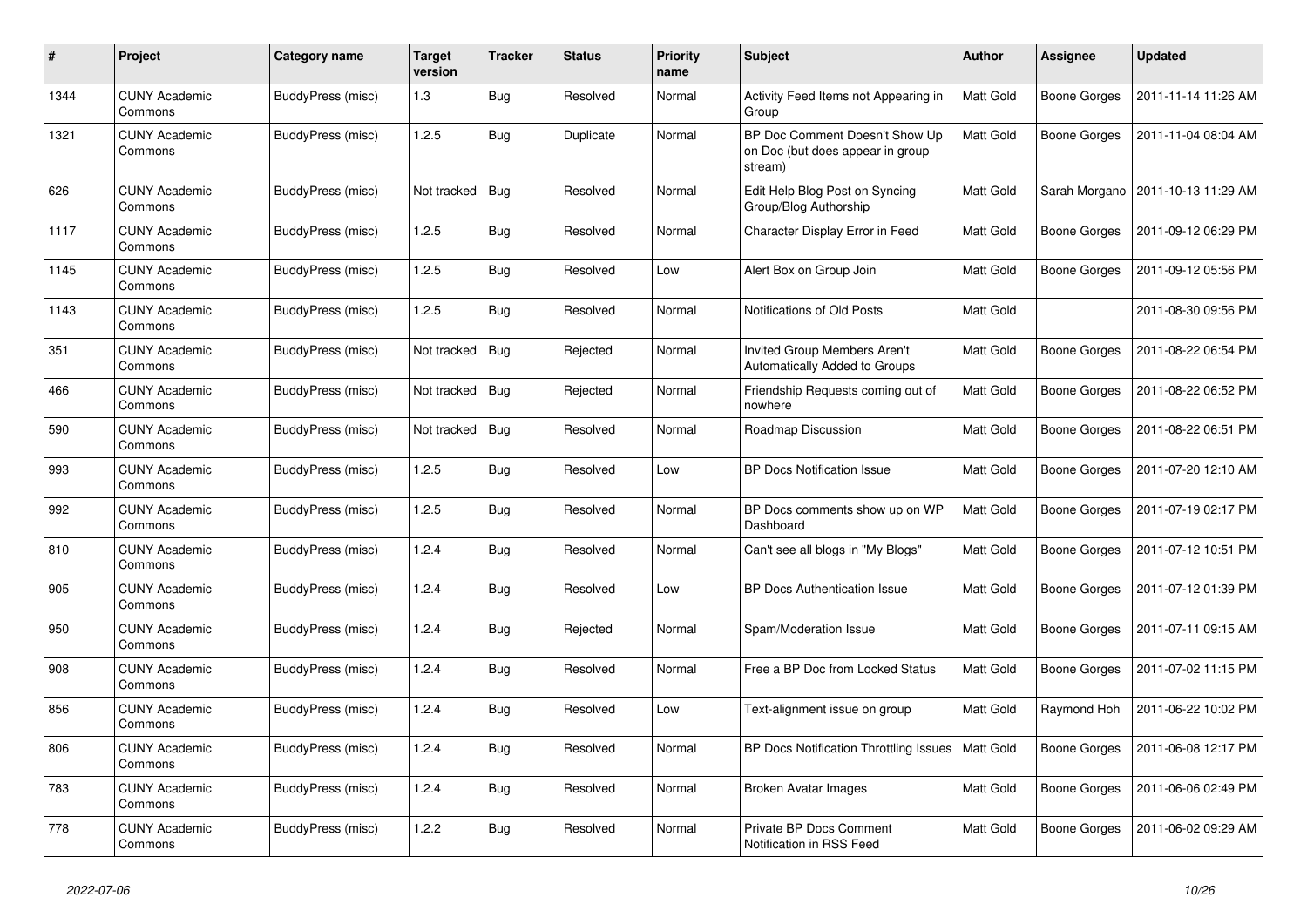| #   | <b>Project</b>                  | Category name     | <b>Target</b><br>version | <b>Tracker</b> | <b>Status</b> | <b>Priority</b><br>name | Subject                                                                                               | <b>Author</b> | Assignee            | <b>Updated</b>      |
|-----|---------------------------------|-------------------|--------------------------|----------------|---------------|-------------------------|-------------------------------------------------------------------------------------------------------|---------------|---------------------|---------------------|
| 763 | <b>CUNY Academic</b><br>Commons | BuddyPress (misc) | 1.2.3                    | Bug            | Resolved      | Low                     | Resaving BP Docs Preferences on<br>Same Setting Produces Unclear Error<br>Message                     | Matt Gold     | <b>Boone Gorges</b> | 2011-06-02 09:19 AM |
| 746 | <b>CUNY Academic</b><br>Commons | BuddyPress (misc) | 1.3                      | Bug            | Resolved      | Normal                  | Create Pop-Up Login Overlay                                                                           | Matt Gold     | Raymond Hoh         | 2011-05-16 06:32 PM |
| 724 | <b>CUNY Academic</b><br>Commons | BuddyPress (misc) | 1.2.1                    | Bug            | Rejected      | Normal                  | Word Limit on Email Notifications of<br>Forum Posts?                                                  | Matt Gold     | <b>Boone Gorges</b> | 2011-05-11 12:04 PM |
| 661 | <b>CUNY Academic</b><br>Commons | BuddyPress (misc) | 1.2                      | Bug            | Resolved      | Low                     | HTML Special Characters Appear in<br><b>Email Notification Text</b>                                   | Matt Gold     | Raymond Hoh         | 2011-05-04 08:55 AM |
| 731 | <b>CUNY Academic</b><br>Commons | BuddyPress (misc) | 1.2.1                    | <b>Bug</b>     | Resolved      | Normal                  | Member reports a problem posting to<br>a private group                                                | Matt Gold     | <b>Boone Gorges</b> | 2011-05-03 07:10 PM |
| 656 | <b>CUNY Academic</b><br>Commons | BuddyPress (misc) | 1.2                      | Bug            | Resolved      | Low                     | <b>Conflicting Email Subscription</b><br>Messages                                                     | Matt Gold     | Boone Gorges        | 2011-04-10 10:10 PM |
| 674 | <b>CUNY Academic</b><br>Commons | BuddyPress (misc) | Not tracked              | Bug            | Rejected      | Normal                  | <b>Errant Friend Request?</b>                                                                         | Matt Gold     | Boone Gorges        | 2011-04-06 11:28 PM |
| 660 | <b>CUNY Academic</b><br>Commons | BuddyPress (misc) | 1.2                      | Bug            | Resolved      | Low                     | HTML Markup appears in activity<br>comment                                                            | Matt Gold     | <b>Boone Gorges</b> | 2011-04-04 02:39 PM |
| 646 | <b>CUNY Academic</b><br>Commons | BuddyPress (misc) | 1.2                      | Bug            | Resolved      | Low                     | Change Error Message Non<br>Logged-In Users See When<br>Authorized Page is Requested<br>Without Login | Matt Gold     | <b>Boone Gorges</b> | 2011-03-22 10:28 AM |
| 638 | <b>CUNY Academic</b><br>Commons | BuddyPress (misc) | 1.1.11                   | Bug            | Resolved      | Normal                  | Email Notifications Include Odd<br>Characters                                                         | Matt Gold     | Boone Gorges        | 2011-03-16 11:06 AM |
| 612 | <b>CUNY Academic</b><br>Commons | BuddyPress (misc) | 1.1.10                   | Bug            | Resolved      | Normal                  | Member reports trouble uploading<br>documents to groups                                               | Matt Gold     | Boone Gorges        | 2011-03-07 10:12 PM |
| 614 | <b>CUNY Academic</b><br>Commons | BuddyPress (misc) | 1.1.10                   | Bug            | Rejected      | Low                     | Log out button on BP Admin bar<br>covers logo                                                         | Matt Gold     | Boone Gorges        | 2011-03-04 05:58 PM |
| 613 | <b>CUNY Academic</b><br>Commons | BuddyPress (misc) | 1.1.10                   | <b>Bug</b>     | Resolved      | Normal                  | Member reports group blog / group<br>member syncing                                                   | Matt Gold     | Boone Gorges        | 2011-03-03 09:26 AM |
| 606 | <b>CUNY Academic</b><br>Commons | BuddyPress (misc) | 1.1.10                   | Bug            | Rejected      | Low                     | Avatars don't show up in list of<br>members on group invite tool                                      | Matt Gold     | <b>Boone Gorges</b> | 2011-02-24 11:47 PM |
| 605 | <b>CUNY Academic</b><br>Commons | BuddyPress (misc) | 1.1.10                   | <b>Bug</b>     | Rejected      | Normal                  | Member search on Group Invite Page<br>Not Working                                                     | Matt Gold     | <b>Boone Gorges</b> | 2011-02-24 11:41 PM |
| 574 | <b>CUNY Academic</b><br>Commons | BuddyPress (misc) | 1.1.10                   | <b>Bug</b>     | Resolved      | High                    | Members unable to read documents<br>posted to groups                                                  | Matt Gold     | Boone Gorges        | 2011-02-10 03:01 PM |
| 568 | <b>CUNY Academic</b><br>Commons | BuddyPress (misc) | 1.1.10                   | <b>Bug</b>     | Resolved      | High                    | Member reports trouble uploading<br>documents to groups                                               | Matt Gold     | Boone Gorges        | 2011-02-10 02:33 PM |
| 561 | <b>CUNY Academic</b><br>Commons | BuddyPress (misc) |                          | Bug            | Resolved      | Normal                  | Copyright Violation                                                                                   | Matt Gold     | Matt Gold           | 2011-02-05 03:10 PM |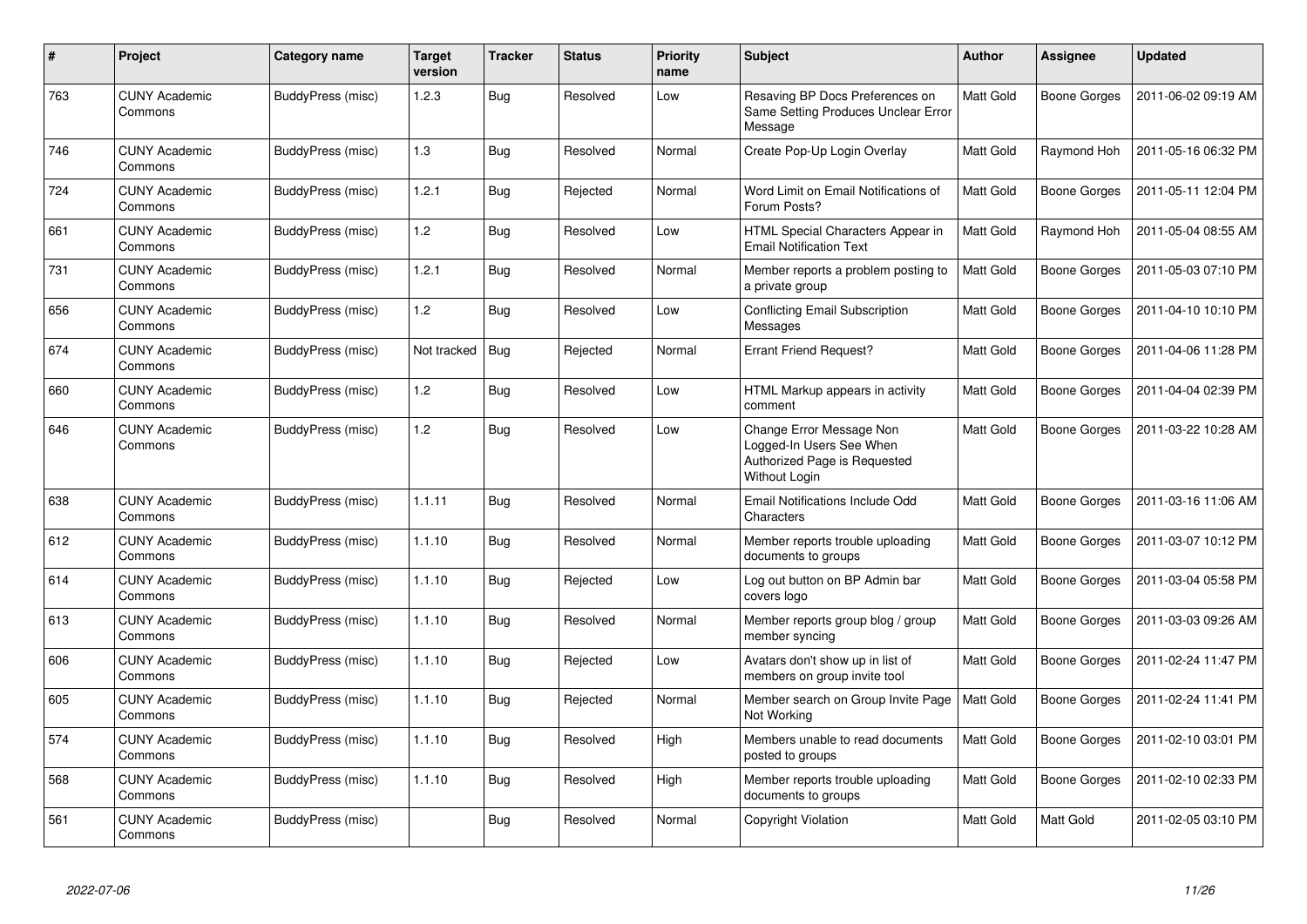| $\#$ | Project                         | Category name     | <b>Target</b><br>version | <b>Tracker</b> | <b>Status</b> | <b>Priority</b><br>name | <b>Subject</b>                                                                           | <b>Author</b> | Assignee            | <b>Updated</b>      |
|------|---------------------------------|-------------------|--------------------------|----------------|---------------|-------------------------|------------------------------------------------------------------------------------------|---------------|---------------------|---------------------|
| 546  | <b>CUNY Academic</b><br>Commons | BuddyPress (misc) | 1.1.8                    | <b>Bug</b>     | Resolved      | Normal                  | Add Group/Group Blog Author<br>Syncing on an Automated Basis to<br>the Group Blog Plugin | Matt Gold     | Boone Gorges        | 2011-02-03 08:44 AM |
| 538  | <b>CUNY Academic</b><br>Commons | BuddyPress (misc) | 1.1.8                    | <b>Bug</b>     | Resolved      | Normal                  | News feed assigns incorrect<br>trackback origins                                         | Matt Gold     | <b>Boone Gorges</b> | 2011-02-02 11:22 AM |
| 540  | <b>CUNY Academic</b><br>Commons | BuddyPress (misc) | 1.1.8                    | <b>Bug</b>     | Resolved      | Normal                  | Long BP Group Doc Names Hide<br>Edit/Delete Options                                      | Matt Gold     | Boone Gorges        | 2011-02-02 10:58 AM |
| 533  | <b>CUNY Academic</b><br>Commons | BuddyPress (misc) | 1.1.8                    | <b>Bug</b>     | Resolved      | Normal                  | Minor CSS issue on group page                                                            | Matt Gold     | <b>Boone Gorges</b> | 2011-02-02 09:44 AM |
| 531  | <b>CUNY Academic</b><br>Commons | BuddyPress (misc) | 1.1.7                    | <b>Bug</b>     | Resolved      | Low                     | Member reports problems with avatar<br>cropping                                          | Matt Gold     | Boone Gorges        | 2011-01-04 05:10 PM |
| 527  | <b>CUNY Academic</b><br>Commons | BuddyPress (misc) | 1.1.7                    | <b>Bug</b>     | Resolved      | Low                     | BP Admin Bar Doesn't Show up on<br>Cityscape Theme                                       | Matt Gold     | Boone Gorges        | 2011-01-04 03:39 PM |
| 467  | <b>CUNY Academic</b><br>Commons | BuddyPress (misc) | Not tracked              | Bug            | Resolved      | Low                     | CAC Blog no longer listed on<br>BP-Admin Bar "My Blogs" list                             | Matt Gold     | <b>Boone Gorges</b> | 2010-12-21 12:38 PM |
| 456  | <b>CUNY Academic</b><br>Commons | BuddyPress (misc) | Not tracked              | Bug            | Resolved      | Normal                  | <b>Check Sitewide Plugins</b>                                                            | Matt Gold     | Boone Gorges        | 2010-12-21 12:31 PM |
| 507  | <b>CUNY Academic</b><br>Commons | BuddyPress (misc) | 1.1.6                    | Bug            | Resolved      | High                    | Invite Anyone Rejects CUNY Email<br>Addresses                                            | Matt Gold     | Boone Gorges        | 2010-12-21 11:26 AM |
| 458  | <b>CUNY Academic</b><br>Commons | BuddyPress (misc) | 1.1.3                    | Bug            | Resolved      | Normal                  | Notifications Not Received for Own<br>Messages                                           | Matt Gold     | Boone Gorges        | 2010-12-13 08:28 PM |
| 457  | <b>CUNY Academic</b><br>Commons | BuddyPress (misc) | 1.1.2                    | Bug            | Resolved      | High                    | Unable to Upload Documents as<br>Forum Attachments                                       | Matt Gold     | Boone Gorges        | 2010-12-10 06:56 PM |
| 451  | <b>CUNY Academic</b><br>Commons | BuddyPress (misc) | Not tracked              | <b>Bug</b>     | Resolved      | High                    | Members Unable to Upload<br>Documents to Groups                                          | Matt Gold     | <b>Boone Gorges</b> | 2010-12-09 12:32 PM |
| 450  | <b>CUNY Academic</b><br>Commons | BuddyPress (misc) |                          | <b>Bug</b>     | Duplicate     | Normal                  | Email Notifications Summary vs. Full<br>Posts                                            | Matt Gold     | Boone Gorges        | 2010-12-08 07:30 AM |
| 436  | <b>CUNY Academic</b><br>Commons | BuddyPress (misc) | 1.1.1                    | <b>Bug</b>     | Resolved      | Normal                  | Who's Online Widget                                                                      | Matt Gold     | Boone Gorges        | 2010-12-07 08:14 AM |
| 340  | <b>CUNY Academic</b><br>Commons | BuddyPress (misc) | 1.1                      | <b>Bug</b>     | Resolved      | High                    | BP Admin Bar Menu Mouseover<br>Areas Too Sensitive                                       | Matt Gold     | <b>Boone Gorges</b> | 2010-12-01 09:48 AM |
| 352  | <b>CUNY Academic</b><br>Commons | BuddyPress (misc) | 1.1                      | <b>Bug</b>     | Resolved      | Normal                  | Member reports problems with avatar<br>cropping                                          | Matt Gold     | Boone Gorges        | 2010-11-16 05:07 PM |
| 279  | <b>CUNY Academic</b><br>Commons | BuddyPress (misc) | 1.1                      | <b>Bug</b>     | Rejected      | Normal                  | Members Report Problems with<br><b>Notifications</b>                                     | Matt Gold     | Boone Gorges        | 2010-11-16 04:37 PM |
| 387  | <b>CUNY Academic</b><br>Commons | BuddyPress (misc) | 1.1                      | <b>Bug</b>     | Resolved      | Normal                  | Disable activity replies for group<br>announcements                                      | Matt Gold     | Boone Gorges        | 2010-11-16 04:20 PM |
| 363  | <b>CUNY Academic</b><br>Commons | BuddyPress (misc) | Not tracked              | Bug            | Resolved      | Normal                  | Member listed twice in group                                                             | Matt Gold     | <b>Boone Gorges</b> | 2010-10-06 10:35 AM |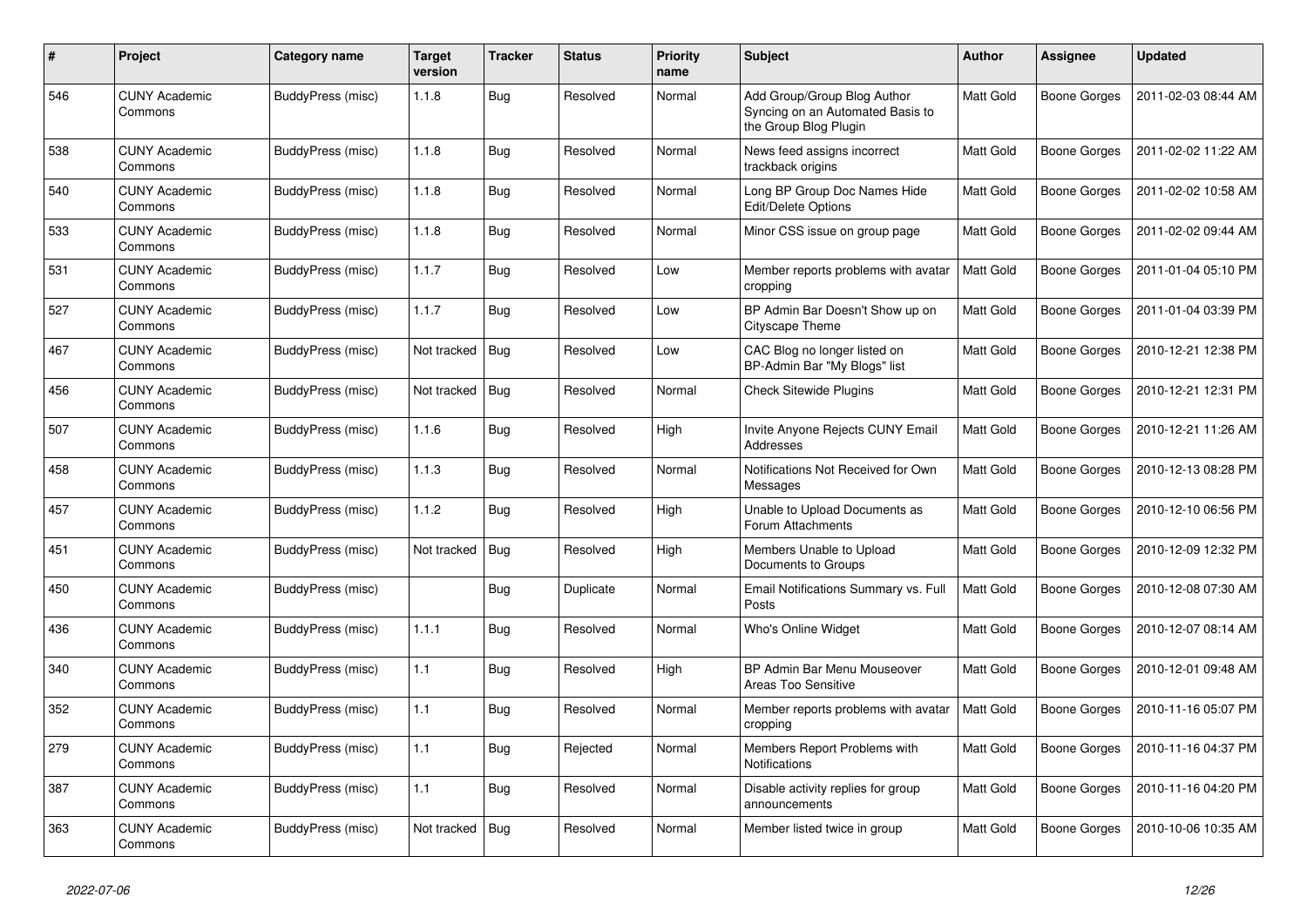| #   | Project                         | Category name            | <b>Target</b><br>version | <b>Tracker</b> | <b>Status</b> | <b>Priority</b><br>name | <b>Subject</b>                                                               | <b>Author</b> | <b>Assignee</b> | <b>Updated</b>      |
|-----|---------------------------------|--------------------------|--------------------------|----------------|---------------|-------------------------|------------------------------------------------------------------------------|---------------|-----------------|---------------------|
| 360 | <b>CUNY Academic</b><br>Commons | BuddyPress (misc)        | 1.0.3                    | <b>Bug</b>     | Resolved      | High                    | <b>Activity Feed Problems</b>                                                | Matt Gold     | Boone Gorges    | 2010-09-28 11:45 AM |
| 346 | <b>CUNY Academic</b><br>Commons | BuddyPress (misc)        | 1.0.3                    | Bug            | Resolved      | High                    | News Nav Bar Link on Wiki Pages<br>Points to Wrong Page                      | Matt Gold     | Boone Gorges    | 2010-09-20 05:28 PM |
| 323 | <b>CUNY Academic</b><br>Commons | BuddyPress (misc)        | 1.0.3                    | Bug            | Resolved      | Normal                  | Multiple listings of member account in<br>BP group                           | Matt Gold     | Boone Gorges    | 2010-09-08 02:40 PM |
| 314 | <b>CUNY Academic</b><br>Commons | BuddyPress (misc)        | 1.0.2                    | Bug            | Resolved      | Normal                  | Changing Blog Title in BuddyPress<br>Menus                                   | Matt Gold     | Boone Gorges    | 2010-09-02 10:59 AM |
| 320 | <b>CUNY Academic</b><br>Commons | BuddyPress (misc)        | Not tracked              | Bug            | Resolved      | Normal                  | Multiple listings of account in BP<br>group                                  | Matt Gold     | Boone Gorges    | 2010-09-01 07:37 AM |
| 278 | <b>CUNY Academic</b><br>Commons | BuddyPress (misc)        | 1.0.1                    | Bug            | Resolved      | Normal                  | Group Blog plugin creates<br>subdirectory, not subdomain blogs               | Matt Gold     | Boone Gorges    | 2010-08-29 01:52 PM |
| 306 | <b>CUNY Academic</b><br>Commons | BuddyPress (misc)        | 1.0.1                    | <b>Bug</b>     | Rejected      | Low                     | Text on Group Page should be<br>darker                                       | Matt Gold     | Boone Gorges    | 2010-08-26 04:23 PM |
| 264 | CUNY Academic<br>Commons        | BuddyPress (misc)        |                          | <b>Bug</b>     | Resolved      | Normal                  | user reports receiving two<br>notifications for each new group<br>forum post | Matt Gold     | Boone Gorges    | 2010-08-26 02:57 PM |
| 241 | <b>CUNY Academic</b><br>Commons | BuddyPress (misc)        |                          | Bug            | Resolved      | Normal                  | <b>Emailed Group Activity Updates</b><br><b>Contain Escape Characters</b>    | Matt Gold     | Boone Gorges    | 2010-08-25 01:30 PM |
| 301 | <b>CUNY Academic</b><br>Commons | BuddyPress (misc)        |                          | <b>Bug</b>     | Resolved      | High                    | User unable to upload documents                                              | Matt Gold     | Boone Gorges    | 2010-08-25 12:06 PM |
| 266 | <b>CUNY Academic</b><br>Commons | <b>BuddyPress (misc)</b> | 1.0.1                    | Bug            | Resolved      | Normal                  | <b>Account Deletion Process</b>                                              | Matt Gold     | Boone Gorges    | 2010-07-19 11:07 AM |
| 181 | <b>CUNY Academic</b><br>Commons | BuddyPress (misc)        |                          | <b>Bug</b>     | Resolved      | Low                     | spam comments showing up in<br>activity stream                               | Matt Gold     | Boone Gorges    | 2010-06-22 06:53 PM |
| 235 | <b>CUNY Academic</b><br>Commons | BuddyPress (misc)        |                          | <b>Bug</b>     | Resolved      | Normal                  | BP Admin Bar Not Appearing on Help<br>Blog                                   | Matt Gold     | Boone Gorges    | 2010-05-20 06:15 PM |
| 205 | <b>CUNY Academic</b><br>Commons | BuddyPress (misc)        |                          | <b>Bug</b>     | Resolved      | High                    | <b>Cannot Create Account</b>                                                 | Matt Gold     | Boone Gorges    | 2010-05-20 03:18 PM |
| 145 | <b>CUNY Academic</b><br>Commons | BuddyPress (misc)        |                          | Bug            | Resolved      | Normal                  | Trackbacks are being attributed to<br>'ungooglable'                          | Matt Gold     | Boone Gorges    | 2010-05-20 03:07 PM |
| 249 | <b>CUNY Academic</b><br>Commons | BuddyPress (misc)        |                          | <b>Bug</b>     | Resolved      | Normal                  | New group contains activity stream<br>post from older group                  | Matt Gold     | Boone Gorges    | 2010-05-20 03:00 PM |
| 247 | <b>CUNY Academic</b><br>Commons | BuddyPress (misc)        |                          | Bug            | Resolved      | Normal                  | Email problem on signup                                                      | Matt Gold     | Boone Gorges    | 2010-05-18 03:09 PM |
| 240 | <b>CUNY Academic</b><br>Commons | BuddyPress (misc)        |                          | <b>Bug</b>     | Resolved      | Normal                  | Invite Anyone - CUNY email domain<br>produces error                          | Matt Gold     | Boone Gorges    | 2010-05-14 12:39 PM |
| 209 | <b>CUNY Academic</b><br>Commons | BuddyPress (misc)        |                          | <b>Bug</b>     | Resolved      | High                    | Members Report that Forum<br>Attachments not working                         | Matt Gold     | Boone Gorges    | 2010-05-14 12:13 PM |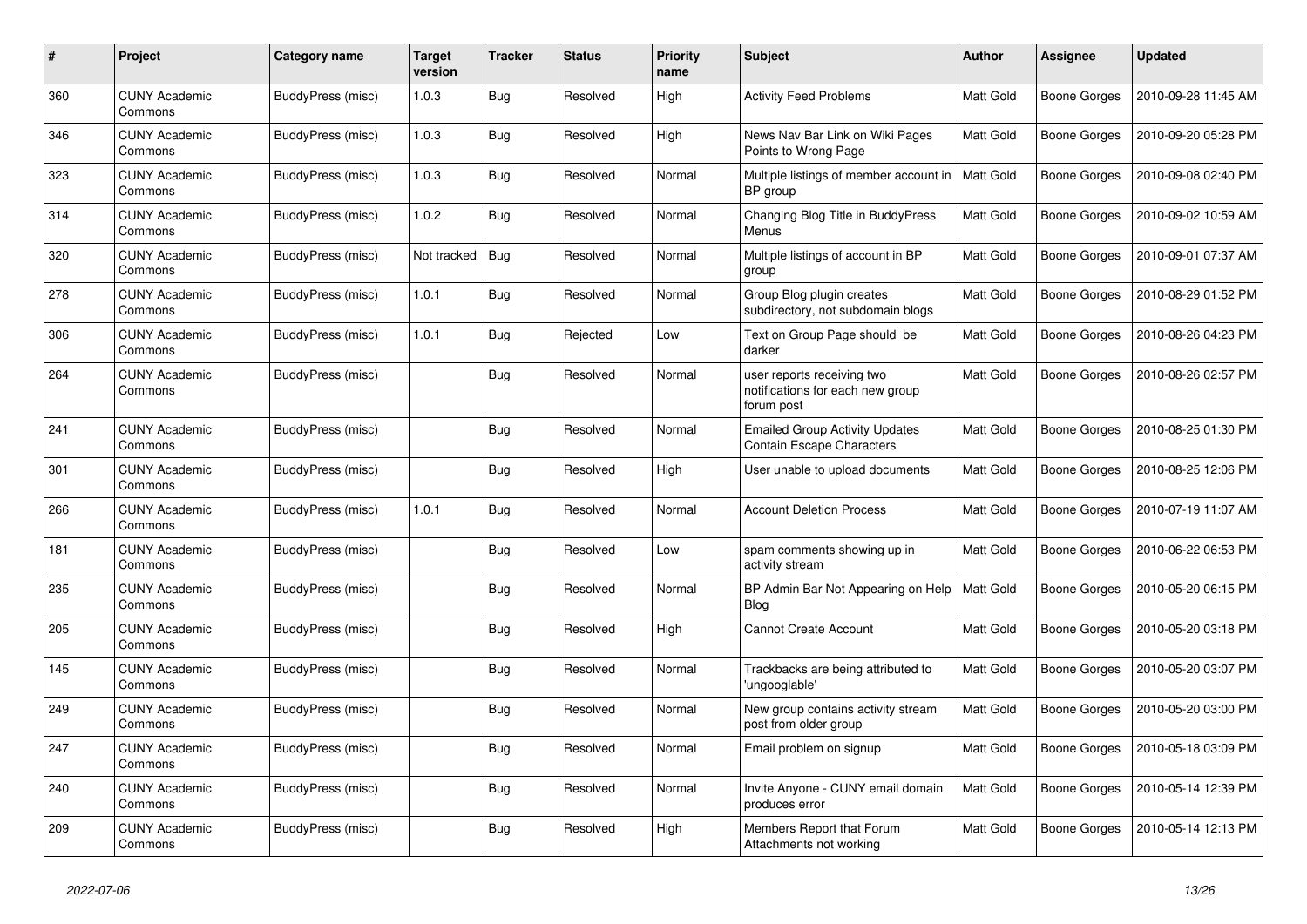| #   | Project                         | Category name     | <b>Target</b><br>version | <b>Tracker</b> | <b>Status</b> | <b>Priority</b><br>name | <b>Subject</b>                                                        | Author    | Assignee            | <b>Updated</b>      |
|-----|---------------------------------|-------------------|--------------------------|----------------|---------------|-------------------------|-----------------------------------------------------------------------|-----------|---------------------|---------------------|
| 215 | <b>CUNY Academic</b><br>Commons | BuddyPress (misc) |                          | <b>Bug</b>     | Resolved      | Low                     | Inaccurate dates on group page`                                       | Matt Gold | Boone Gorges        | 2010-05-12 12:11 PM |
| 239 | <b>CUNY Academic</b><br>Commons | BuddyPress (misc) |                          | Bug            | Resolved      | Normal                  | Forum Post Error                                                      | Matt Gold | Boone Gorges        | 2010-05-12 11:48 AM |
| 223 | <b>CUNY Academic</b><br>Commons | BuddyPress (misc) |                          | Bug            | Resolved      | Normal                  | Uploaded Group Document Failed to<br><b>Create Email Notification</b> | Matt Gold | Boone Gorges        | 2010-05-11 10:12 PM |
| 222 | <b>CUNY Academic</b><br>Commons | BuddyPress (misc) |                          | <b>Bug</b>     | Resolved      | High                    | No way for group admins to invite<br>new members                      | Matt Gold | Boone Gorges        | 2010-05-11 09:02 PM |
| 156 | <b>CUNY Academic</b><br>Commons | BuddyPress (misc) |                          | Bug            | Resolved      | Low                     | Sticky Posts and Recently Active<br><b>Topics List</b>                | Matt Gold | <b>Boone Gorges</b> | 2010-05-11 05:22 PM |
| 204 | <b>CUNY Academic</b><br>Commons | BuddyPress (misc) |                          | Bug            | Resolved      | Normal                  | Embiggen list of my groups                                            | Matt Gold | Boone Gorges        | 2010-05-11 05:13 PM |
| 185 | <b>CUNY Academic</b><br>Commons | BuddyPress (misc) |                          | Bug            | Resolved      | Immediate               | Private Group Info/Documents on<br><b>Activity Stream</b>             | Matt Gold | Boone Gorges        | 2010-05-11 05:01 PM |
| 174 | <b>CUNY Academic</b><br>Commons | BuddyPress (misc) |                          | <b>Bug</b>     | Resolved      | Normal                  | College names no longer active links<br>on profiles                   | Matt Gold | Boone Gorges        | 2010-05-11 05:00 PM |
| 173 | <b>CUNY Academic</b><br>Commons | BuddyPress (misc) |                          | Bug            | Resolved      | Normal                  | Blockquote display cut off in mac<br>browsers                         | Matt Gold | Boone Gorges        | 2010-05-11 04:58 PM |
| 154 | <b>CUNY Academic</b><br>Commons | BuddyPress (misc) |                          | Bug            | Resolved      | Low                     | Order of posts on Forum page                                          | Matt Gold | Boone Gorges        | 2010-05-11 04:53 PM |
| 152 | <b>CUNY Academic</b><br>Commons | BuddyPress (misc) |                          | <b>Bug</b>     | Resolved      | Normal                  | HTML Tags Added to Email<br><b>Notifications</b>                      | Matt Gold | Boone Gorges        | 2010-05-11 04:52 PM |
| 159 | <b>CUNY Academic</b><br>Commons | BuddyPress (misc) |                          | <b>Bug</b>     | Resolved      | Normal                  | Member reports trouble with<br><b>Notification Settings</b>           | Matt Gold | Boone Gorges        | 2010-05-11 04:50 PM |
| 153 | <b>CUNY Academic</b><br>Commons | BuddyPress (misc) |                          | Bug            | Resolved      | Normal                  | User Asked to login again while trying<br>to submit wire post         | Matt Gold | Boone Gorges        | 2010-05-11 04:48 PM |
| 143 | <b>CUNY Academic</b><br>Commons | BuddyPress (misc) |                          | <b>Bug</b>     | Resolved      | Normal                  | Friendship Acceptance Error<br>Message                                | Matt Gold | Boone Gorges        | 2010-05-11 04:44 PM |
| 189 | <b>CUNY Academic</b><br>Commons | BuddyPress (misc) |                          | <b>Bug</b>     | Resolved      | Normal                  | <b>Trouble Uploading Document</b>                                     | Matt Gold | Boone Gorges        | 2010-05-11 04:31 PM |
| 220 | <b>CUNY Academic</b><br>Commons | BuddyPress (misc) |                          | <b>Bug</b>     | Resolved      | High                    | Hidden Groups showing up in<br>homepage group listing                 | Matt Gold | Boone Gorges        | 2010-05-07 10:30 AM |
| 187 | <b>CUNY Academic</b><br>Commons | BuddyPress (misc) |                          | Bug            | Resolved      | Normal                  | Group Member unable to be<br>promoted to admin status                 | Matt Gold | Boone Gorges        | 2010-04-02 09:26 PM |
| 180 | <b>CUNY Academic</b><br>Commons | BuddyPress (misc) |                          | <b>Bug</b>     | Resolved      | Normal                  | Incorrect Link on Friendship Request<br><b>Notification Issues</b>    | Matt Gold | Boone Gorges        | 2010-03-13 08:47 AM |
| 172 | <b>CUNY Academic</b><br>Commons | BuddyPress (misc) |                          | <b>Bug</b>     | Resolved      | Normal                  | Forum Notifications not working                                       | Matt Gold |                     | 2010-03-04 07:28 AM |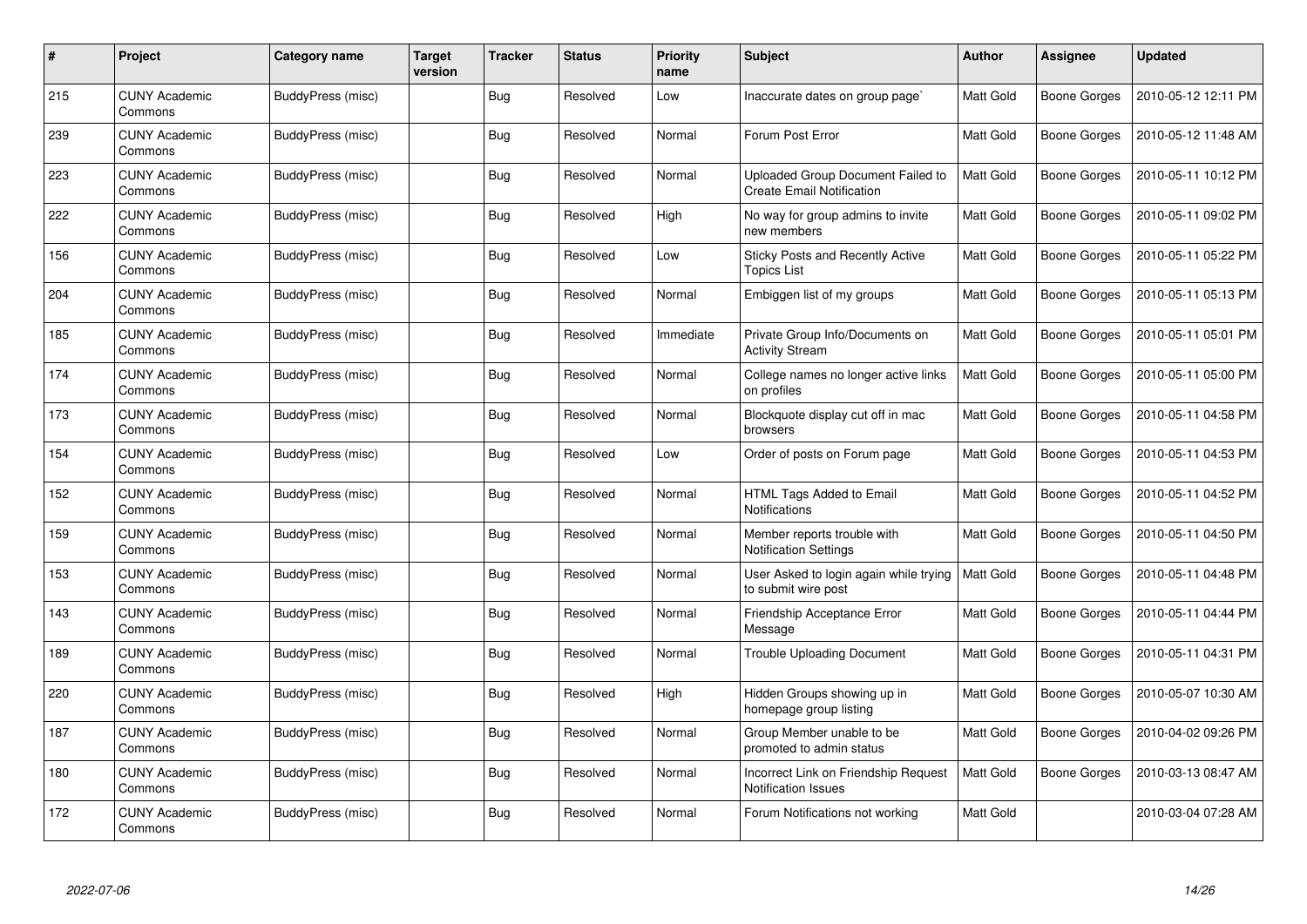| #              | Project                         | Category name          | <b>Target</b><br>version | <b>Tracker</b> | <b>Status</b> | <b>Priority</b><br>name | <b>Subject</b>                                                | <b>Author</b>    | Assignee            | <b>Updated</b>      |
|----------------|---------------------------------|------------------------|--------------------------|----------------|---------------|-------------------------|---------------------------------------------------------------|------------------|---------------------|---------------------|
| 138            | <b>CUNY Academic</b><br>Commons | BuddyPress (misc)      |                          | <b>Bug</b>     | Resolved      | Normal                  | Broken Links in Forum Notification<br>Emails                  | Matt Gold        | <b>Boone Gorges</b> | 2010-03-02 07:59 PM |
| 148            | <b>CUNY Academic</b><br>Commons | BuddyPress (misc)      |                          | <b>Bug</b>     | Resolved      | Normal                  | TinyMCE Problem with URLs in Posts   Matt Gold                |                  | <b>Boone Gorges</b> | 2010-02-25 12:22 PM |
| 155            | <b>CUNY Academic</b><br>Commons | BuddyPress (misc)      |                          | Bug            | Resolved      | Normal                  | Problem with Group Blog BuddyPress<br>Plugin                  | <b>Matt Gold</b> | <b>Boone Gorges</b> | 2010-01-23 07:19 AM |
| 160            | <b>CUNY Academic</b><br>Commons | BuddyPress (misc)      |                          | Bug            | Resolved      | Low                     | <b>Sticky Posts and Recently Active</b><br><b>Topics List</b> | Matt Gold        | Boone Gorges        | 2010-01-21 02:02 PM |
| 149            | <b>CUNY Academic</b><br>Commons | BuddyPress (misc)      |                          | <b>Bug</b>     | Resolved      | Normal                  | <b>Email Notifications and TinyMCE</b>                        | Matt Gold        | <b>Boone Gorges</b> | 2010-01-08 09:33 PM |
| 134            | <b>CUNY Academic</b><br>Commons | BuddyPress (misc)      |                          | <b>Bug</b>     | Resolved      | Low                     | Div Overflow Issue on Mail Interface                          | Matt Gold        | <b>Boone Gorges</b> | 2009-12-13 06:28 PM |
| 130            | <b>CUNY Academic</b><br>Commons | BuddyPress (misc)      |                          | Bug            | Resolved      | Normal                  | Link to Blog on Group Pages leads<br>back to Group            | Matt Gold        | <b>Boone Gorges</b> | 2009-12-10 01:28 PM |
| 41             | <b>CUNY Academic</b><br>Commons | BuddyPress (misc)      |                          | Bug            | Resolved      | Normal                  | User listed twice in group                                    | Matt Gold        | Matt Gold           | 2009-12-08 07:35 PM |
| 69             | <b>CUNY Academic</b><br>Commons | BuddyPress (misc)      |                          | <b>Bug</b>     | Resolved      | Normal                  | UserName doesn't appear in News<br>Feed Wiki Edit             | Matt Gold        | <b>Boone Gorges</b> | 2009-12-03 09:33 AM |
| 56             | <b>CUNY Academic</b><br>Commons | BuddyPress (misc)      |                          | Bug            | Resolved      | Normal                  | Addition of a Profile Field Option<br>Removes Existing One    | Matt Gold        | Zach Davis          | 2009-10-27 05:14 PM |
| 53             | <b>CUNY Academic</b><br>Commons | BuddyPress (misc)      |                          | Bug            | Resolved      | Normal                  | Search on Group Page Not Working.<br>Leads to Home Page       | Matt Gold        | <b>Boone Gorges</b> | 2009-10-22 10:51 AM |
| 47             | <b>CUNY Academic</b><br>Commons | BuddyPress (misc)      |                          | Bug            | Resolved      | Normal                  | Request to Join Group Lost                                    | Matt Gold        |                     | 2009-10-19 04:08 PM |
| 30             | <b>CUNY Academic</b><br>Commons | BuddyPress (misc)      |                          | <b>Bug</b>     | Resolved      | Normal                  | Hidden Forum Activity Showing up in<br>News Feed              | Matt Gold        | <b>Boone Gorges</b> | 2009-09-30 02:51 PM |
| $\overline{7}$ | <b>CUNY Academic</b><br>Commons | BuddyPress (misc)      |                          | <b>Bug</b>     | Resolved      | Normal                  | BuddyPress theme error on iPhone                              | Matt Gold        | <b>Boone Gorges</b> | 2009-09-15 07:39 PM |
| 9149           | <b>CUNY Academic</b><br>Commons | <b>BuddyPress Docs</b> | 1.12.8                   | Bug            | Resolved      | Normal                  | Doc listing layout issue                                      | Matt Gold        | <b>Boone Gorges</b> | 2018-02-13 10:36 AM |
| 9105           | <b>CUNY Academic</b><br>Commons | <b>BuddyPress Docs</b> | 1.12.7                   | Bug            | Resolved      | Urgent                  | BP doc titles/dates messed up                                 | Matt Gold        | <b>Boone Gorges</b> | 2018-01-23 11:00 AM |
| 5486           | <b>CUNY Academic</b><br>Commons | <b>BuddyPress Docs</b> | 1.9.15                   | <b>Bug</b>     | Resolved      | Low                     | Doc history not showing up                                    | Matt Gold        | Boone Gorges        | 2016-04-24 11:50 AM |
| 4722           | <b>CUNY Academic</b><br>Commons | <b>BuddyPress Docs</b> | Not tracked              | Bug            | Rejected      | Normal                  | Doc listing overflow issue                                    | Matt Gold        | <b>Boone Gorges</b> | 2015-10-11 10:09 PM |
| 4057           | <b>CUNY Academic</b><br>Commons | <b>BuddyPress Docs</b> | 1.8.1                    | Bug            | Resolved      | Normal                  | Canceling edit mode of BP Doc<br>reloads editing screen       | Matt Gold        | <b>Boone Gorges</b> | 2015-06-01 03:08 PM |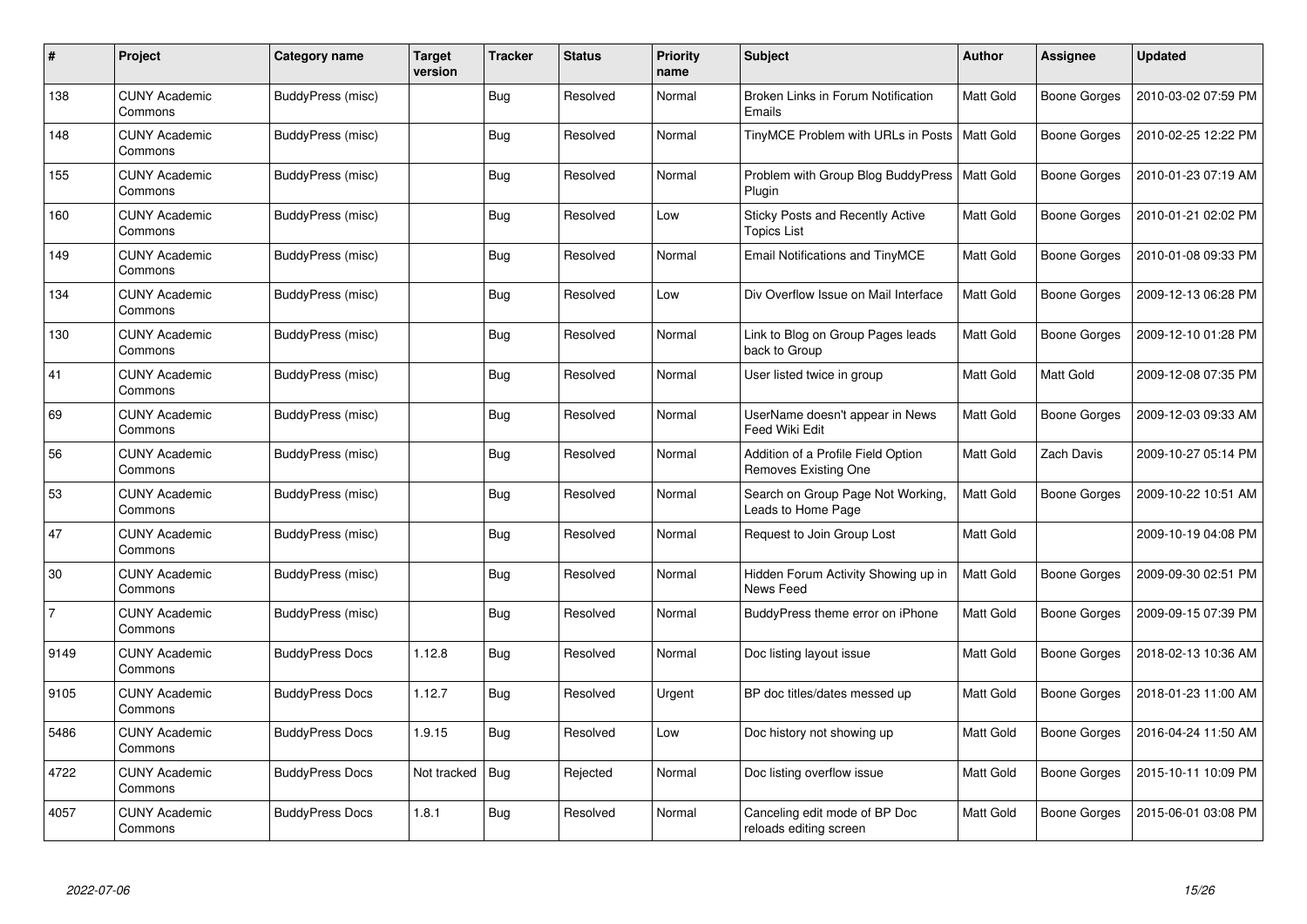| #    | Project                         | <b>Category name</b>   | <b>Target</b><br>version | <b>Tracker</b> | <b>Status</b> | <b>Priority</b><br>name | <b>Subject</b>                                                                         | <b>Author</b> | Assignee            | <b>Updated</b>      |
|------|---------------------------------|------------------------|--------------------------|----------------|---------------|-------------------------|----------------------------------------------------------------------------------------|---------------|---------------------|---------------------|
| 3688 | <b>CUNY Academic</b><br>Commons | <b>BuddyPress Docs</b> | 1.7.6                    | Bug            | Resolved      | Normal                  | Doc creation didn't create email<br>notification                                       | Matt Gold     | <b>Boone Gorges</b> | 2014-12-12 08:57 AM |
| 3599 | <b>CUNY Academic</b><br>Commons | <b>BuddyPress Docs</b> | 1.7.2                    | <b>Bug</b>     | Resolved      | Normal                  | Silent BP Docs edits                                                                   | Matt Gold     | <b>Boone Gorges</b> | 2014-11-01 02:20 PM |
| 3581 | <b>CUNY Academic</b><br>Commons | <b>BuddyPress Docs</b> | 1.7.1                    | <b>Bug</b>     | Resolved      | Normal                  | <b>BuddyPress Docs Line Break issue</b>                                                | Matt Gold     | <b>Boone Gorges</b> | 2014-10-20 02:56 PM |
| 1542 | <b>CUNY Academic</b><br>Commons | <b>BuddyPress Docs</b> | 1.6                      | Bug            | Resolved      | Normal                  | Group Docs Locked                                                                      | Matt Gold     | <b>Boone Gorges</b> | 2014-03-21 03:38 PM |
| 5890 | <b>CUNY Academic</b><br>Commons | <b>Commons Profile</b> | 1.9.24                   | Bug            | Resolved      | Normal                  | Commons user profile erroneously<br>indicates a group for a member                     | Matt Gold     | <b>Boone Gorges</b> | 2016-08-11 11:53 PM |
| 3205 | <b>CUNY Academic</b><br>Commons | <b>Commons Profile</b> | 1.6.3                    | Bug            | Resolved      | High                    | Email profile field not showing up                                                     | Matt Gold     | <b>Boone Gorges</b> | 2014-05-12 02:18 PM |
| 4111 | <b>CUNY Academic</b><br>Commons | commonsinabox.org      | Not tracked              | Bug            | Resolved      | Normal                  | Add Virginia DH site to CBOX<br>showcase                                               | Matt Gold     | scott voth          | 2015-06-08 10:01 PM |
| 3823 | <b>CUNY Academic</b><br>Commons | commonsinabox.org      | Not tracked              | Bug            | Resolved      | Normal                  | CBOX styling issue                                                                     | Matt Gold     | <b>Boone Gorges</b> | 2015-02-23 03:33 PM |
| 3201 | <b>CUNY Academic</b><br>Commons | commonsinabox.org      | Not tracked              | Bug            | Resolved      | Normal                  | Add MuseCommons to the Showcase                                                        | Matt Gold     | scott voth          | 2014-07-12 01:29 PM |
| 2950 | <b>CUNY Academic</b><br>Commons | commonsinabox.org      | Not tracked              | Bug            | Resolved      | Normal                  | Layout broken on<br>commonsinabox.org forum 404                                        | Matt Gold     | <b>Boone Gorges</b> | 2014-05-06 02:59 PM |
| 2354 | <b>CUNY Academic</b><br>Commons | commonsinabox.org      |                          | Bug            | Rejected      | Low                     | CBOX header mouseover issue                                                            | Matt Gold     | Bowe<br>Frankema    | 2014-05-01 08:02 PM |
| 2231 | <b>CUNY Academic</b><br>Commons | commonsinabox.org      | Not tracked              | Bug            | Resolved      | Normal                  | Fix Header issue on<br>Commonsinabox.org                                               | Matt Gold     | <b>Boone Gorges</b> | 2014-05-01 07:51 PM |
| 2273 | <b>CUNY Academic</b><br>Commons | commonsinabox.org      | Not tracked Bug          |                | Resolved      | Normal                  | <b>Add Hosting</b><br>recommendations/minimum<br>requirements to CBOX<br>documentation | Matt Gold     | scott voth          | 2014-02-09 11:37 AM |
| 2645 | <b>CUNY Academic</b><br>Commons | commonsinabox.org      | Not tracked              | Bug            | Resolved      | Normal                  | Add CASCI site to Showcase                                                             | Matt Gold     | scott voth          | 2014-02-08 11:07 AM |
| 2903 | <b>CUNY Academic</b><br>Commons | commonsinabox.org      | Not tracked   Bug        |                | Resolved      | Normal                  | Turning off activity commenting on<br>commonsinabox.org?                               | Matt Gold     | <b>Boone Gorges</b> | 2013-11-29 03:43 PM |
| 2551 | <b>CUNY Academic</b><br>Commons | commonsinabox.org      | Not tracked Bug          |                | Resolved      | Normal                  | RBE on CBOX.org not working?                                                           | Matt Gold     | Raymond Hoh         | 2013-08-15 07:58 AM |
| 2356 | <b>CUNY Academic</b><br>Commons | commonsinabox.org      | Not tracked   Bug        |                | Resolved      | Low                     | Responsive header on<br>cbox/commonsinabox.org                                         | Matt Gold     | Dominic Giglio      | 2013-08-11 12:20 PM |
| 2654 | <b>CUNY Academic</b><br>Commons | commonsinabox.org      | Not tracked Bug          |                | Resolved      | Normal                  | Forum creation step in group setup<br>doesn't stick                                    | Matt Gold     | Boone Gorges        | 2013-08-11 11:51 AM |
| 2660 | <b>CUNY Academic</b><br>Commons | commonsinabox.org      | Not tracked   Bug        |                | Resolved      | Normal                  | Forum Role Display errors                                                              | Matt Gold     | Raymond Hoh         | 2013-08-11 11:48 AM |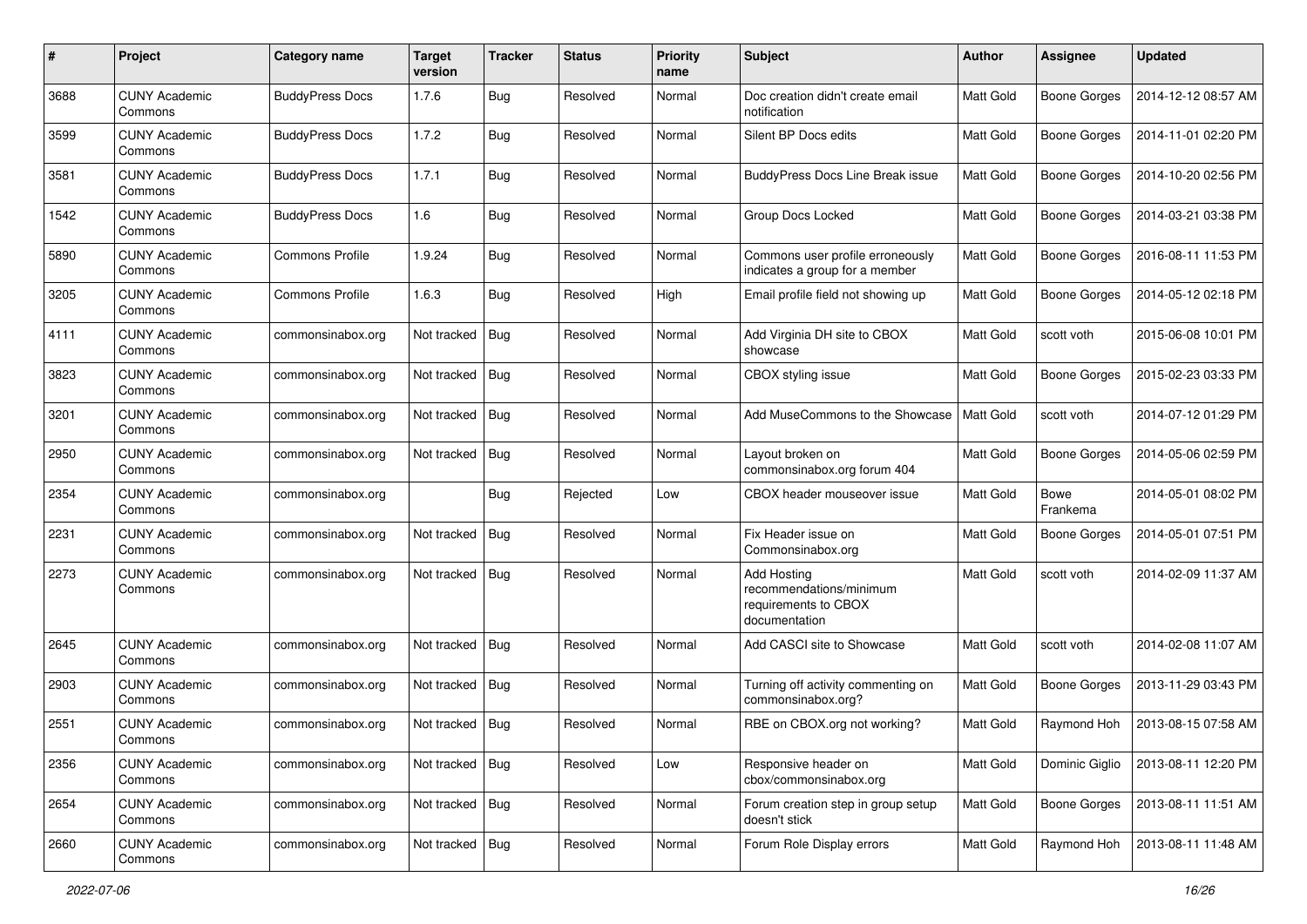| $\#$  | Project                         | Category name     | <b>Target</b><br>version | <b>Tracker</b> | <b>Status</b> | <b>Priority</b><br>name | <b>Subject</b>                                                   | <b>Author</b>    | Assignee            | <b>Updated</b>      |
|-------|---------------------------------|-------------------|--------------------------|----------------|---------------|-------------------------|------------------------------------------------------------------|------------------|---------------------|---------------------|
| 2343  | <b>CUNY Academic</b><br>Commons | commonsinabox.org | Not tracked              | <b>Bug</b>     | Rejected      | Normal                  | Double Notifications from<br>commonsinabox.org                   | Matt Gold        | <b>Boone Gorges</b> | 2013-03-20 01:45 PM |
| 2380  | <b>CUNY Academic</b><br>Commons | commonsinabox.org |                          | Bug            | Resolved      | High                    | Add search to Commonsinabox.org                                  | Matt Gold        | Boone Gorges        | 2013-03-20 11:41 AM |
| 2339  | <b>CUNY Academic</b><br>Commons | commonsinabox.org | Not tracked              | Bug            | Resolved      | Normal                  | Email forum notification includes<br>relative link to post       | Matt Gold        | Raymond Hoh         | 2013-01-08 04:24 PM |
| 2349  | <b>CUNY Academic</b><br>Commons | commonsinabox.org |                          | <b>Bug</b>     | Resolved      | High                    | CBOX header image position off                                   | Matt Gold        | <b>Boone Gorges</b> | 2012-12-15 10:21 PM |
| 2288  | <b>CUNY Academic</b><br>Commons | commonsinabox.org |                          | Bug            | Rejected      | Normal                  | […] issue occurring on<br>commonsinabox.org                      | Matt Gold        | <b>Boone Gorges</b> | 2012-12-11 01:17 AM |
| 2295  | <b>CUNY Academic</b><br>Commons | commonsinabox.org |                          | <b>Bug</b>     | Rejected      | Normal                  | Glitch in CBOX Logo                                              | Matt Gold        | <b>Boone Gorges</b> | 2012-12-11 01:08 AM |
| 2293  | <b>CUNY Academic</b><br>Commons | commonsinabox.org |                          | Bug            | Resolved      | Normal                  | Building community on<br>commonsinabox.org - add members<br>page | Matt Gold        | Chris Stein         | 2012-11-25 03:43 PM |
| 2284  | <b>CUNY Academic</b><br>Commons | commonsinabox.org |                          | <b>Bug</b>     | Rejected      | Normal                  | cbox.org forum link error from profile<br>page                   | Matt Gold        | <b>Boone Gorges</b> | 2012-11-20 08:02 PM |
| 2279  | <b>CUNY Academic</b><br>Commons | commonsinabox.org | Not tracked              | Bug            | Resolved      | Low                     | CBOX mention system rewrites twitter<br>links                    | <b>Matt Gold</b> | Boone Gorges        | 2012-11-20 07:41 PM |
| 2270  | <b>CUNY Academic</b><br>Commons | commonsinabox.org | Not tracked              | Bug            | Rejected      | Normal                  | CBOX group sign up - default email<br>setting                    | Matt Gold        | <b>Boone Gorges</b> | 2012-11-20 03:51 PM |
| 2275  | <b>CUNY Academic</b><br>Commons | commonsinabox.org | Not tracked              | <b>Bug</b>     | Resolved      | Normal                  | <b>CBOX</b> support requests                                     | Matt Gold        | Boone Gorges        | 2012-11-20 02:05 PM |
| 2274  | <b>CUNY Academic</b><br>Commons | commonsinabox.org | Not tracked              | <b>Bug</b>     | Rejected      | Normal                  | CBOX - group names on group pages                                | Matt Gold        | <b>Boone Gorges</b> | 2012-11-20 02:05 PM |
| 2269  | <b>CUNY Academic</b><br>Commons | commonsinabox.org | Not tracked              | Bug            | Rejected      | Normal                  | Replace Default CBOX Icon for<br>Groups                          | Matt Gold        | Boone Gorges        | 2012-11-20 01:53 PM |
| 2280  | <b>CUNY Academic</b><br>Commons | commonsinabox.org | Not tracked              | Bug            | Resolved      | High                    | Forum links not working                                          | Matt Gold        | <b>Boone Gorges</b> | 2012-11-20 12:33 PM |
| 2264  | <b>CUNY Academic</b><br>Commons | commonsinabox.org |                          | <b>Bug</b>     | Rejected      | Normal                  | Update CBOX logo on welcome<br>message                           | Matt Gold        | <b>Boone Gorges</b> | 2012-11-19 02:46 AM |
| 2266  | <b>CUNY Academic</b><br>Commons | commonsinabox.org |                          | Bug            | Resolved      | Normal                  | Demo slider                                                      | Matt Gold        | Boone Gorges        | 2012-11-18 11:26 PM |
| 14450 | <b>CUNY Academic</b><br>Commons | Courses           | Not tracked              | Bug            | Rejected      | Low                     | Misclassified site                                               | Matt Gold        | Boone Gorges        | 2021-09-15 10:53 PM |
| 13934 | <b>CUNY Academic</b><br>Commons | cuny.is           | 1.18.4                   | <b>Bug</b>     | Resolved      | Low                     | Error message on group settings<br>change                        | Matt Gold        | <b>Boone Gorges</b> | 2021-02-09 11:05 AM |
| 13242 | <b>CUNY Academic</b><br>Commons | cuny.is           |                          | <b>Bug</b>     | Rejected      | Normal                  | Unable to edit a cuny.is shortlink                               | Matt Gold        | <b>Boone Gorges</b> | 2020-08-26 01:30 AM |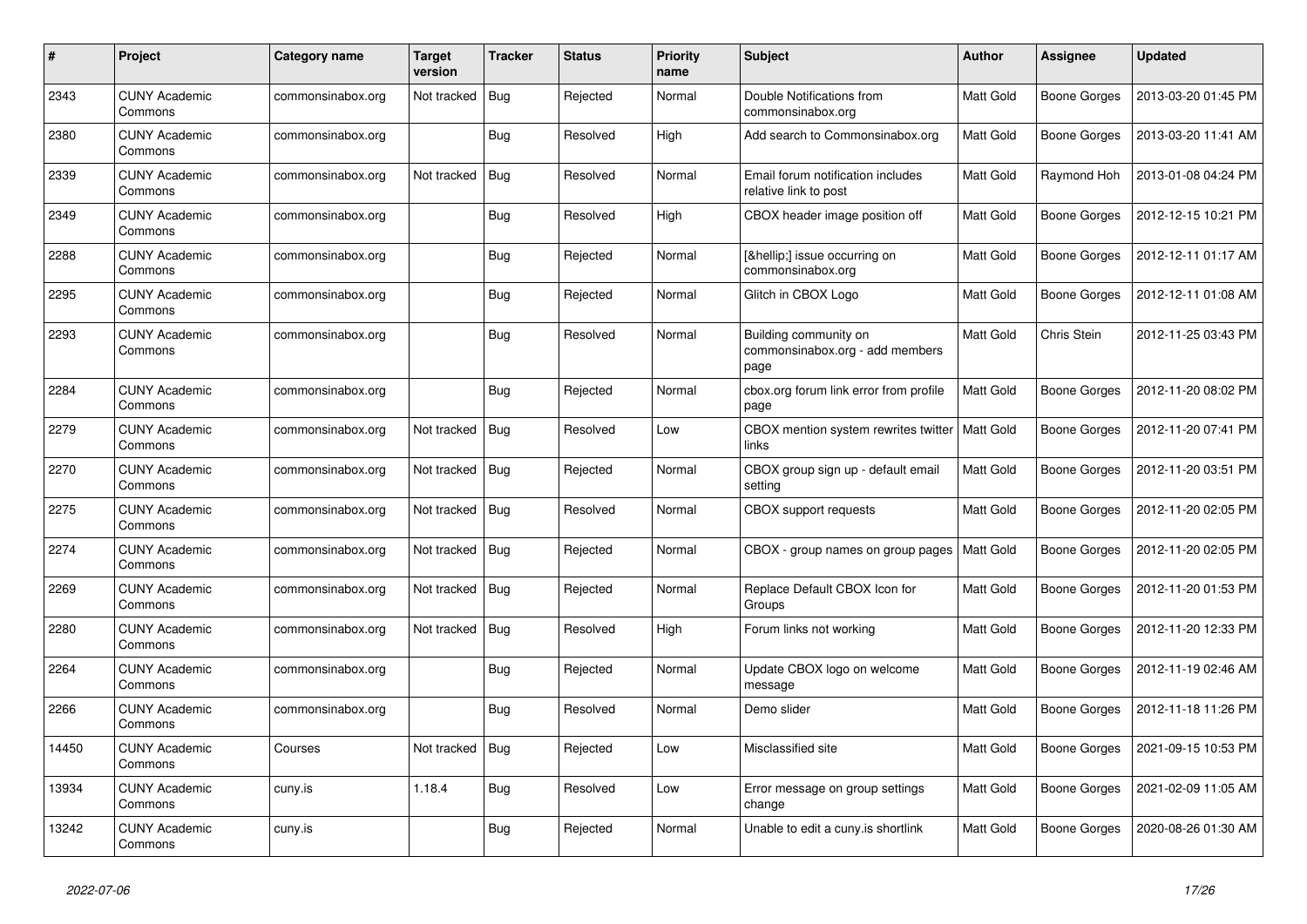| #     | <b>Project</b>                  | Category name      | <b>Target</b><br>version | <b>Tracker</b> | <b>Status</b> | Priority<br>name | <b>Subject</b>                                                             | <b>Author</b> | Assignee            | <b>Updated</b>      |
|-------|---------------------------------|--------------------|--------------------------|----------------|---------------|------------------|----------------------------------------------------------------------------|---------------|---------------------|---------------------|
| 12581 | <b>CUNY Academic</b><br>Commons | cuny.is            | Not tracked              | Bug            | Rejected      | High             | YOURLS shortlinks not working                                              | Matt Gold     | <b>Boone Gorges</b> | 2020-03-27 10:25 AM |
| 12335 | <b>CUNY Academic</b><br>Commons | cuny.is            |                          | <b>Bug</b>     | Rejected      | Normal           | cuny is issue                                                              | Matt Gold     | Boone Gorges        | 2020-01-30 12:47 AM |
| 10597 | <b>CUNY Academic</b><br>Commons | cuny.is            | Not tracked              | Bug            | Resolved      | Normal           | cuny is admin unavailable                                                  | Matt Gold     | <b>Boone Gorges</b> | 2018-10-25 01:44 PM |
| 5442  | <b>CUNY Academic</b><br>Commons | cuny.is            | 1.9.14                   | Bug            | Resolved      | Normal           | Shortlink creation problem                                                 | Matt Gold     | Boone Gorges        | 2016-04-12 11:03 PM |
| 3788  | <b>CUNY Academic</b><br>Commons | cuny.is            | 1.8.11                   | Bug            | Resolved      | Normal           | CUNY.is default links?                                                     | Matt Gold     | <b>Boone Gorges</b> | 2015-09-25 12:53 AM |
| 3799  | <b>CUNY Academic</b><br>Commons | cuny.is            | 1.7.12                   | Bug            | Resolved      | Normal           | cuny.is issue                                                              | Matt Gold     | <b>Boone Gorges</b> | 2015-02-10 09:07 PM |
| 3648  | <b>CUNY Academic</b><br>Commons | cuny.is            | Not tracked              | Bug            | Resolved      | High             | cuny.is request                                                            | Matt Gold     | Boone Gorges        | 2014-11-11 06:54 PM |
| 3079  | <b>CUNY Academic</b><br>Commons | cuny.is            | Not tracked              | Bug            | Resolved      | Urgent           | cuny.is request                                                            | Matt Gold     | Boone Gorges        | 2014-02-26 07:47 PM |
| 3046  | <b>CUNY Academic</b><br>Commons | cuny.is            | Not tracked              | Bug            | Resolved      | Urgent           | Create CUNY.IS                                                             | Matt Gold     | <b>Boone Gorges</b> | 2014-02-18 06:55 PM |
| 11121 | <b>CUNY Academic</b><br>Commons | Design             | 1.15                     | <b>Bug</b>     | Resolved      | Low              | Overlapping elements on mobile view<br>of CAC                              | Matt Gold     | <b>Boone Gorges</b> | 2019-04-23 03:55 PM |
| 3865  | <b>CUNY Academic</b><br>Commons | Design             | 1.7.15                   | Bug            | Resolved      | Normal           | DiRT Tools listing in Group > Manage                                       | Matt Gold     | <b>Boone Gorges</b> | 2015-03-12 10:35 AM |
| 3124  | <b>CUNY Academic</b><br>Commons | Design             | 1.6                      | Bug            | Resolved      | Normal           | Create small version of horizontal<br>logo image to include in HTML Emails | Matt Gold     | Boone Gorges        | 2014-04-01 03:40 PM |
| 13739 | <b>CUNY Academic</b><br>Commons | <b>Directories</b> | 2.0.0                    | <b>Bug</b>     | Resolved      | Normal           | My Sites and My Groups take user to<br>the profile page                    | Matt Gold     | Boone Gorges        | 2022-05-26 11:36 AM |
| 13669 | <b>CUNY Academic</b><br>Commons | DiRT Integration   | 1.18.1                   | Bug            | Resolved      | Normal           | Digital Research Tools showing up in<br>top nav for logged out users       | Matt Gold     | Boone Gorges        | 2020-12-08 05:11 PM |
| 4798  | <b>CUNY Academic</b><br>Commons | DiRT Integration   | Not tracked              | Bug            | Resolved      | Normal           | DiRT plugin seems to have<br>disappeared                                   | Matt Gold     | Boone Gorges        | 2015-10-20 10:05 PM |
| 4367  | <b>CUNY Academic</b><br>Commons | DiRT Integration   | 1.8.6                    | Bug            | Resolved      | Normal           | Thumbnail images broken on DiRT<br>tool listing                            | Matt Gold     | Boone Gorges        | 2015-08-02 12:55 AM |
| 3933  | <b>CUNY Academic</b><br>Commons | DiRT Integration   | Not tracked              | Bug            | Rejected      | Normal           | DiRT Directory 'tool' directory shows<br>blank page                        | Matt Gold     | Boone Gorges        | 2015-03-20 08:47 AM |
| 3864  | <b>CUNY Academic</b><br>Commons | DiRT Integration   | 1.7.15                   | Bug            | Resolved      | Normal           | DiRT Tools Group sidebar label<br>display                                  | Matt Gold     | Boone Gorges        | 2015-03-11 09:30 PM |
| 2059  | <b>CUNY Academic</b><br>Commons | Domain Mapping     | 1.9.6                    | Bug            | Resolved      | Low              | Domain Mapping Issue                                                       | Matt Gold     | Boone Gorges        | 2016-01-25 11:54 PM |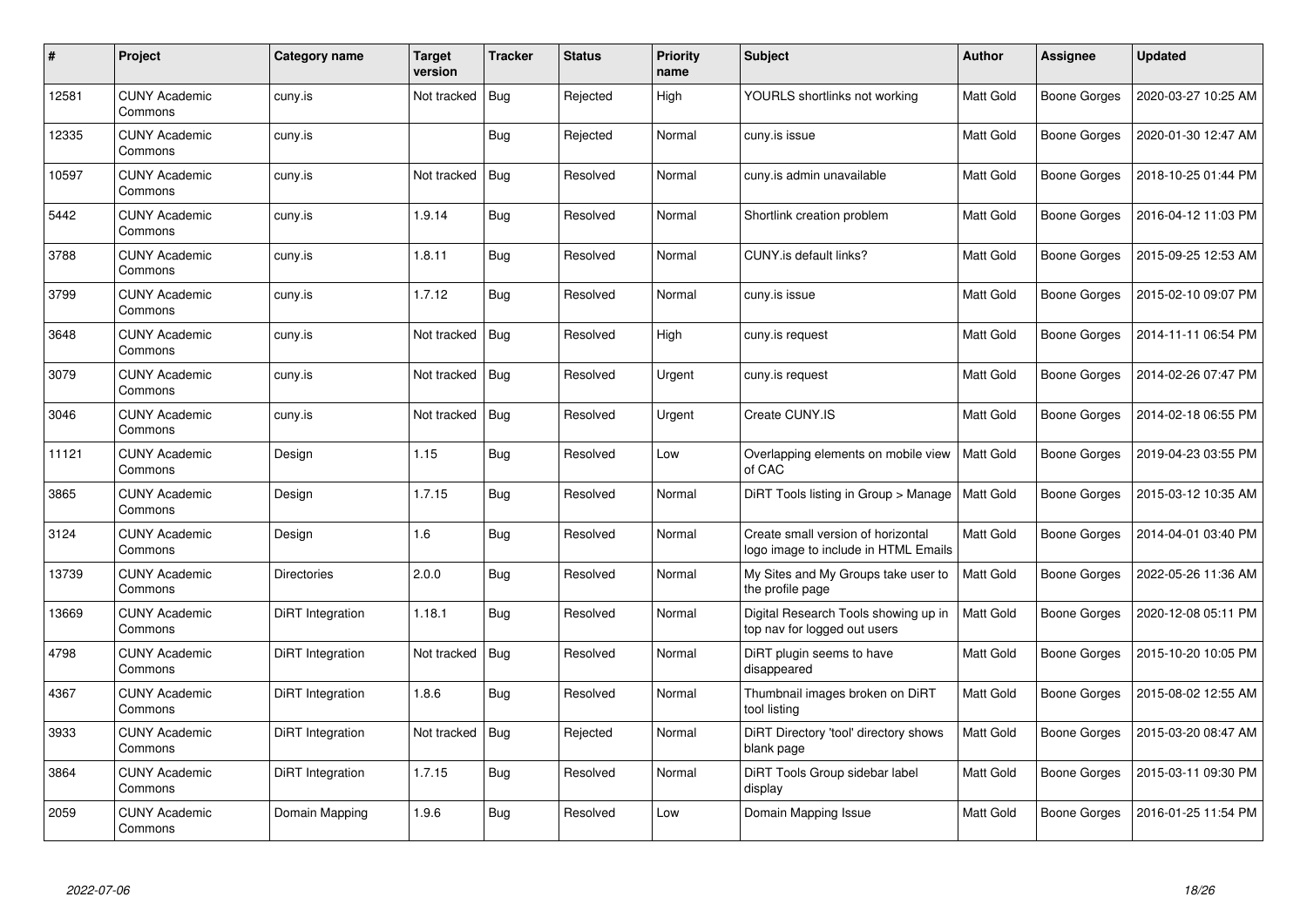| #     | Project                         | Category name              | <b>Target</b><br>version | <b>Tracker</b> | <b>Status</b>        | <b>Priority</b><br>name | Subject                                                                                                          | <b>Author</b>    | Assignee            | <b>Updated</b>      |
|-------|---------------------------------|----------------------------|--------------------------|----------------|----------------------|-------------------------|------------------------------------------------------------------------------------------------------------------|------------------|---------------------|---------------------|
| 13500 | <b>CUNY Academic</b><br>Commons | <b>Email Notifications</b> |                          | Bug            | Rejected             | High                    | Received multiple notifications for a<br>single post                                                             | Matt Gold        | Raymond Hoh         | 2022-04-27 04:29 PM |
| 13890 | <b>CUNY Academic</b><br>Commons | <b>Email Notifications</b> | Not tracked              | Bug            | Resolved             | Low                     | Not sure email notification went out                                                                             | Matt Gold        | Raymond Hoh         | 2021-09-14 10:42 AM |
| 14199 | CUNY Academic<br>Commons        | <b>Email Notifications</b> |                          | Bug            | Resolved             | Normal                  | Email replies delayed                                                                                            | Matt Gold        | Raymond Hoh         | 2021-03-24 12:17 PM |
| 13274 | <b>CUNY Academic</b><br>Commons | <b>Email Notifications</b> | 1.17.8                   | Bug            | Resolved             | Normal                  | Messy links in CAC email notifications                                                                           | <b>Matt Gold</b> | Raymond Hoh         | 2020-11-17 12:31 PM |
| 13429 | <b>CUNY Academic</b><br>Commons | <b>Email Notifications</b> | Not tracked   Bug        |                | Resolved             | Normal                  | Multiple forum notifications                                                                                     | Matt Gold        | Raymond Hoh         | 2020-10-13 05:24 PM |
| 12545 | <b>CUNY Academic</b><br>Commons | <b>Email Notifications</b> | Not tracked              | <b>Bug</b>     | Resolved             | Normal                  | Notifications of replies by email not<br>able to be posted                                                       | Matt Gold        | Raymond Hoh         | 2020-03-24 10:27 AM |
| 12471 | <b>CUNY Academic</b><br>Commons | <b>Email Notifications</b> | 1.16.7                   | Bug            | Resolved             | Normal                  | forum notificaiton not sent                                                                                      | Matt Gold        | Raymond Hoh         | 2020-03-10 10:59 AM |
| 12499 | <b>CUNY Academic</b><br>Commons | <b>Email Notifications</b> | 1.16.7                   | Bug            | Resolved             | Normal                  | no email notification                                                                                            | Matt Gold        | Raymond Hoh         | 2020-03-03 09:31 PM |
| 12351 | <b>CUNY Academic</b><br>Commons | <b>Email Notifications</b> | 1.16.5                   | Bug            | Resolved             | Normal                  | No email notification for forum post                                                                             | Matt Gold        | <b>Boone Gorges</b> | 2020-02-03 02:33 PM |
| 11086 | CUNY Academic<br>Commons        | <b>Email Notifications</b> | 1.15                     | Bug            | Resolved             | Normal                  | Users clicking "unsubscribe" on a<br>forwarded CAC group email can<br>unsubscribe a another user from a<br>group | Matt Gold        | Raymond Hoh         | 2019-04-16 12:40 PM |
| 11174 | <b>CUNY Academic</b><br>Commons | <b>Email Notifications</b> | 1.14.8                   | Bug            | Resolved             | High                    | Email notifications of spammed<br>comment on groupblog                                                           | Matt Gold        | Raymond Hoh         | 2019-03-11 11:42 PM |
| 10789 | <b>CUNY Academic</b><br>Commons | <b>Email Notifications</b> | 1.14.2                   | Bug            | Resolved             | High                    | Forum Posts not generating email<br>notifications                                                                | Matt Gold        | <b>Boone Gorges</b> | 2018-12-10 07:19 PM |
| 10381 | <b>CUNY Academic</b><br>Commons | <b>Email Notifications</b> | 1.13.11                  | <b>Bug</b>     | Resolved             | Normal                  | Group Blog Comment notification<br>doesn't include username                                                      | Matt Gold        | Raymond Hoh         | 2018-10-09 10:36 AM |
| 9979  | <b>CUNY Academic</b><br>Commons | <b>Email Notifications</b> | Not tracked              | Bug            | Reporter<br>Feedback | Normal                  | Reports of slow email activation<br>emails                                                                       | Matt Gold        | <b>Boone Gorges</b> | 2018-08-29 09:40 PM |
| 9085  | <b>CUNY Academic</b><br>Commons | <b>Email Notifications</b> | 1.12.7                   | <b>Bug</b>     | Resolved             | Normal                  | Email notification for group doc<br>creation                                                                     | Matt Gold        | Raymond Hoh         | 2018-01-23 11:11 AM |
| 9095  | <b>CUNY Academic</b><br>Commons | Email Notifications        |                          | <b>Bug</b>     | Rejected             | Normal                  | Email notifications of events may not<br>be going out                                                            | Matt Gold        | Raymond Hoh         | 2018-01-19 04:58 PM |
| 8692  | <b>CUNY Academic</b><br>Commons | <b>Email Notifications</b> | 1.11.15                  | Bug            | Resolved             | Normal                  | HTML not rendering in email<br>notifications                                                                     | Matt Gold        | Raymond Hoh         | 2017-10-11 11:08 AM |
| 6869  | <b>CUNY Academic</b><br>Commons | <b>Email Notifications</b> |                          | <b>Bug</b>     | Resolved             | Urgent                  | Report: Email notifications not going<br>out                                                                     | Matt Gold        | Raymond Hoh         | 2016-11-29 09:44 PM |
| 6629  | <b>CUNY Academic</b><br>Commons | <b>Email Notifications</b> | 1.10.2                   | <b>Bug</b>     | Resolved             | Normal                  | email footer demphasizes RBE                                                                                     | Matt Gold        | Raymond Hoh         | 2016-11-20 09:23 AM |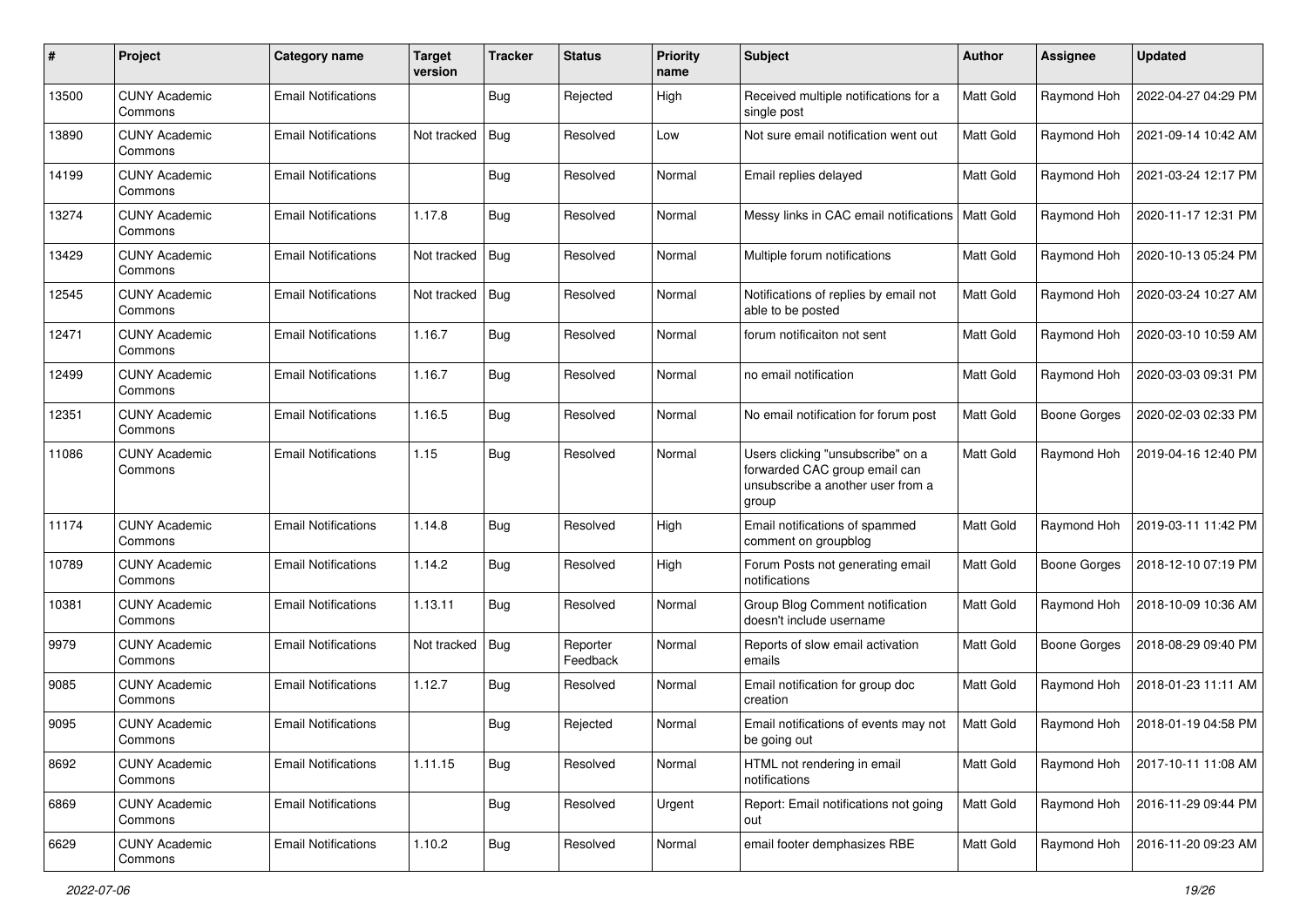| $\pmb{\#}$ | Project                         | Category name              | <b>Target</b><br>version | <b>Tracker</b> | <b>Status</b> | <b>Priority</b><br>name | Subject                                                                                         | <b>Author</b> | Assignee            | <b>Updated</b>      |
|------------|---------------------------------|----------------------------|--------------------------|----------------|---------------|-------------------------|-------------------------------------------------------------------------------------------------|---------------|---------------------|---------------------|
| 6623       | <b>CUNY Academic</b><br>Commons | <b>Email Notifications</b> | 1.10.1                   | <b>Bug</b>     | Resolved      | Normal                  | Add blank line in cross-posted email<br>notifications                                           | Matt Gold     | Daniel Jones        | 2016-11-08 01:07 PM |
| 5127       | <b>CUNY Academic</b><br>Commons | <b>Email Notifications</b> | 1.9.7                    | Bug            | Resolved      | Normal                  | Forum posts to multiple groups -- no<br>notice in attachment                                    | Matt Gold     | Daniel Jones        | 2016-02-07 10:08 PM |
| 3547       | <b>CUNY Academic</b><br>Commons | <b>Email Notifications</b> | Not tracked              | Bug            | Resolved      | Urgent                  | Email notifications not working                                                                 | Matt Gold     | Matt Gold           | 2016-01-26 05:11 PM |
| 4760       | <b>CUNY Academic</b><br>Commons | <b>Email Notifications</b> | Not tracked              | Bug            | Rejected      | Normal                  | email notification contains broken<br>image                                                     | Matt Gold     | Boone Gorges        | 2015-10-11 10:24 PM |
| 4072       | <b>CUNY Academic</b><br>Commons | <b>Email Notifications</b> | 1.8.1                    | Bug            | Resolved      | Normal                  | Double email notification                                                                       | Matt Gold     | Raymond Hoh         | 2015-05-26 03:05 AM |
| 3954       | <b>CUNY Academic</b><br>Commons | <b>Email Notifications</b> | 1.7.18                   | Bug            | Resolved      | Normal                  | Issues with Email notifications for<br>Groups w/RSS Feeds attached                              | Matt Gold     | Raymond Hoh         | 2015-04-08 05:04 PM |
| 3342       | <b>CUNY Academic</b><br>Commons | <b>Email Notifications</b> |                          | <b>Bug</b>     | Duplicate     | Normal                  | <b>Group Invitation Email Links</b><br>Incorrect/Non-Working                                    | Matt Gold     | Boone Gorges        | 2015-04-01 09:04 PM |
| 3165       | <b>CUNY Academic</b><br>Commons | <b>Email Notifications</b> |                          | <b>Bug</b>     | Rejected      | Normal                  | HTML notification of post with<br>attachments didn't include mention<br>of/links to attachments | Matt Gold     | Boone Gorges        | 2015-03-21 09:05 PM |
| 3866       | <b>CUNY Academic</b><br>Commons | <b>Email Notifications</b> | 1.7.15                   | Bug            | Resolved      | Normal                  | Email notification does not indicate<br>presence of an attachment                               | Matt Gold     | Boone Gorges        | 2015-03-12 10:35 AM |
| 3608       | <b>CUNY Academic</b><br>Commons | <b>Email Notifications</b> | 1.7.3                    | Bug            | Resolved      | High                    | Group email plain-text formatting<br>problem                                                    | Matt Gold     | Raymond Hoh         | 2014-11-11 12:19 PM |
| 3601       | <b>CUNY Academic</b><br>Commons | <b>Email Notifications</b> | 1.7.3                    | Bug            | Resolved      | High                    | Forum replies do not show up on the<br>group homepage                                           | Matt Gold     | Raymond Hoh         | 2014-11-10 01:24 PM |
| 2239       | <b>CUNY Academic</b><br>Commons | <b>Email Notifications</b> | 1.7                      | Bug            | Resolved      | Normal                  | Login redirects when clicking on<br>private group addresses not working                         | Matt Gold     | Raymond Hoh         | 2014-11-01 11:41 AM |
| 3420       | <b>CUNY Academic</b><br>Commons | <b>Email Notifications</b> | 1.6.14                   | Bug            | Resolved      | Normal                  | Membership approval link in email<br>notifications                                              | Matt Gold     | Boone Gorges        | 2014-09-01 09:31 PM |
| 3427       | <b>CUNY Academic</b><br>Commons | <b>Email Notifications</b> |                          | Bug            | Rejected      | Normal                  | Multiple email notifications received                                                           | Matt Gold     | <b>Boone Gorges</b> | 2014-08-30 05:02 PM |
| 12847      | <b>CUNY Academic</b><br>Commons | Events                     | 1.16.12                  | Bug            | Resolved      | Normal                  | Error message in event description                                                              | Matt Gold     | Raymond Hoh         | 2020-05-26 11:54 AM |
| 5717       | <b>CUNY Academic</b><br>Commons | Events                     | 1.10                     | Bug            | Resolved      | Normal                  | Events not showing up on sitewide<br>events calendar                                            | Matt Gold     | Raymond Hoh         | 2016-10-27 11:49 AM |
| 4080       | <b>CUNY Academic</b><br>Commons | Events                     | 1.9                      | <b>Bug</b>     | Resolved      | Normal                  | Events Calendar: Allow sites to<br>embed calendars from groups<br>(perhaps via BP group blog)   | Matt Gold     | Raymond Hoh         | 2015-12-03 06:24 PM |
| 4081       | <b>CUNY Academic</b><br>Commons | Events                     | 1.9                      | Bug            | Duplicate     | Normal                  | Events Calendar: Allow restriction of<br>event creation ability to admins on<br>groups          | Matt Gold     | Samantha<br>Raddatz | 2015-11-09 12:37 PM |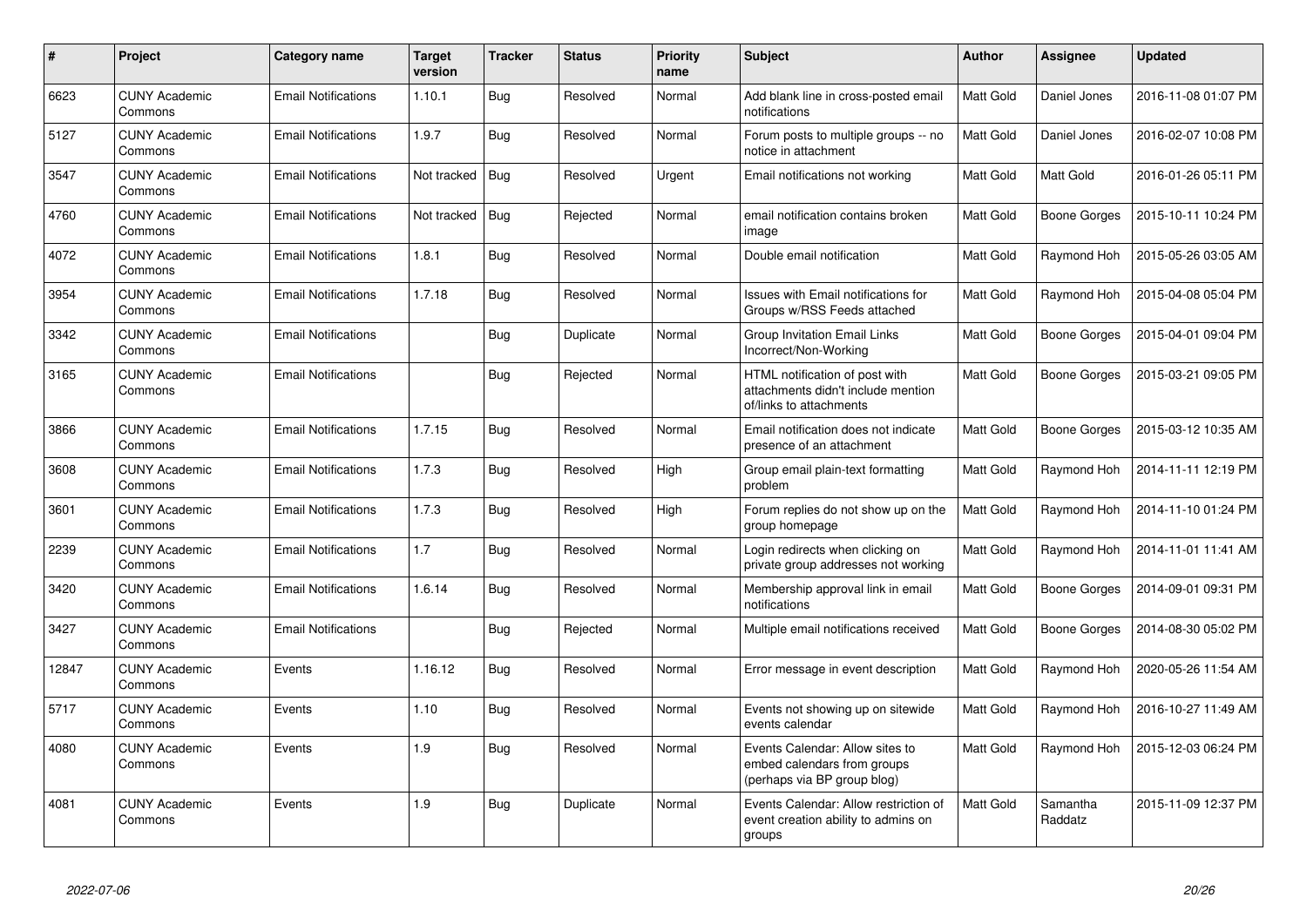| $\#$  | <b>Project</b>                  | Category name      | <b>Target</b><br>version | <b>Tracker</b> | <b>Status</b> | <b>Priority</b><br>name | <b>Subject</b>                                                  | <b>Author</b> | Assignee            | <b>Updated</b>      |
|-------|---------------------------------|--------------------|--------------------------|----------------|---------------|-------------------------|-----------------------------------------------------------------|---------------|---------------------|---------------------|
| 4662  | <b>CUNY Academic</b><br>Commons | Events             |                          | <b>Bug</b>     | Resolved      | Normal                  | Events ICS download not working                                 | Matt Gold     | Raymond Hoh         | 2015-09-23 05:37 PM |
| 4660  | <b>CUNY Academic</b><br>Commons | Events             | Not tracked              | <b>Bug</b>     | Resolved      | High                    | Creating new event leads to<br>whitescreen                      | Matt Gold     | Boone Gorges        | 2015-09-22 05:56 PM |
| 4079  | <b>CUNY Academic</b><br>Commons | Events             | 1.8.6                    | <b>Bug</b>     | Resolved      | Normal                  | Change ical label for Events Calendar                           | Matt Gold     | Raymond Hoh         | 2015-07-22 04:16 PM |
| 6695  | <b>CUNY Academic</b><br>Commons | Group Announcments | 1.10.3                   | <b>Bug</b>     | Duplicate     | Normal                  | Member reply to announcement goes<br>to Commons address         | Matt Gold     | Raymond Hoh         | 2016-11-22 01:46 AM |
| 14017 | <b>CUNY Academic</b><br>Commons | Group Blogs        | 1.18.8                   | <b>Bug</b>     | Resolved      | Normal                  | Editing of blog post leads to group<br>notification             | Matt Gold     | Raymond Hoh         | 2021-04-13 11:21 AM |
| 8225  | <b>CUNY Academic</b><br>Commons | Group Blogs        | 1.13                     | Bug            | Resolved      | Normal                  | replies to a blog post activity item                            | Matt Gold     | Raymond Hoh         | 2018-05-07 12:32 PM |
| 9319  | <b>CUNY Academic</b><br>Commons | Group Blogs        |                          | Bug            | Duplicate     | Normal                  | Question about group/site<br>connections                        | Matt Gold     | Boone Gorges        | 2018-02-28 01:45 PM |
| 8183  | <b>CUNY Academic</b><br>Commons | Group Blogs        | 1.11.2                   | <b>Bug</b>     | Resolved      | Normal                  | Edit of Post creates notification<br>emails                     | Matt Gold     | Boone Gorges        | 2017-08-15 05:14 PM |
| 5878  | <b>CUNY Academic</b><br>Commons | Group Blogs        | 1.10                     | Bug            | Resolved      | Normal                  | Group Blog creation improvements                                | Matt Gold     | Boone Gorges        | 2016-08-10 09:36 PM |
| 14738 | <b>CUNY Academic</b><br>Commons | Group cloning      | 1.18.18                  | Bug            | Resolved      | Normal                  | unclear language during group/site<br>clone                     | Matt Gold     | Jeremy Felt         | 2021-09-14 11:22 AM |
| 12136 | <b>CUNY Academic</b><br>Commons | Group Files        | 1.18.0                   | Bug            | Resolved      | Normal                  | "You must login" group file warning<br>shows after log in       | Matt Gold     | <b>Boone Gorges</b> | 2020-12-08 11:31 AM |
| 10553 | <b>CUNY Academic</b><br>Commons | <b>Group Files</b> | 1.13.12                  | <b>Bug</b>     | Resolved      | Normal                  | File category view persists after<br>clicking away              | Matt Gold     | Boone Gorges        | 2018-10-23 11:47 AM |
| 6872  | <b>CUNY Academic</b><br>Commons | <b>Group Files</b> | Not tracked              | Bug            | Resolved      | Normal                  | Seeing a red PHP warning                                        | Matt Gold     | Boone Gorges        | 2016-11-29 02:39 PM |
| 3544  | <b>CUNY Academic</b><br>Commons | <b>Group Files</b> | 1.7                      | Bug            | Resolved      | Normal                  | Files list upload button placement<br>after upload              | Matt Gold     | Boone Gorges        | 2014-10-10 09:09 AM |
| 3180  | <b>CUNY Academic</b><br>Commons | <b>Group Files</b> | 1.6.2                    | Bug            | Resolved      | Normal                  | Silent Edit of File Title Produces<br><b>Email Notification</b> | Matt Gold     | Boone Gorges        | 2014-05-01 11:19 PM |
| 726   | <b>CUNY Academic</b><br>Commons | <b>Group Files</b> |                          | Bug            | Rejected      | Normal                  | Group Docs - New Doc Deletion<br>Notifications?                 | Matt Gold     | Matt Gold           | 2014-05-01 09:42 AM |
| 2833  | <b>CUNY Academic</b><br>Commons | <b>Group Files</b> | 1.6                      | <b>Bug</b>     | Resolved      | Normal                  | Allow silent file deletions                                     | Matt Gold     | <b>Boone Gorges</b> | 2014-03-21 03:50 PM |
| 15239 | <b>CUNY Academic</b><br>Commons | Group Forums       | 1.19.3                   | Bug            | Resolved      | High                    | multiple notifications of forum post                            | Matt Gold     | Raymond Hoh         | 2022-02-01 10:10 PM |
| 15087 | <b>CUNY Academic</b><br>Commons | Group Forums       | 1.18.24                  | Bug            | Resolved      | Normal                  | Forum file limit                                                | Matt Gold     | <b>Boone Gorges</b> | 2021-12-14 11:39 AM |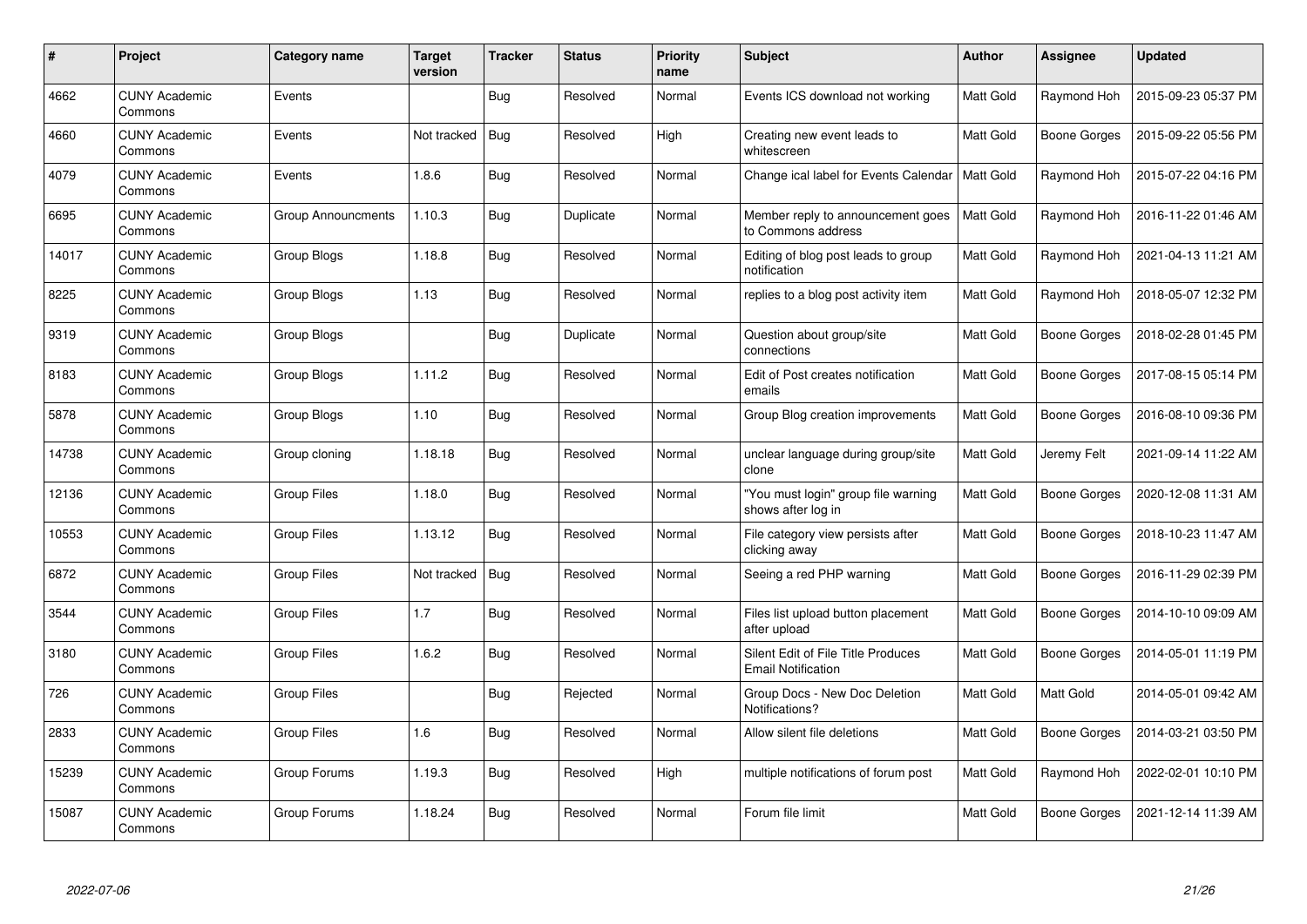| #     | Project                         | Category name | <b>Target</b><br>version | <b>Tracker</b> | <b>Status</b> | <b>Priority</b><br>name | Subject                                                                              | Author           | Assignee            | <b>Updated</b>      |
|-------|---------------------------------|---------------|--------------------------|----------------|---------------|-------------------------|--------------------------------------------------------------------------------------|------------------|---------------------|---------------------|
| 10144 | <b>CUNY Academic</b><br>Commons | Group Forums  | 1.13.10                  | Bug            | Resolved      | Normal                  | Subscription set to "no email"                                                       | Matt Gold        | Raymond Hoh         | 2018-09-25 10:26 AM |
| 10164 | <b>CUNY Academic</b><br>Commons | Group Forums  | 1.13.8                   | Bug            | Resolved      | Normal                  | A few oddities related to a<br>cross-posted forum post                               | Matt Gold        | <b>Boone Gorges</b> | 2018-08-17 10:12 AM |
| 8025  | CUNY Academic<br>Commons        | Group Forums  | 1.11.11                  | Bug            | Resolved      | Normal                  | HTML markup in group forum<br>notification                                           | <b>Matt Gold</b> | Daniel Jones        | 2017-08-25 11:38 AM |
| 8121  | <b>CUNY Academic</b><br>Commons | Group Forums  |                          | Bug            | Rejected      | Normal                  | Forum reply oddities -- RBE/Hidden<br>replies                                        | Matt Gold        | Raymond Hoh         | 2017-05-10 01:39 PM |
| 5738  | <b>CUNY Academic</b><br>Commons | Group Forums  |                          | Bug            | Rejected      | Normal                  | Forum post list formatting didn't come<br>through                                    | Matt Gold        | <b>Boone Gorges</b> | 2016-07-02 01:09 PM |
| 4979  | <b>CUNY Academic</b><br>Commons | Group Forums  | Not tracked              | Bug            | Resolved      | Normal                  | File size limit exceeded?                                                            | Matt Gold        | Matt Gold           | 2016-01-26 05:16 PM |
| 5128  | <b>CUNY Academic</b><br>Commons | Group Forums  | 1.9.5                    | Bug            | Resolved      | Normal                  | Botched forum display of posting to<br>multiple groups info                          | Matt Gold        | Daniel Jones        | 2016-01-19 03:13 PM |
| 4636  | <b>CUNY Academic</b><br>Commons | Group Forums  | 1.8.18                   | Bug            | Resolved      | Normal                  | Silent edit option for editing forum<br>posts                                        | Matt Gold        | Raymond Hoh         | 2015-11-29 04:20 PM |
| 4602  | <b>CUNY Academic</b><br>Commons | Group Forums  | Future<br>release        | Bug            | Duplicate     | Normal                  | "Home" button in forum search leads<br>to CAC homepage rather than group<br>homepage | Matt Gold        | Raymond Hoh         | 2015-11-09 06:43 PM |
| 4765  | <b>CUNY Academic</b><br>Commons | Group Forums  | 1.8.13                   | Bug            | Resolved      | Normal                  | Forum preview not showing HTML<br>tags                                               | Matt Gold        | <b>Boone Gorges</b> | 2015-10-11 10:30 PM |
| 4155  | <b>CUNY Academic</b><br>Commons | Group Forums  |                          | Bug            | Duplicate     | Normal                  | Don't see forum search                                                               | Matt Gold        | <b>Boone Gorges</b> | 2015-06-16 12:32 PM |
| 3652  | <b>CUNY Academic</b><br>Commons | Group Forums  | 1.8                      | Bug            | Resolved      | Low                     | Forum preview doesn't show live link                                                 | Matt Gold        | Raymond Hoh         | 2015-04-21 06:46 PM |
| 3859  | <b>CUNY Academic</b><br>Commons | Group Forums  | 1.7.14                   | Bug            | Resolved      | Normal                  | Group Forum Button Layout                                                            | Matt Gold        | <b>Boone Gorges</b> | 2015-03-05 10:57 AM |
| 3654  | <b>CUNY Academic</b><br>Commons | Group Forums  | 1.7.4                    | Bug            | Resolved      | Normal                  | can only attached one file to a forum<br>post                                        | Matt Gold        | <b>Boone Gorges</b> | 2014-11-21 10:42 AM |
| 3655  | CUNY Academic<br>Commons        | Group Forums  | Not tracked              | Bug            | Resolved      | High                    | xlsx attachments not allowed in<br>forums                                            | Matt Gold        | <b>Boone Gorges</b> | 2014-11-21 10:41 AM |
| 3150  | <b>CUNY Academic</b><br>Commons | Group Forums  | 1.6.1                    | Bug            | Resolved      | Low                     | "Post New Topic" Button Shows Up<br>for Non-Logged in Users on Group<br>Forum Pages  | Matt Gold        | <b>Boone Gorges</b> | 2014-04-21 04:49 PM |
| 147   | <b>CUNY Academic</b><br>Commons | Group Forums  |                          | <b>Bug</b>     | Resolved      | Normal                  | Character Limit on Forum Post Titles                                                 | Matt Gold        | Boone Gorges        | 2009-12-22 10:38 PM |
| 44    | <b>CUNY Academic</b><br>Commons | Group Forums  |                          | <b>Bug</b>     | Resolved      | Normal                  | WPMu avatars don't show up on<br><b>BbPress</b>                                      | Matt Gold        | Lucas Thurston      | 2009-12-13 10:45 AM |
| 35    | <b>CUNY Academic</b><br>Commons | Group Forums  |                          | <b>Bug</b>     | Resolved      | Normal                  | 404 Email Notification Settings Links                                                | Matt Gold        | Boone Gorges        | 2009-12-10 09:24 PM |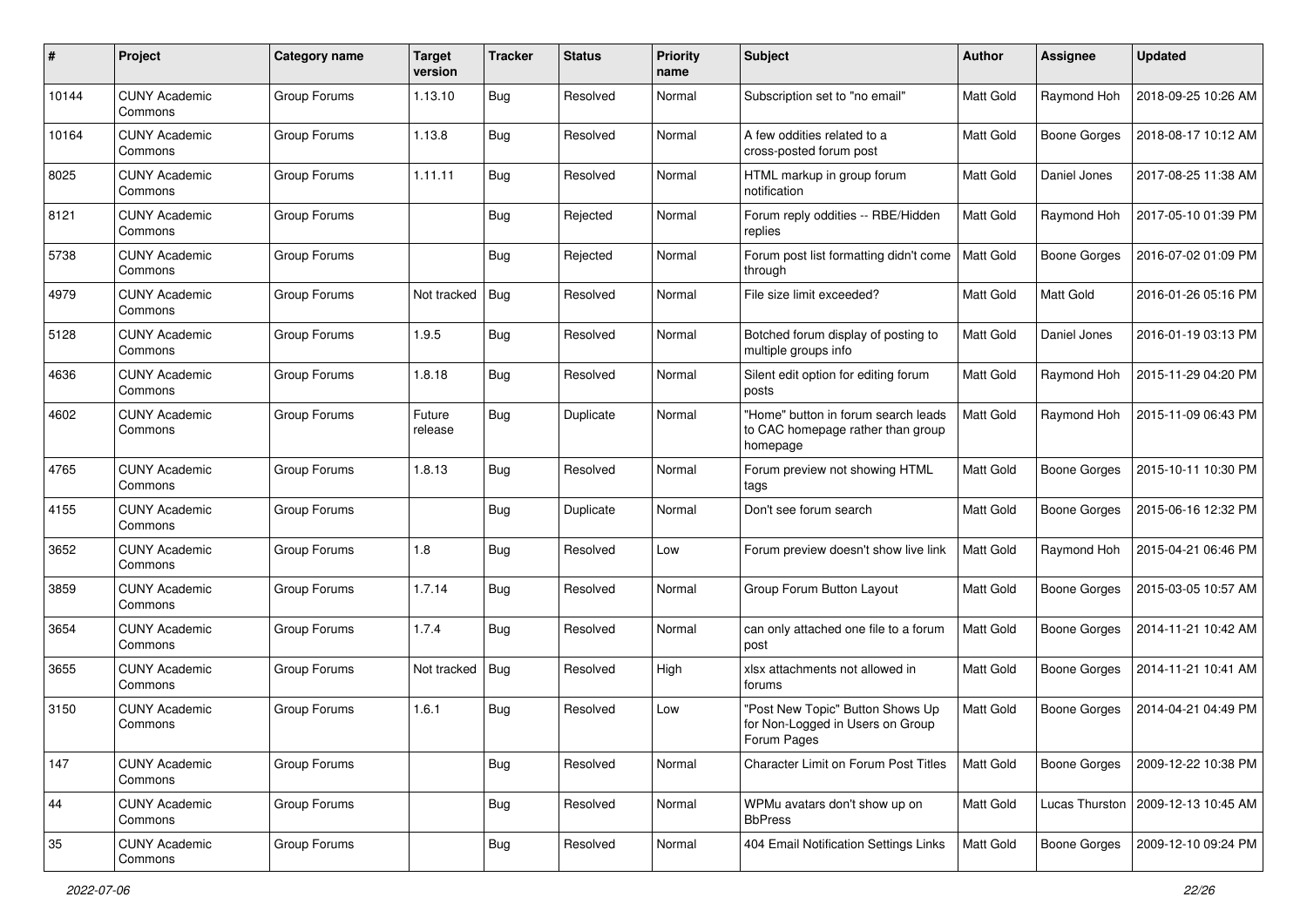| #     | Project                         | <b>Category name</b> | <b>Target</b><br>version | <b>Tracker</b> | <b>Status</b>       | <b>Priority</b><br>name | <b>Subject</b>                                                                                     | <b>Author</b> | <b>Assignee</b>     | <b>Updated</b>      |
|-------|---------------------------------|----------------------|--------------------------|----------------|---------------------|-------------------------|----------------------------------------------------------------------------------------------------|---------------|---------------------|---------------------|
| 71    | <b>CUNY Academic</b><br>Commons | Group Forums         |                          | <b>Bug</b>     | Resolved            | Urgent                  | Forum of Private Group Not Hidden                                                                  | Matt Gold     | <b>Boone Gorges</b> | 2009-11-24 10:15 PM |
| 33    | <b>CUNY Academic</b><br>Commons | Group Forums         |                          | <b>Bug</b>     | Resolved            | Low                     | New Groups Added to Help Category                                                                  | Matt Gold     | <b>Boone Gorges</b> | 2009-10-19 04:06 PM |
| 29    | CUNY Academic<br>Commons        | Group Forums         |                          | Bug            | Resolved            | Low                     | Change user name display on<br><b>BbPress</b>                                                      | Matt Gold     | <b>Boone Gorges</b> | 2009-10-19 03:27 PM |
| 48    | <b>CUNY Academic</b><br>Commons | Group Forums         |                          | Bug            | Resolved            | High                    | Unsubscribed Users Receiving<br>Commons Forum Posts via Email                                      | Matt Gold     | <b>Boone Gorges</b> | 2009-10-17 07:01 PM |
| 25    | <b>CUNY Academic</b><br>Commons | Group Forums         |                          | Bug            | Resolved            | Low                     | Group Page "Active Forum Topics"<br>not displaying                                                 | Matt Gold     | <b>Boone Gorges</b> | 2009-09-28 05:25 PM |
| 22    | <b>CUNY Academic</b><br>Commons | Group Forums         |                          | <b>Bug</b>     | Resolved            | Low                     | New BP Groups Created under the<br>Help Category in BBPress                                        | Matt Gold     | <b>Boone Gorges</b> | 2009-09-19 01:09 PM |
| 10410 | <b>CUNY Academic</b><br>Commons | Group Invitations    | 1.13.11                  | Bug            | Resolved            | Normal                  | Navigating to another user's 'invites'<br>page leads to portfolio page without<br>redirect message | Matt Gold     | Raymond Hoh         | 2018-10-09 10:43 AM |
| 6686  | <b>CUNY Academic</b><br>Commons | Group Invitations    | 1.10.3                   | Bug            | Resolved            | Normal                  | Problems with auto-complete on<br>Send Invites tab                                                 | Matt Gold     | <b>Boone Gorges</b> | 2016-12-01 03:14 PM |
| 4816  | <b>CUNY Academic</b><br>Commons | Group Invitations    | 1.8.15                   | Bug            | Resolved            | High                    | Group invite email notifications not<br>received                                                   | Matt Gold     | <b>Boone Gorges</b> | 2015-10-26 11:56 AM |
| 3589  | <b>CUNY Academic</b><br>Commons | Group Invitations    | 1.7.2                    | Bug            | Resolved            | Normal                  | User not appearing in group invitation<br>autocomplete                                             | Matt Gold     | <b>Boone Gorges</b> | 2014-11-01 02:58 PM |
| 3419  | <b>CUNY Academic</b><br>Commons | Group Invitations    | 1.6.14                   | <b>Bug</b>     | Testing<br>Required | Normal                  | Neatening the display of messages<br>on group requests                                             | Matt Gold     | <b>Boone Gorges</b> | 2014-09-01 09:29 PM |
| 3307  | <b>CUNY Academic</b><br>Commons | Group Invitations    |                          | Bug            | Rejected            | Normal                  | Group Invites Sent before clicking<br>"send invites"                                               | Matt Gold     | <b>Boone Gorges</b> | 2014-07-14 11:09 AM |
| 1295  | <b>CUNY Academic</b><br>Commons | Group Invitations    |                          | <b>Bug</b>     | Rejected            | Normal                  | Invite to Group Ajax Search Buggy                                                                  | Matt Gold     | Matt Gold           | 2014-05-01 10:31 AM |
| 13581 | <b>CUNY Academic</b><br>Commons | Group Library        |                          | <b>Bug</b>     | Rejected            | Normal                  | Adding link to library didn't generate<br>notification email                                       | Matt Gold     | Raymond Hoh         | 2020-11-17 12:33 PM |
| 13913 | <b>CUNY Academic</b><br>Commons | Groups (misc)        |                          | Bug            | Rejected            | Normal                  | Group Avatar lost after group creation<br>process                                                  | Matt Gold     | <b>Boone Gorges</b> | 2021-02-23 10:45 AM |
| 11801 | <b>CUNY Academic</b><br>Commons | Groups (misc)        | 1.16                     | Bug            | Resolved            | Normal                  | Selecting 'CUNY-wide' when creating<br>group/site forbids selection of other<br>campuses           | Matt Gold     | Sonja Leix          | 2019-11-14 11:14 AM |
| 11800 | <b>CUNY Academic</b><br>Commons | Groups (misc)        | 1.15.9                   | <b>Bug</b>     | Resolved            | Normal                  | 'CUNY-wide' Campus option not<br>saving on groups/sites                                            | Matt Gold     | <b>Boone Gorges</b> | 2019-08-27 04:17 PM |
| 10854 | <b>CUNY Academic</b><br>Commons | Groups (misc)        | 1.14.3                   | <b>Bug</b>     | Resolved            | Normal                  | Group membership request not<br>appearing on Requests admin tab                                    | Matt Gold     |                     | 2018-12-21 04:12 PM |
| 9814  | <b>CUNY Academic</b><br>Commons | Groups (misc)        | Not tracked   Bug        |                | Resolved            | Normal                  | Group email settings "No Email" issue   Matt Gold                                                  |               | Raymond Hoh         | 2018-05-22 11:45 AM |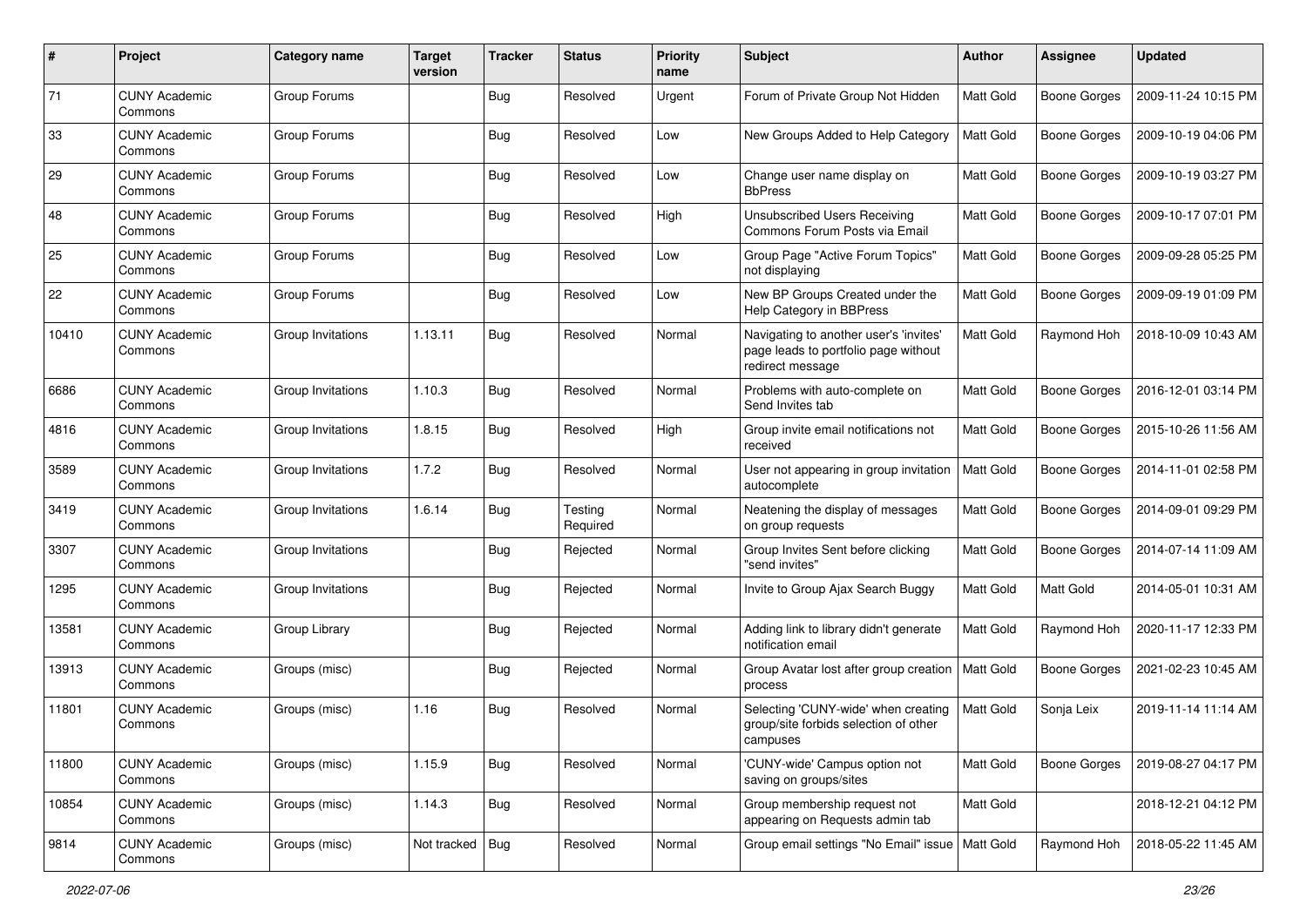| #     | Project                         | Category name | <b>Target</b><br>version | <b>Tracker</b> | <b>Status</b> | <b>Priority</b><br>name | <b>Subject</b>                                                                                           | <b>Author</b>    | Assignee            | <b>Updated</b>      |
|-------|---------------------------------|---------------|--------------------------|----------------|---------------|-------------------------|----------------------------------------------------------------------------------------------------------|------------------|---------------------|---------------------|
| 9782  | <b>CUNY Academic</b><br>Commons | Groups (misc) | 1.13.2                   | Bug            | Resolved      | Normal                  | Site loads/skips last step of group<br>creation                                                          | Matt Gold        | Boone Gorges        | 2018-05-22 10:45 AM |
| 9051  | <b>CUNY Academic</b><br>Commons | Groups (misc) | 1.13                     | <b>Bug</b>     | Duplicate     | Normal                  | Difficult to know how to change group<br>email address                                                   | Matt Gold        | Raymond Hoh         | 2018-04-13 05:01 PM |
| 5881  | <b>CUNY Academic</b><br>Commons | Groups (misc) | 1.9.24                   | Bug            | Resolved      | Normal                  | shown "Request membership" button<br>when admin/creator of group                                         | Matt Gold        | <b>Boone Gorges</b> | 2016-08-11 10:56 PM |
| 5880  | <b>CUNY Academic</b><br>Commons | Groups (misc) | 1.10                     | <b>Bug</b>     | Resolved      | Normal                  | Option to send invites to group shown<br>in group creation process even when<br>no invitees are selected | Matt Gold        | Paige Dupont        | 2016-08-11 11:55 AM |
| 3717  | <b>CUNY Academic</b><br>Commons | Groups (misc) | 1.7.7                    | Bug            | Resolved      | Normal                  | Member invitations to Group<br>Members error alert                                                       | Matt Gold        | <b>Boone Gorges</b> | 2014-12-22 02:25 PM |
| 3588  | <b>CUNY Academic</b><br>Commons | Groups (misc) | 1.7.2                    | <b>Bug</b>     | Resolved      | Normal                  | Hidden group not appearing in search<br>results                                                          | <b>Matt Gold</b> | Boone Gorges        | 2014-11-01 02:57 PM |
| 3449  | <b>CUNY Academic</b><br>Commons | Groups (misc) | 1.7                      | <b>Bug</b>     | Resolved      | Normal                  | Make Default Option for "Create"<br>Forum" in Group Creation Process<br>"Yes"                            | Matt Gold        | <b>Boone Gorges</b> | 2014-09-22 08:39 PM |
| 3448  | <b>CUNY Academic</b><br>Commons | Groups (misc) | 1.7                      | <b>Bug</b>     | Resolved      | Normal                  | Group changes email slug/link issue                                                                      | Matt Gold        | Raymond Hoh         | 2014-09-15 08:29 PM |
| 3226  | <b>CUNY Academic</b><br>Commons | Groups (misc) | 1.6.4.1                  | Bug            | Resolved      | Normal                  | Group home: content pushed below<br>sidebar                                                              | Matt Gold        | Boone Gorges        | 2014-05-23 09:55 AM |
| 3097  | <b>CUNY Academic</b><br>Commons | Groups (misc) | Future<br>release        | Bug            | Rejected      | Normal                  | Page not found error encountered<br>after requesting membership in a<br>group                            | Matt Gold        | <b>Boone Gorges</b> | 2014-03-19 03:03 PM |
| 8793  | <b>CUNY Academic</b><br>Commons | Help/Codex    | 1.12.3                   | Bug            | Resolved      | Normal                  | Bold email address on help page                                                                          | Matt Gold        | Paige Dupont        | 2017-11-28 11:21 AM |
| 8659  | <b>CUNY Academic</b><br>Commons | Help/Codex    | 1.11.16                  | <b>Bug</b>     | Resolved      | Normal                  | Help email us link not working                                                                           | Matt Gold        | Raymond Hoh         | 2017-10-11 03:51 PM |
| 7755  | <b>CUNY Academic</b><br>Commons | Help/Codex    | Not tracked              | <b>Bug</b>     | Resolved      | Normal                  | help page not loading                                                                                    | Matt Gold        | scott voth          | 2017-03-25 11:10 AM |
| 11016 | <b>CUNY Academic</b><br>Commons | Home Page     | 1.14.7                   | <b>Bug</b>     | Resolved      | Normal                  | Activity timestamps on homepage are<br>borked                                                            | Matt Gold        | Raymond Hoh         | 2019-02-26 02:04 PM |
| 9114  | <b>CUNY Academic</b><br>Commons | Home Page     | 1.12.8                   | <b>Bug</b>     | Resolved      | Normal                  | group with long name messes up<br>homepage layout                                                        | Matt Gold        | <b>Boone Gorges</b> | 2018-01-24 05:17 PM |
| 6995  | <b>CUNY Academic</b><br>Commons | Home Page     | Not tracked              | Bug            | Assigned      | Normal                  | member filter on homepage not<br>working                                                                 | Matt Gold        | Raymond Hoh         | 2016-12-11 09:46 PM |
| 4639  | <b>CUNY Academic</b><br>Commons | Home Page     | Not tracked              | <b>Bug</b>     | Resolved      | Urgent                  | Front page slider stopped working                                                                        | Matt Gold        | Boone Gorges        | 2015-09-21 03:44 PM |
| 3917  | <b>CUNY Academic</b><br>Commons | Home Page     | 1.7.16                   | Bug            | Resolved      | Normal                  | New homepage display errors                                                                              | Matt Gold        | Raymond Hoh         | 2015-03-18 11:15 AM |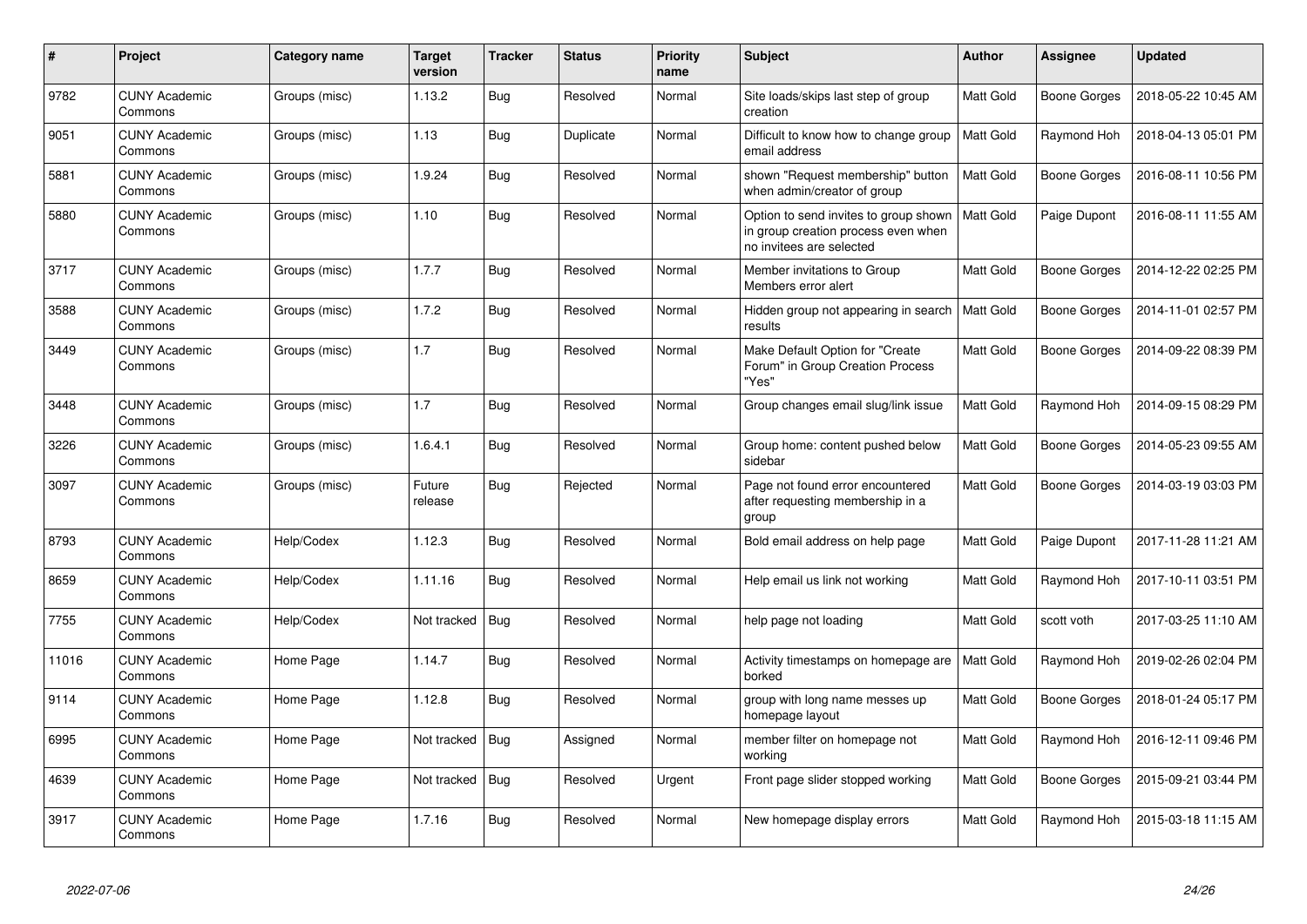| #     | Project                         | <b>Category name</b> | <b>Target</b><br>version | <b>Tracker</b> | <b>Status</b> | Priority<br>name | <b>Subject</b>                                                                     | <b>Author</b> | <b>Assignee</b> | <b>Updated</b>      |
|-------|---------------------------------|----------------------|--------------------------|----------------|---------------|------------------|------------------------------------------------------------------------------------|---------------|-----------------|---------------------|
| 3910  | <b>CUNY Academic</b><br>Commons | Home Page            | 1.7.15.2                 | Bug            | Resolved      | High             | Home Page Display Errors                                                           | Matt Gold     | Boone Gorges    | 2015-03-17 10:21 AM |
| 3802  | <b>CUNY Academic</b><br>Commons | Home Page            | 1.7.14                   | <b>Bug</b>     | Resolved      | Normal           | Long user name causes problems<br>with Who's Online homepage display               | Matt Gold     | Daniel Jones    | 2015-02-23 03:39 PM |
| 3614  | <b>CUNY Academic</b><br>Commons | Home Page            | 1.7.2                    | <b>Bug</b>     | Resolved      | Normal           | Homepage member widget filter<br>feature not working                               | Matt Gold     | Boone Gorges    | 2014-11-01 02:24 PM |
| 8702  | <b>CUNY Academic</b><br>Commons | Homepage Slides      | 1.11.13                  | Bug            | Resolved      | Normal           | Homepage slider doesn't offer option<br>to move through slides                     | Matt Gold     | Boone Gorges    | 2017-09-14 11:37 PM |
| 5179  | <b>CUNY Academic</b><br>Commons | Homepage Slides      | 1.9.6                    | Bug            | Resolved      | High             | homepage slider image broken                                                       | Matt Gold     | Raymond Hoh     | 2016-02-01 11:26 PM |
| 15196 | <b>CUNY Academic</b><br>Commons | Layout               | 1.19.2                   | Bug            | Resolved      | Normal           | footer positioning on GCDI site                                                    | Matt Gold     | Raymond Hoh     | 2022-01-25 11:33 AM |
| 13459 | <b>CUNY Academic</b><br>Commons | Layout               | 1.17.6                   | Bug            | Resolved      | Normal           | Line spacing on forum post title is too<br>small                                   | Matt Gold     | Raymond Hoh     | 2020-10-27 11:00 AM |
| 13230 | <b>CUNY Academic</b><br>Commons | Layout               | 1.17.2                   | <b>Bug</b>     | Resolved      | Normal           | Overlapping notifications on group<br>management member acceptance                 | Matt Gold     | Raymond Hoh     | 2020-08-25 11:27 AM |
| 9148  | <b>CUNY Academic</b><br>Commons | Layout               | 1.12.11                  | <b>Bug</b>     | Resolved      | Normal           | CAC on Microsoft Edge                                                              | Matt Gold     | Matt Gold       | 2018-03-27 11:34 AM |
| 3344  | <b>CUNY Academic</b><br>Commons | Layout               | 1.6.11                   | <b>Bug</b>     | Resolved      | Normal           | Double display of menu on profile<br>settings                                      | Matt Gold     | Boone Gorges    | 2014-08-01 09:58 AM |
| 3345  | <b>CUNY Academic</b><br>Commons | Layout               | 1.6.11                   | Bug            | Resolved      | Normal           | Text/Icon Styling Error/Overlap on<br>Profile pages                                | Matt Gold     | Boone Gorges    | 2014-08-01 09:05 AM |
| 16306 | <b>CUNY Academic</b><br>Commons | Messages             | 2.0.2                    | <b>Bug</b>     | Resolved      | Normal           | Confusing messaging on send<br>message page                                        | Matt Gold     | Raymond Hoh     | 2022-06-29 11:31 AM |
| 11808 | <b>CUNY Academic</b><br>Commons | Messages             | 1.15.9                   | <b>Bug</b>     | Resolved      | Normal           | Search function on messages not<br>working                                         | Matt Gold     | Boone Gorges    | 2019-08-30 11:03 AM |
| 9875  | <b>CUNY Academic</b><br>Commons | Messages             | 1.13.3                   | Bug            | Resolved      | Low              | Can't mark message as read                                                         | Matt Gold     | Boone Gorges    | 2018-06-01 07:54 PM |
| 9876  | <b>CUNY Academic</b><br>Commons | Messages             | 1.13.3                   | Bug            | Resolved      | Normal           | System erroneously indicates<br>super-admin is part of private<br>message exchange | Matt Gold     | Boone Gorges    | 2018-06-01 07:36 PM |
| 9132  | <b>CUNY Academic</b><br>Commons | My Commons           | 1.12.8                   | Bug            | Resolved      | Normal           | empty activity items on My Commons                                                 | Matt Gold     | Raymond Hoh     | 2018-02-13 10:49 AM |
| 3587  | <b>CUNY Academic</b><br>Commons | My Commons           | 1.8.1                    | <b>Bug</b>     | Resolved      | Normal           | Force SSL issue                                                                    | Matt Gold     | Boone Gorges    | 2015-06-01 11:39 AM |
| 3574  | <b>CUNY Academic</b><br>Commons | My Commons           |                          | <b>Bug</b>     | Duplicate     | Normal           | Address awkward possessive cases<br>on My Commons page                             | Matt Gold     | Raymond Hoh     | 2015-04-13 04:41 PM |
| 3557  | <b>CUNY Academic</b><br>Commons | My Commons           | 1.7.1                    | Bug            | Resolved      | Urgent           | Fix typo on My Commons overlay                                                     | Matt Gold     | Boone Gorges    | 2014-10-15 11:02 PM |